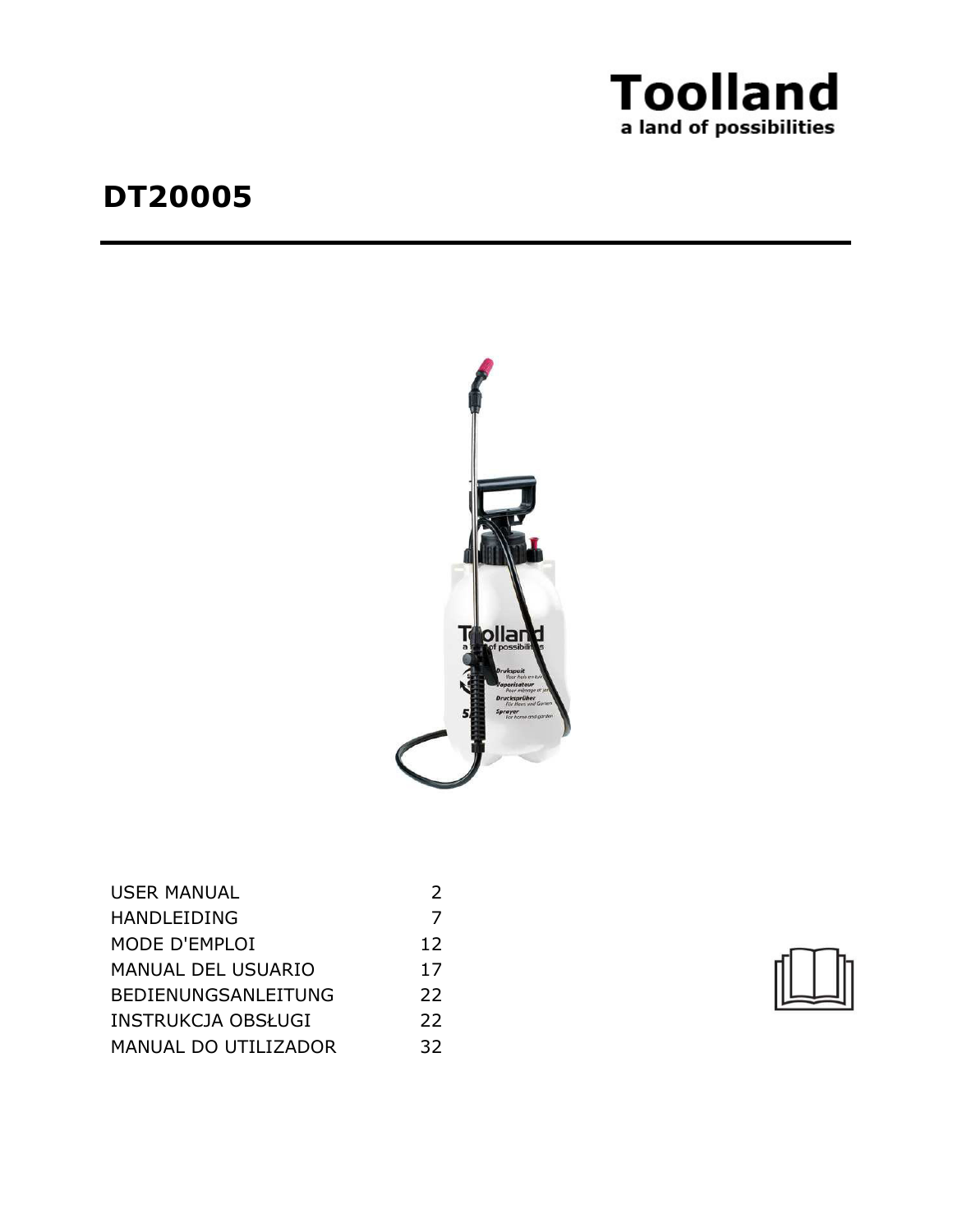# **USER MANUAL**

# **1. Introduction**

### **To all residents of the European Union**

#### **Important environmental information about this product**



This symbol on the device or the package indicates that disposal of the device after its lifecycle could harm the environment. Do not dispose of the unit (or batteries) as unsorted municipal waste; it should be taken to a specialized company for recycling. This device should be returned to your distributor or to a local recycling service. Respect the local environmental rules.

**If in doubt, contact your local waste disposal authorities.**

Thank you for choosing Toolland! Please read the manual thoroughly before bringing this device into service. If the device was damaged in transit, do not install or use it and contact your dealer.

## **2. Safety Instructions**



- For your own safety, read this manual carefully before using this sprayer.
- This device can be used by children aged from 8 years and above, and persons with reduced physical, sensory or mental capabilities or lack of experience and knowledge if they have been given supervision or instruction concerning the use of the device in a safe way and understand the hazards involved. Children shall not play with the device. Cleaning and user maintenance shall not be made by children without supervision.

## **3. General Guidelines**

- Refer to the Velleman<sup>®</sup> Service and Quality Warranty on the last pages of this manual.
- All modifications of the device are forbidden for safety reasons. Damage caused by user modifications to the device is not covered by the warranty.
- Only use the device for its intended purpose. Using the device in an unauthorised way will void the warranty.
- Damage caused by disregard of certain guidelines in this manual is not covered by the warranty and the dealer will not accept responsibility for any ensuing defects or problems.
- Nor Velleman nv nor its dealers can be held responsible for any damage (extraordinary, incidental or indirect) – of any nature (financial, physical…) arising from the possession, use or failure of this product.
- Keep this manual for future reference.

# **4. Assembly**

- Fit the lance assembly to the sprayer by means of the flexible hose.
- Remove the nut fitted to the lance.
- Insert hose through nut.
- Push the hose fitting fully onto the lance connector.
- Screw nut tightly onto lance.
- Attach the other end of the hose to the container using the above method.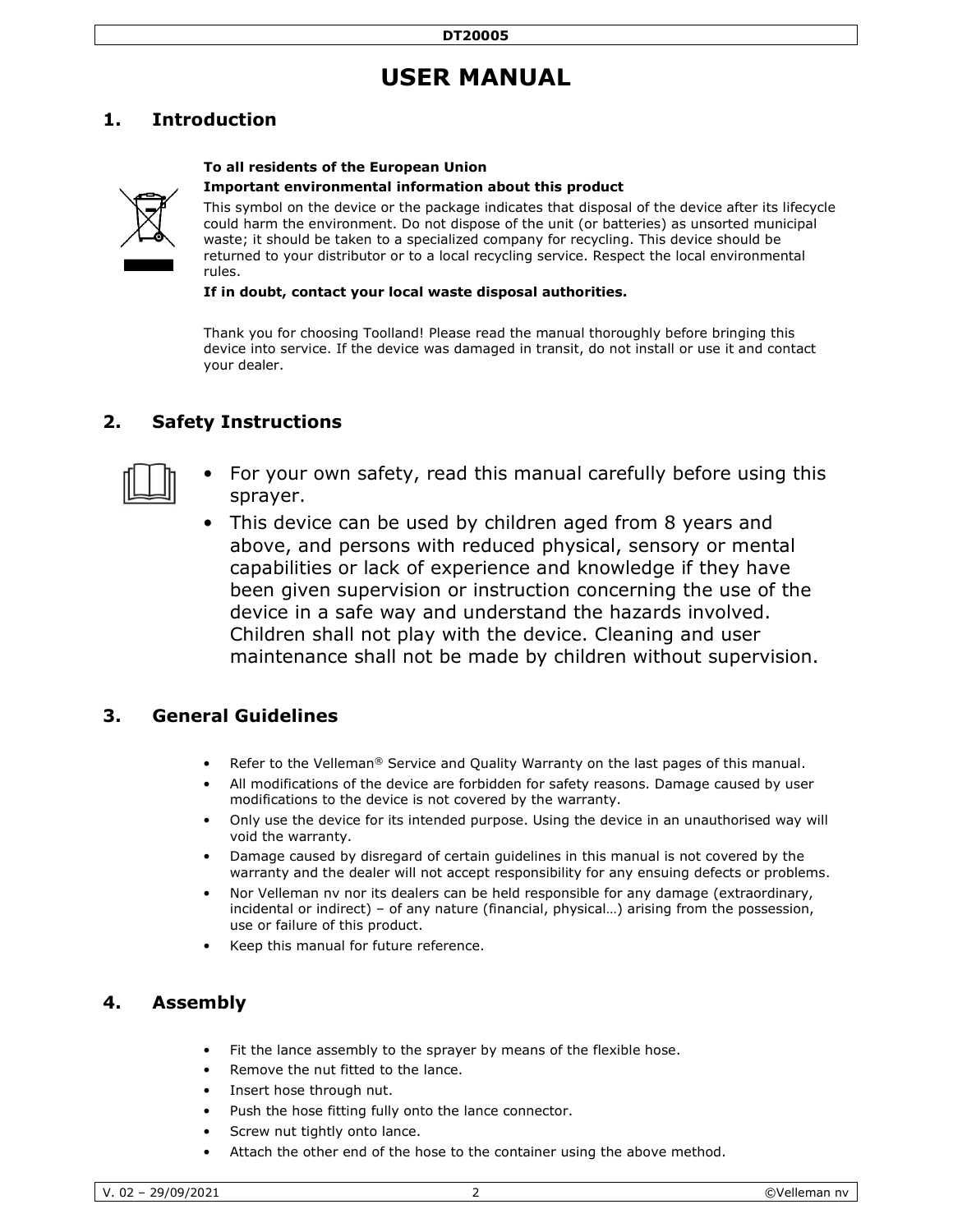#### **DT20005**

- Ensure that the hose is fully pushed on and that the nut is screwed down tight.
- Fit the carrying strap by threading the expandable ring through the hole in the lug moulded into the container base.
- Fit the other end of the strap through the slot in the top lug and thread through the metal buckle and adjust length to suit.

# **5. Operating Instructions**

- Ensure that the hose is securely attached to the sprayer and the lance and the locking nut are tight.
- Check that the liquid which you intend to use is suitable (see the spraying chemical section).
- Fill the container to the desired level taking care not to exceed the maximum fill mark.
- Screw the pump firmly home to ensure an airtight seal.
- Operate the pressure release valve manually by pulling the blue knob upwards to ensure it is functioning correctly.
- Release the pump handle by pressing down and turning anti-clockwise.
- Pump to pressurize the container.
- When the correct operating pressure has been reached, the pressure release valve will vent to discharge excess air.
- The container is adequately pressurized and does not require further pumping.

### **Trigger Operation**

The trigger mechanism has been designed to allow for two modes of operation, either intermittent or continuous.

#### **Intermittent Operation**

• Depress trigger to operate and release it to stop spraying.

#### **Continuous Operation**

- While depressing trigger push forward with the thumb to hold in the lock on position.
- The sprayer will now continue to operate without any further finger pressure, so preventing fatigue.
- To turn off the sprayer pull back the level and release.
- Aim the spray nozzle towards a test area, squeeze the trigger on the lance and adjust the nozzle to the desired degree of fineness by twisting the nozzle from mist through coarse spray to jet.
- Do not undo the nozzle too far or leakage will occur from the back of the nozzle.
- If the nozzle continues to spray or drip after the trigger has been released, it is because there is air in the discharge system (lance, handle trigger or hose).
- Purge the system by turning the nozzle to jet and operating the trigger on the lance on and off in short bursts until the liquid shuts off cleanly.
- Collect any chemicals in a separate container and use later.
- To keep spraying a few pumps at infrequent interval are all that is required.
- After use and before storage release the pressure from the container by pulling the blue knob of the pressure release valve upwards.
- If the sprayer has been used with chemicals, discard safely any unused solution after use.
- Add a little detergent and some warm water (not hot) to the sprayer.
- Re-assemble the sprayer and spray some of the contents through.
- Repeat with the clean, cold water.
- Check that the nozzle assembly is free from sediment.
- If necessary, repeat the process until the sprayer is clean.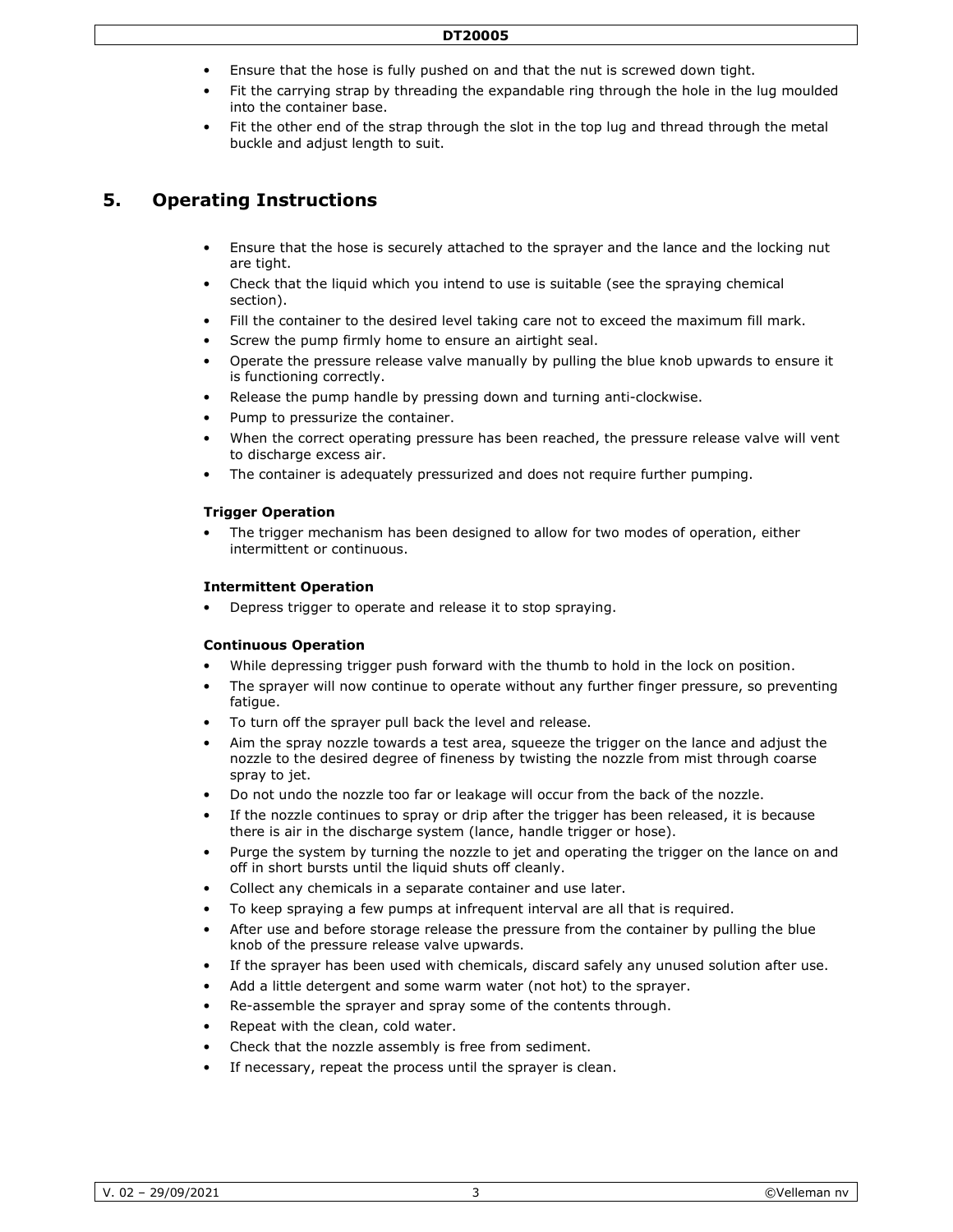# **6. Spraying Chemicals**

This sprayer is intended for use with water-based solutions of proprietary insecticides, fungicides, weed killers and foliar feeds. Always follow the chemical suppliers on-pack instructions as well as the instructions listed below.

- Wear protective clothing, goggles, face mask and gloves.
- Avoid inhaling spray mist.
- Avoid skin contact with chemicals.
- Work in a well-ventilated area.
- Take care to protect children, pets, and fish from exposure to chemicals.
- Wash hands thoroughly after use and especially before eating.
- Wash any contaminated clothing.
- Seek medical attention if spray gets in your eyes or if you develop any symptoms after spraying.
- Do not spray near food or food preparation areas. When spraying crops, pay particular attention to the chemical manufacturer's advice on time before crops can be eaten, etc.
- Do not spray any solvent based material e.g. white spirit.
- Spray only thin watery solutions, thicker mixtures will clog the nozzle.
- Powdered chemicals can be sprayed successfully if they are not completely soluble and the solution tends to settle, spraying can still be successful so long as the mixture continually agitated.
- If the material to be sprayed contains sediment, strain the liquid into the sprayer bottle.
- Do not over-pressurize the bottle, or tamper with the pressure release valve.
- After use pay particular attention to the paragraph on cleaning.
- Your sprayer is manufactured from many different types of plastic material, and although the liquid you wish to use may be packed in a plastic container, this is no guarantee that it will not damage the sprayer. If you are in any doubt about any chemical you intend to spray we recommend that you contact the consumer service department at the address given the check its suitability.

### **7. Maintenance**

#### **Pressure Release Valve**

- The safety valve is designed to release any excess pressure and to let you release the pressure after spraying.
- Do not interfere with the setting of the air pressure safety valve.

#### **Plunger Head**

- The O-Ring should be kept lubricated to slide freely in the barrel and so pump air efficiently.
- To apply grease proceeds as follows.
- Remove the pumps assembly by unscrewing in an anti-clockwise direction.
- Locate the pump handle into the carrying position and grip the barrel.
- Unscrew the plunger retaining cap from the pump barrel by rotating the handle.
- Withdraw the plunger and apply silicone grease to the O-Ring.
- When re-assembling ensure the O-Ring is not trapped between the outer edge of the plunger moulding and the inside of the pump barrel.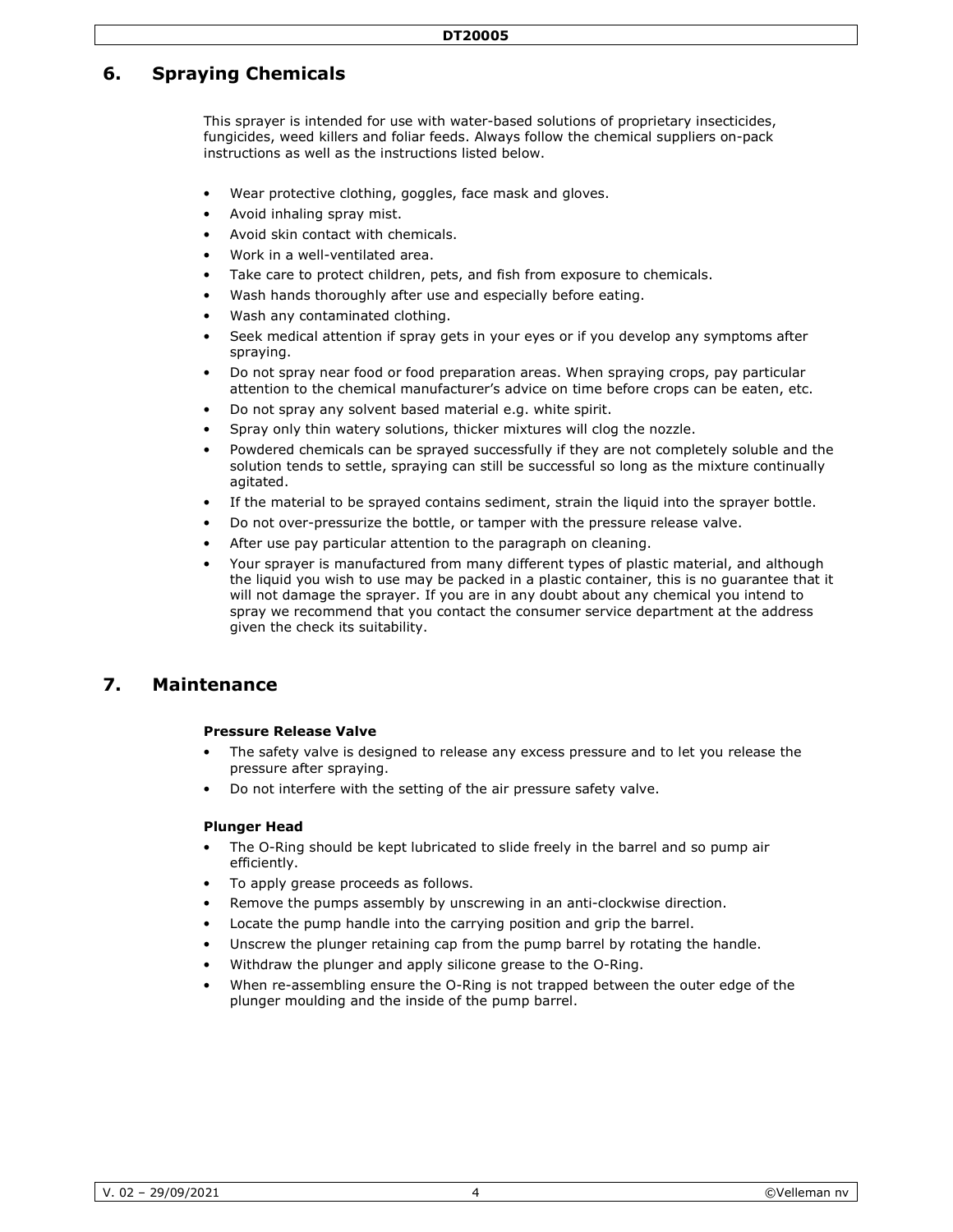### **Pump Non-Return Valve**

(situated at bottom of the pump barrel)

- This stops the compressed air in the container from escaping back into the pump.
- If it is faulty, the unlocked pump handle will rise when the container is pressurized.
- To remove the valve, lift the edge of the valve and pull. (take care not to damage the sealing face of the barrel).
- To replace place the valve over the centre hole and push down firmly.

### **Pump Barrel Seal Rings**

- These make an airtight seal between both the pump barrel and adapter.
- Also, between the adapter and container when both are screwed down tight.
- To check this, turn the pressurized sprayer upside down and if there is a leak, liquid will be forced from the joints.

#### **Nozzle Cap**

- Keep this clean and free from obstruction.
- Also, the two swirl grooves at the end of the lance must be kept clean and free from sediment to ensure a good spray pattern.
- The nozzle O-Ring should be kept lubricated with silicone grease.

#### **Lance**

- Keep the trigger clean and free from sediment and chemicals by regularly flushing through after use.
- If necessary, remove and clean the shuttle in the trigger.

#### **Outlet and Dip Tube**

• To rewash the outlet or replace the dip tube, unscrew the hose nut and pull the outlet spigot and dip tube through the outlet body.

#### **Winter Use**

• Drain liquid from all parts after use to prevent damage from freezing.

#### **Annual Maintenance**

- At least once a year thoroughly clean the whole sprayer and apply silicone grease to all moving parts.
- Test with water and if any washer or seal has perished it must be replaced.

## **8. Fault Finding Chart**

| fault                   | may be due to                                                              | remedy                                                          |
|-------------------------|----------------------------------------------------------------------------|-----------------------------------------------------------------|
| Weak or no spray.       | Insufficient pressure or loss of<br>air.                                   | Check maintenance.                                              |
|                         | Obstruction.                                                               | Check maintenance.                                              |
| Distorted spray.        | Partial blockage in spindle or<br>nozzle.                                  | Check maintenance.                                              |
| Leaks.                  | Build-up of sediment or<br>foreign matter on internal<br>sealing surfaces. | Check maintenance and<br>replace sealing rings if<br>necessary. |
| Unit will not function. | Swelling of sealing rings or<br>total blockage.                            | Check maintenance.                                              |
| Handle rises.           | Faulty non-return valve.                                                   | Check maintenance.                                              |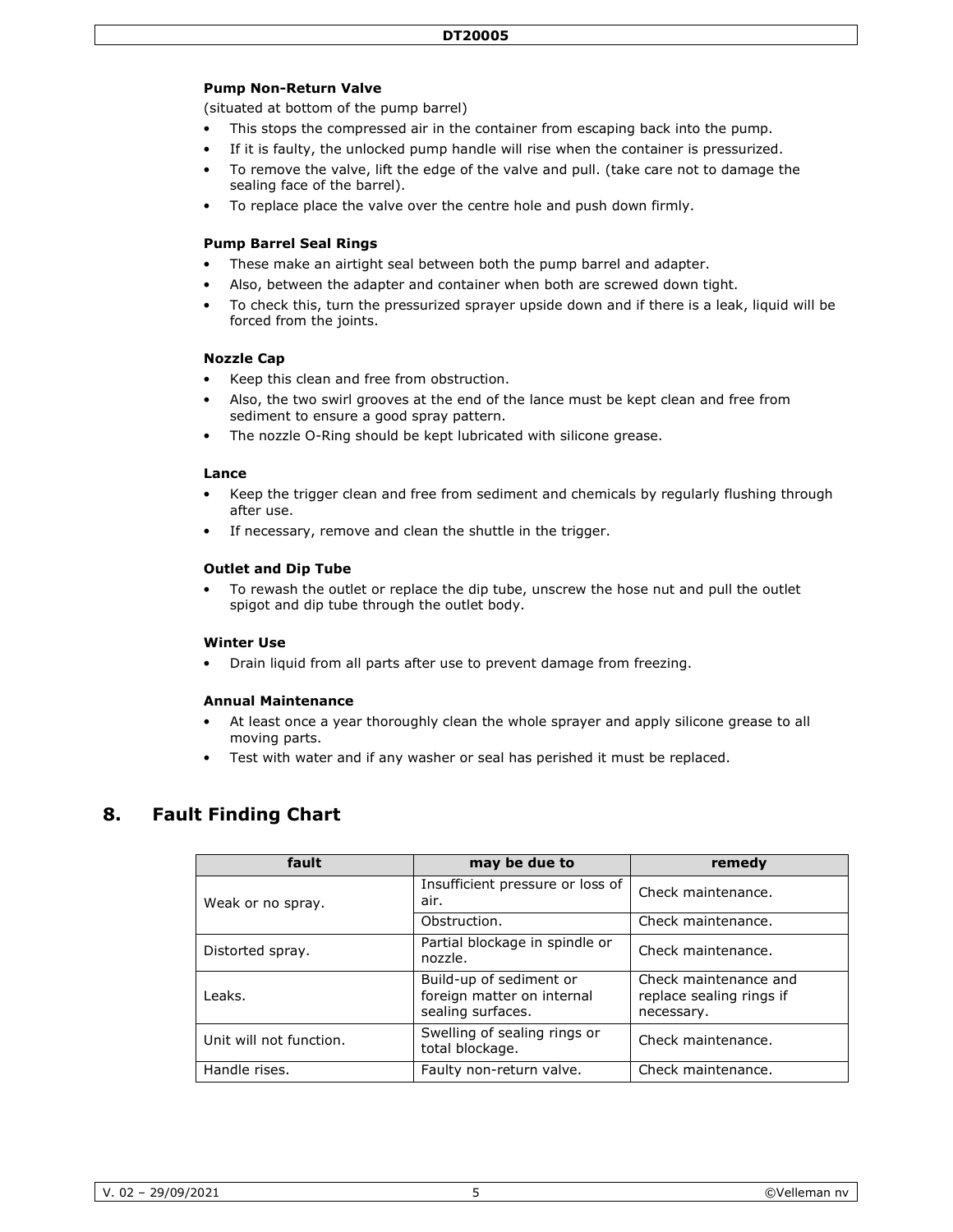# **9. Technical Specifications**

| material |            |  |
|----------|------------|--|
|          |            |  |
|          |            |  |
|          |            |  |
|          | dimensions |  |
|          |            |  |
|          |            |  |
|          |            |  |

**Use this device with original accessories only. Velleman nv cannot be held responsible in the event of damage or injury resulting from (incorrect) use of this device. For more info concerning this product and the latest version of this manual, please visit our website www.velleman.eu. The information in this manual is subject to change without prior notice.**

### **© COPYRIGHT NOTICE**

**The copyright to this manual is owned by Velleman nv. All worldwide rights reserved.**  No part of this manual may be copied, reproduced, translated or reduced to any electronic medium or otherwise without the prior written consent of the copyright holder.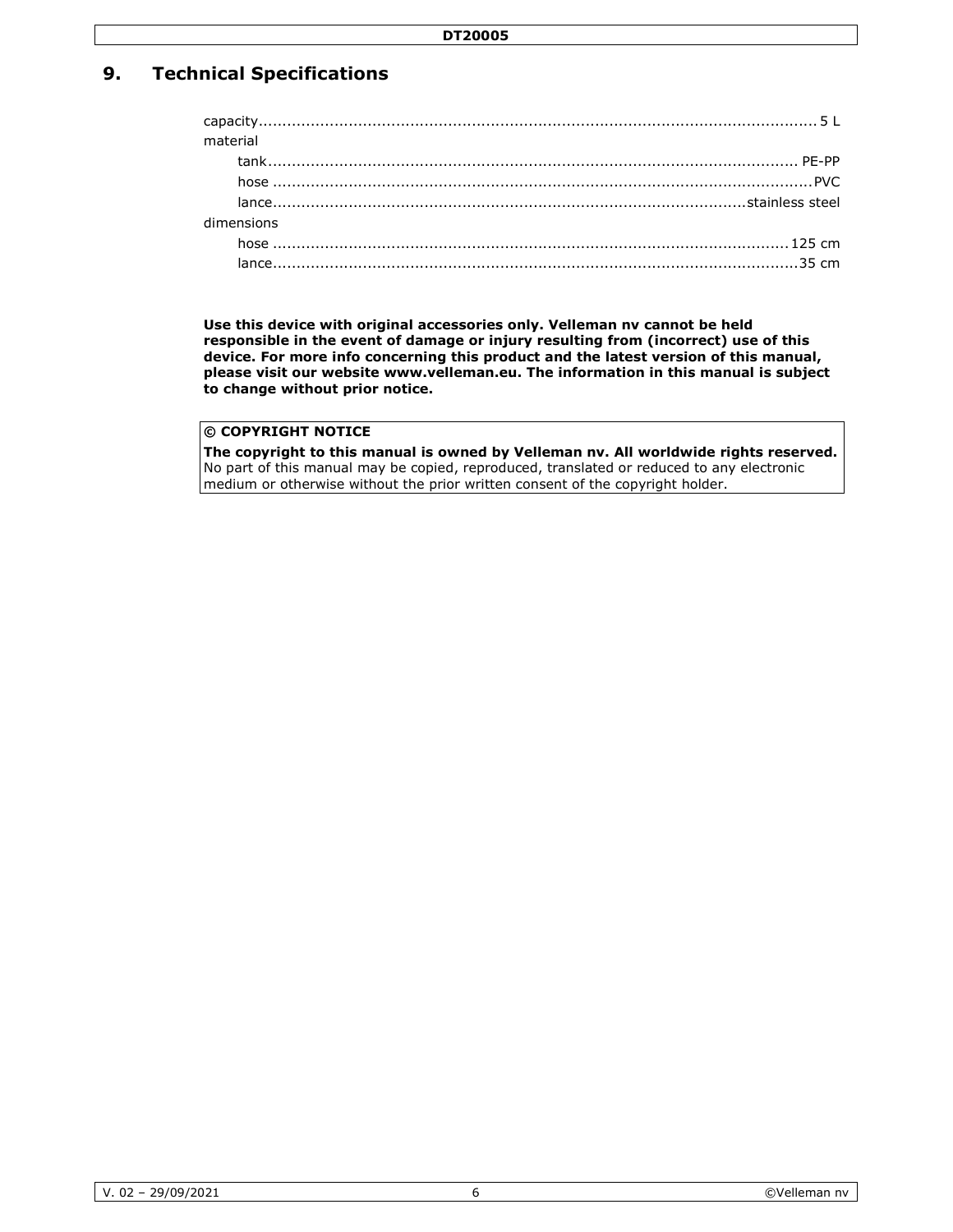# **HANDLEIDING**

# **1. Inleiding**

### **Aan alle ingezetenen van de Europese Unie**

### **Belangrijke milieu-informatie betreffende dit product**



Dit symbool op het toestel of de verpakking geeft aan dat, als het na zijn levenscyclus wordt weggeworpen, dit toestel schade kan toebrengen aan het milieu. Gooi dit toestel (en eventuele batterijen) niet bij het gewone huishoudelijke afval; het moet bij een gespecialiseerd bedrijf terechtkomen voor recyclage. U moet dit toestel naar uw verdeler of naar een lokaal recyclagepunt brengen. Respecteer de plaatselijke milieuwetgeving.

**Hebt u vragen, contacteer dan de plaatselijke autoriteiten betreffende de verwijdering.** 

Dank u voor uw aankoop! Lees deze handleiding grondig door voor u het toestel in gebruik neemt. Werd het toestel beschadigd tijdens het transport, installeer het dan niet en raadpleeg uw dealer.

# **2. Veiligheidsvoorschriften**



- Voor uw eigen veiligheid, lees deze handleiding zorgvuldig door vooraleer u het apparaat gaat gebruiken.
- Dit toestel is geschikt voor gebruik door kinderen vanaf 8 jaar, door personen met fysieke, zintuiglijke of verstandelijke beperkingen, of door personen met gebrek aan ervaring en kennis, op voorwaarde dat dit onder toezicht gebeurt van een persoon die verantwoordelijk is voor hun veiligheid of hun aanwijzingen heeft gegeven, hoe zij het toestel moeten gebruiken en zich bewust zijn van de risico's die het gebruik van het toestel met zich meebrengt. Kinderen mogen niet met het toestel spelen. De reiniging en het onderhoud van het toestel mogen niet worden uitgevoerd door kinderen, tenzij ze onder toezicht staan.

## **3. Algemene richtlijnen**

- Raadpleeg de Velleman® service- en kwaliteitsgarantie achteraan deze handleiding.
- Om veiligheidsredenen mag u geen wijzigingen aanbrengen. Schade door wijzigingen die de gebruiker heeft aangebracht aan het toestel valt niet onder de garantie.
- Gebruik het toestel enkel waarvoor het gemaakt is. De garantie vervalt automatisch bij ongeoorloofd gebruik.
- De garantie geldt niet voor schade door het negeren van bepaalde richtlijnen in deze handleiding en uw dealer zal de verantwoordelijkheid afwijzen voor defecten of problemen die hier rechtstreeks verband mee houden.
- Noch Velleman nv noch zijn verdelers kunnen aansprakelijk gesteld worden voor schade (buitengewoon, incidenteel of onrechtstreeks) – van welke aard dan ook (financieel, fysisch…) voortvloeiend uit het bezit, gebruik of falen van dit product.
- Bewaar deze handleiding voor verdere raadpleging.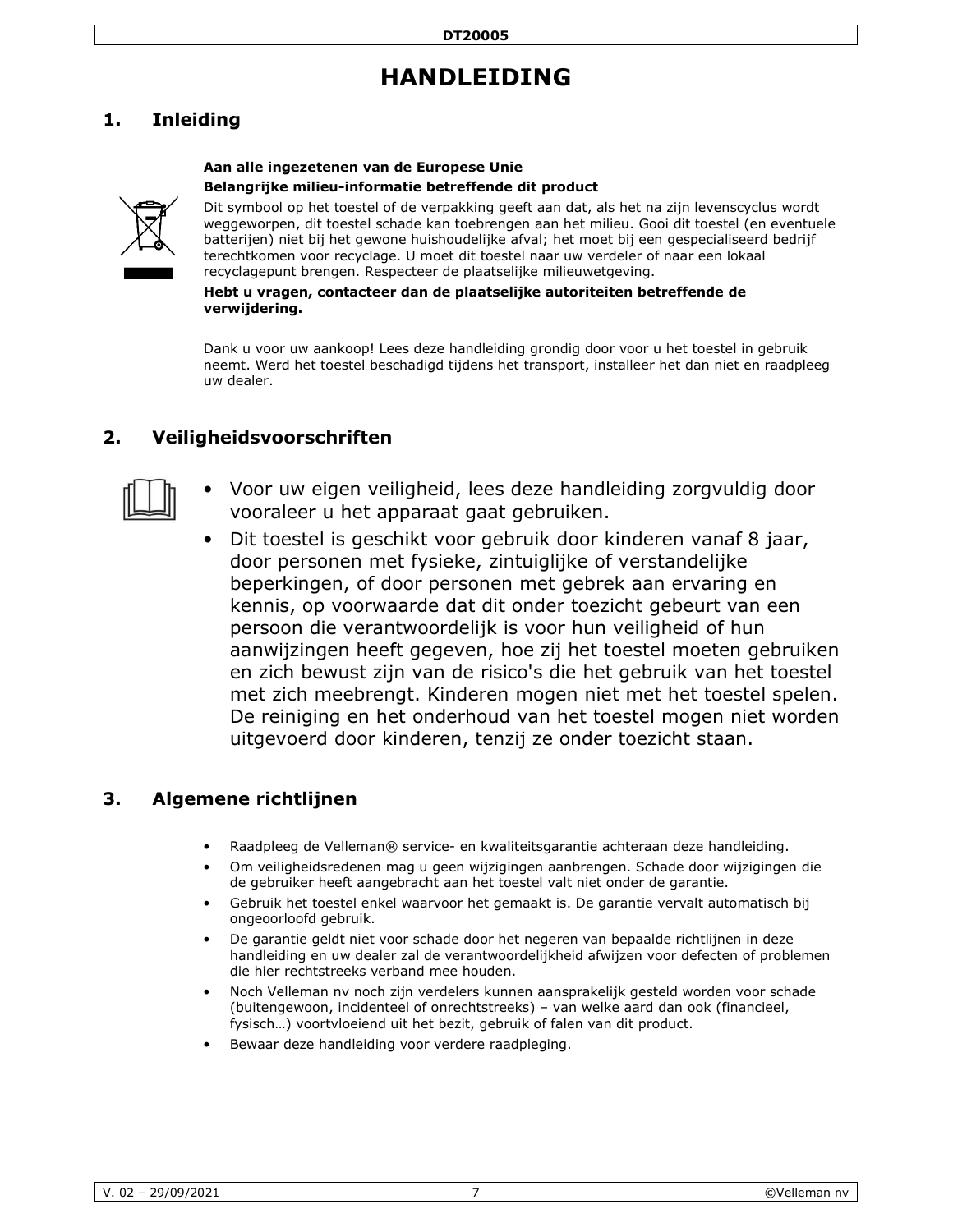### **4. Montage**

- Verbind de lans met de tank m.b.v. de flexibele slang.
- Verwijder de wartel van de slang.
- Haal de slang door de wartel.
- Draai de wartel stevig vast op de lans.
- Bevestig het andere einde van de slang op de tank volgens bovengenoemde methode.
- Zorg ervoor dat de slang goed vastgedrukt en de wartel goed aangedraaid is.
- Plaats de draagriem door de bevestigingsriem door de daarvoor bestemde opening onder in de tank te halen.
- Bevestig het andere einde van de riem door deze door de bovenste opening te halen.
- Rijg de riem daarna door de metalen gesp en stel deze op de gewenste grootte in.

### **5. Bedieningsinstructies**

- Zorg ervoor dat de slang zorgvuldig aan de tank en de lans bevestigd is en dat de afdichtingswartels stevig aangedraaid zijn.
- Controleer of de vloeistof die u wilt gebruiken geschikt is (zie tekst het gebruik van chemicaliën).
- Vul de tank met de gewenste hoeveelheid, maar niet meer dan de maximale vulstreep.
- Draai de pomp stevig vast in de tank, zodat er een luchtdichte afsluiting ontstaat.
- Controleer handmatig of het ontluchtingsventiel goed functioneert door de blauwe knop uit te trekken.
- Ontgrendel de pomphandel door deze in te drukken en linksom te draaien.
- Pomp om druk in de tank te bouwen.
- Wanneer de juiste druk bereikt is, zal het ontluchtingsventiel in werking treden om de overtollige lucht te laten ontsnappen.
- De container staat nu onder voldoende druk, verder pompen is overbodig.

#### **Knijpkraanbediening**

• Het knijpkraanmechanisme kan op twee manieren bediend worden, handmatig of met vergrendeling.

#### **Handmatige bediening**

• Druk de knijpkraan in om te spuiten en laat los om te stoppen.

#### **Met vergrendeling**

- Schuif de ingedrukte knijpkraan met de duim naar voren om deze te vergrendelen.
- De drukspuit zal nu continu spuiten zonder dat de knijpkraan ingedrukt hoeft te worden.
- Ontgrendel de knijpkraan door deze in te drukken en iets naar achteren te trekken.
- Laat de knijpkraan los om met spuiten te stoppen.
- Richt de sproeiknop op een testoppervlak, druk de knijpkraan in en draai aan de sproeiknop om het gewenste sproeipatroon in te stellen van fijne nevel tot straal.
- Als de sproeikop blijft spuiten of druppelen als de knijpkraan is losgelaten, dan komt dit doordat er lucht in de lans, het handvat of slang zit.
- Maak het systeem leeg door de sproeikop op straal in te stellen en de knijpkraan aan en uit te zetten totdat er geen vloeistof meer uitkomt.
- Bewaar overgebleven chemicaliën in een aparte tank voor later gebruik.
- Af en toe even pompen is voldoende om te blijven spuiten.
- Laat, na gebruik en voordat u de drukspuit opbergt, alle lucht ontsnappen door aan de blauwe knop van het ontluchtingsventiel te trekken.
- Als de drukspuit is gebruikt in combinatie met chemicaliën, verwijder dan na gebruik voorzichtig alle ongebruikte oplossingen.
- Vul de tank met was reinigingsmiddel en warm water (niet heet).
- Verspuit de inhoud.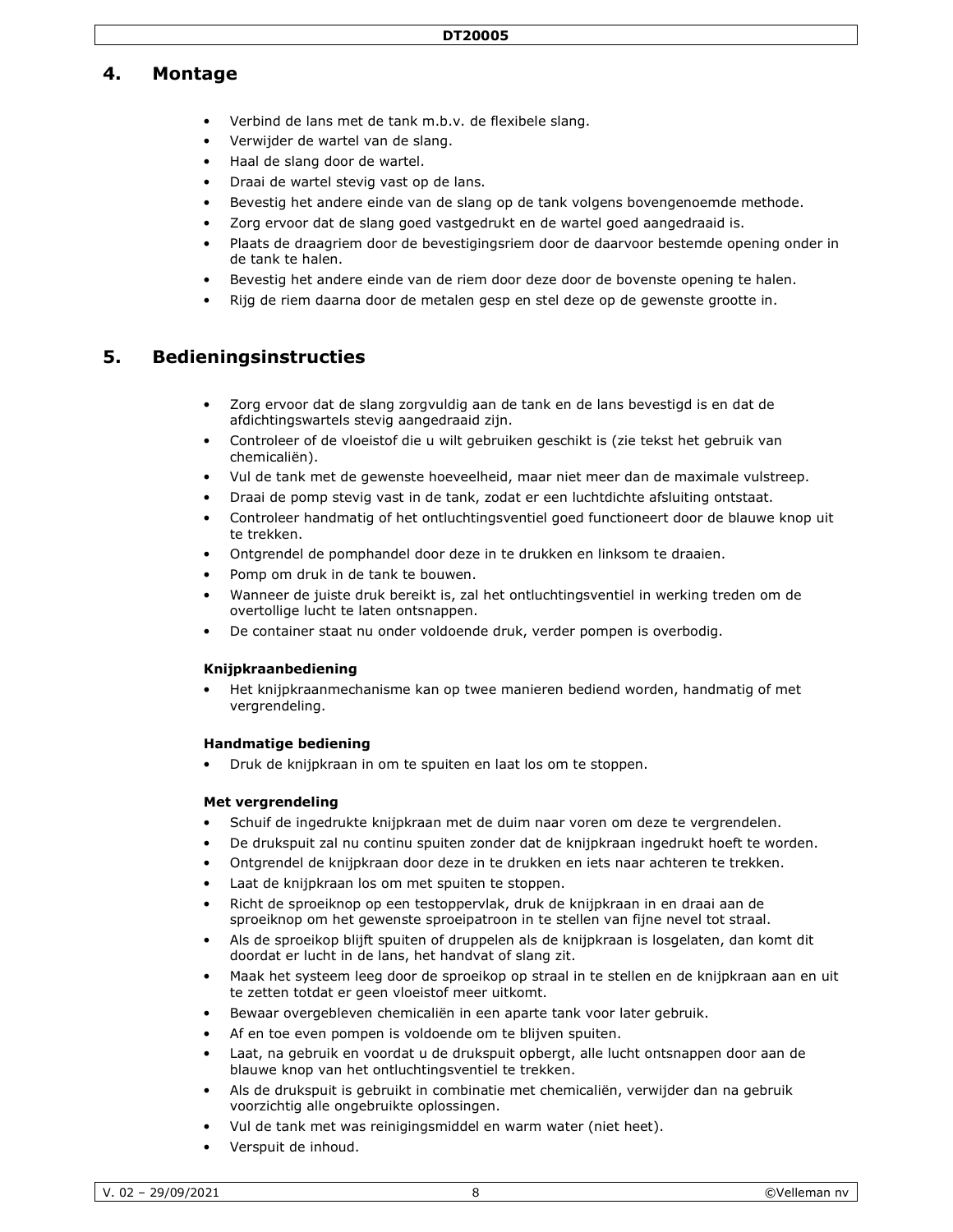- Herhaal dit met schoon, koud water.
- Controleer of er geen aanslag in de sproeikop zit.
- Herhaal deze handeling tot de drukspuit schoon is.

### **6. Spuiten van chemicaliën**

Deze spuit is bedoeld voor wateroplossingen van in de handel gebruikelijk insecticiden, fungiciden, onkruidverdelgers en plantenvoeding. Volg de instructies goed op: Houd u aan de veiligheidsvoorschriften van de fabrikant van de chemicaliën.

- Draag een veiligheidsbril, handschoenen en masker.
- De nevel niet inademen.
- Vermijd huidcontact met de chemische sproeimiddelen.
- Werk in een goed geventileerde ruimte.
- Bescherm kinderen, huisdieren en vissen tegen blootstelling aan de chemicaliën.
- Roep medische hulp in indien de chemicaliën in de ogen komen of indien na gebruik symptomen optreden.
- Was na gebruik van de spuit zorgvuldig uw handen, vooral voor het eten.
- Besmette kleding moet gewassen worden.
- Spuit niet over etenswaren of de ingrediënten hiervan. Bij het bespuiten van gewassen moet het advies van de fabrikant van de chemicaliën opgevolgd worden over hoe lang na het spuiten de gewassen geoogst en gegeten kunnen worden.
- Gebruik geen oplosmiddelen zoals terpentine.
- Meng de chemicaliën voor gebruik in een aparte emmer en vul vervolgens de sproeier altijd geheel.
- Na het gebruik van chemicaliën moet de overgebleven oplossing op een veilige manier verwijderd worden en moet de spuit grondig gereinigd worden met een beetje afwasmiddel (en niet heet water). Herhaal het spuiten met schoon koud water.
- Controleer voor en na gebruik of alle aansluitingen goed vast zitten en vervang versleten onderdelen.
- De spuit mag nooit met hete vloeistoffen gevuld worden (max. 30 °C).
- Chemicaliën in poedervorm kunnen gebruikt worden indien deze geheel oplosbaar zijn. De spuit heeft een ingebouwde mixer.
- Uw spuit bestaat uit verschillende soorten plastic en hoewel de vloeistof die u gebruiken wilt in plastic verpakt kan zijn, is dit geen garantie dat de chemicaliën de spuit niet zullen beschadigen. Bij twijfel over het materiaal waarmee u wilt spuiten adviseren wij u om contact op te nemen met de afdeling klantenservice om de geschiktheid te controleren.

## **7. Onderhoud**

#### **Ontluchtingsventiel**

- Het veiligheidsventiel is bedoeld om bij overdruk en na gebruik de lucht te laten ontsnappen.
- Wijzig de instelling van het ontluchtingsventiel niet.

#### **Plunjer**

- Om efficiënt te pompen moet de O ingevet blijven, zodat deze gemakkelijk in het pomphuis te plaatsen is.
- Het vet dient als volgt aangebracht te worden.
- Verwijder het pompgedeelte door dit linksom te draaien.
- Pak het pompgedeelte bij het handvat en draai de plunjer los terwijl u het pomphuis vasthoudt.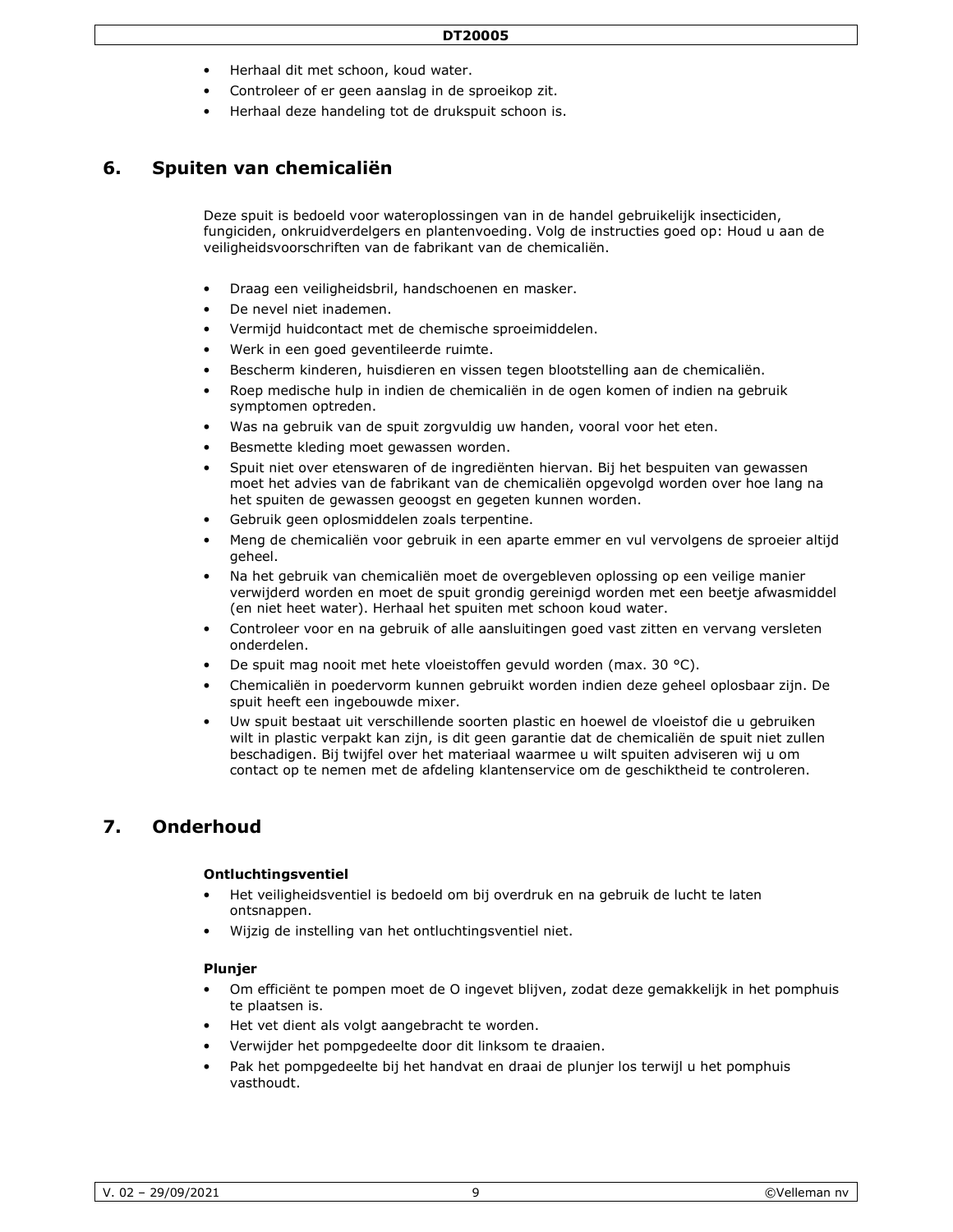- Haal de plunjer uit het pomphuis.
- Breng wat vet aan.
- Let erop wanneer u de pomp weer in elkaar zet, dat de O-ring niet beklemd raakt tussen de rand van de plunjer en de binnenkant van het pomphuis.

#### **Pompmembraan**

(onderaan het pomphuis)

- Dit voorkomt dat de samengeperste lucht in de tank weer ontsnapt in de pomp.
- Als het membraan defect is zal het onvergrendelde handvat omhoogkomen als de tank op druk is gebracht.
- Om het membraan te verwijderen, kunt u dit aan de rand optillen en eruit trekken. (zorg ervoor dat u de afdichting in het pomphuis niet beschadigd).
- Plaats bij vervanging het membraan over de opening in het midden en druk het daarna stevig aan.

#### **Pomphuispakkingen**

- Deze ringen zorgen voor een luchtdichte afsluiting tussen het pomphuis en de schroefdop en ook tussen de schroefdop en de tank als beide stevig aangedraaid zijn.
- U kunt dit controleren door de op de druk gebrachte drukspuit om te draaien.
- Als er een lek is, zal er vloeistof uit de naden lopen.

#### **Sproeikop**

- Zorg dat deze schoon blijft en vrij van verstoppingen.
- Ook de twee schroefdraden aan het uiteinde van de lans moeten schoon en vrij van aanslag gehouden worden om een goed sproeipatroon te garanderen.
- Smeer de O-ring in met siliconenvet.

#### **Lans**

- Houd de knijpkraan schoon en vrij van aanslag door bezinksel of chemicaliën door deze na gebruik regelmatig door te spoelen.
- Indien nodig de knijpkraan verwijderen en het filter reinigen.

#### **Uitlaat en uitzuigbuis**

• Om de pakkingen in de uitlaat of de aanzuigbuis te vervangen, draait u de aansluitwartel los waarna u het verloopstuk en de aanzuigbuis kunt verwijderen van de tank.

#### **Gebruik in de winter**

• Verwijder de vloeistof uit alle delen van de drukspuit om bevriezing te voorkomen.

#### **Jaarlijks onderhoud**

- Maak minstens 1 keer per jaar de hele drukspuit schoon en vet alle bewegende onderdelen in.
- Test de spuit met water en vervang de pakkingen als deze versleten zijn.

### **8. Probleemoplossingen**

| storing                 | mogelijke oorzaak                                                  | oplossing           |
|-------------------------|--------------------------------------------------------------------|---------------------|
| Zwak of niet spuiten.   | Er is onvoldoende druk<br>opgebouwd of de lucht kan<br>ontsnappen. | Zie onderhoudstips. |
|                         | Verstopping.                                                       | Zie onderhoudstips. |
| Vervormd sproeipatroon. | Gedeeltelijke verstopping in<br>de aansluitingen of sproeikop.     | Zie onderhoudstips. |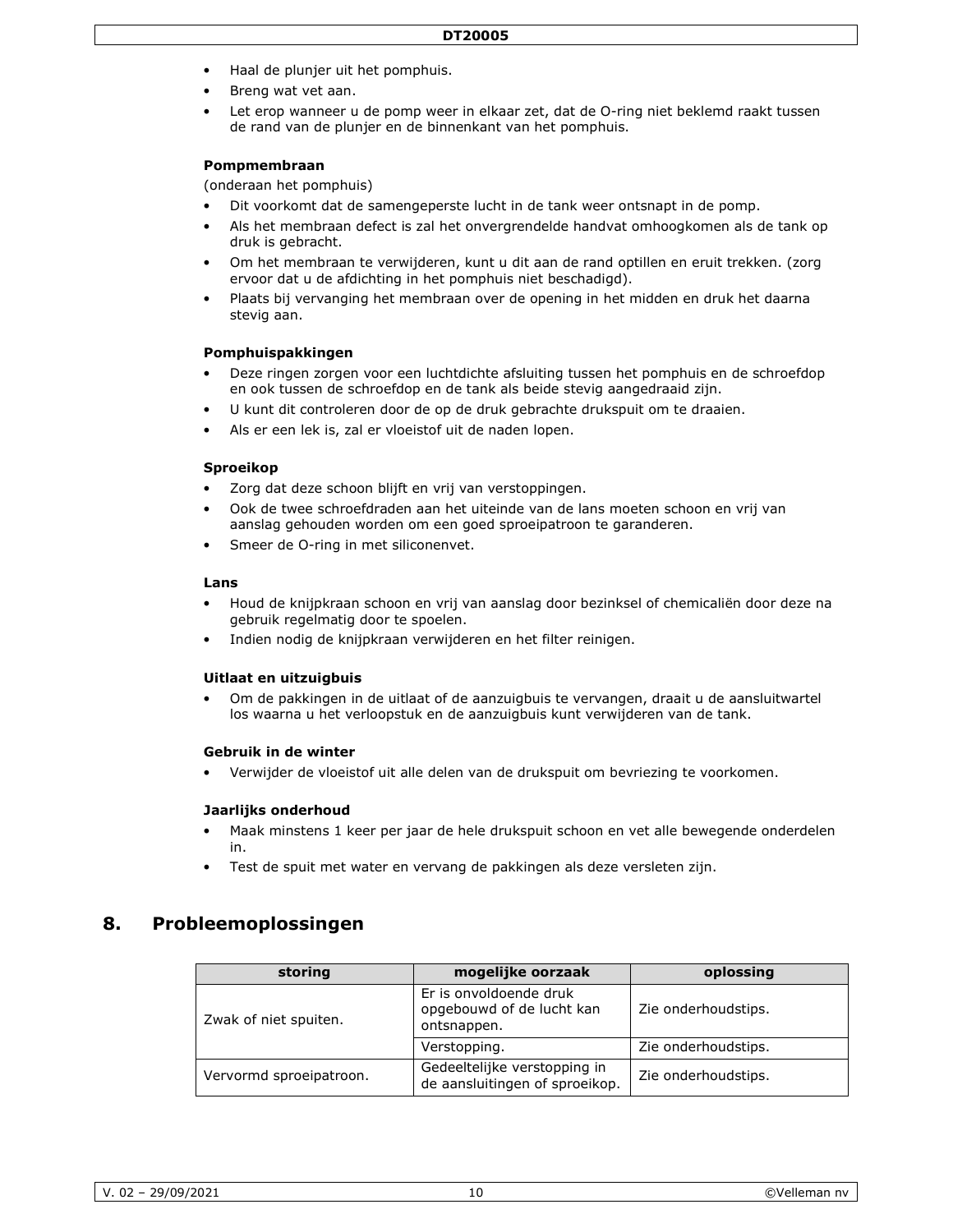| DT20005                            |                                                                             |                                                                 |
|------------------------------------|-----------------------------------------------------------------------------|-----------------------------------------------------------------|
|                                    |                                                                             |                                                                 |
| Lekkage.                           | Aanslag van bezinksel of<br>vreemd materiaal op de<br>interne afdichtingen. | Zie onderhoudstips en<br>vervang de dichtingen indien<br>nodig. |
| De drukspuit functioneert<br>niet. | Aanslag op de rubbers.                                                      | Zie onderhoudstips.                                             |
| De pomphendel komt<br>omhoog.      | Defect membraan.                                                            | Zie onderhoudstips.                                             |

# **9. Technische specificaties**

| materiaal  |
|------------|
|            |
|            |
|            |
| afmetingen |
|            |
|            |
|            |

**Gebruik dit toestel enkel met originele accessoires. Velleman nv is niet aansprakelijk voor schade of kwetsuren bij (verkeerd) gebruik van dit toestel. Voor meer informatie over dit product en de laatste versie van deze handleiding, zie www.velleman.eu. De informatie in deze handleiding kan te allen tijde worden gewijzigd zonder voorafgaande kennisgeving.** 

## **© AUTEURSRECHT**

**Velleman nv heeft het auteursrecht voor deze handleiding. Alle wereldwijde rechten voorbehouden.** Het is niet toegestaan om deze handleiding of gedeelten ervan over te nemen, te kopiëren, te vertalen, te bewerken en op te slaan op een elektronisch medium zonder voorafgaande schriftelijke toestemming van de rechthebbende.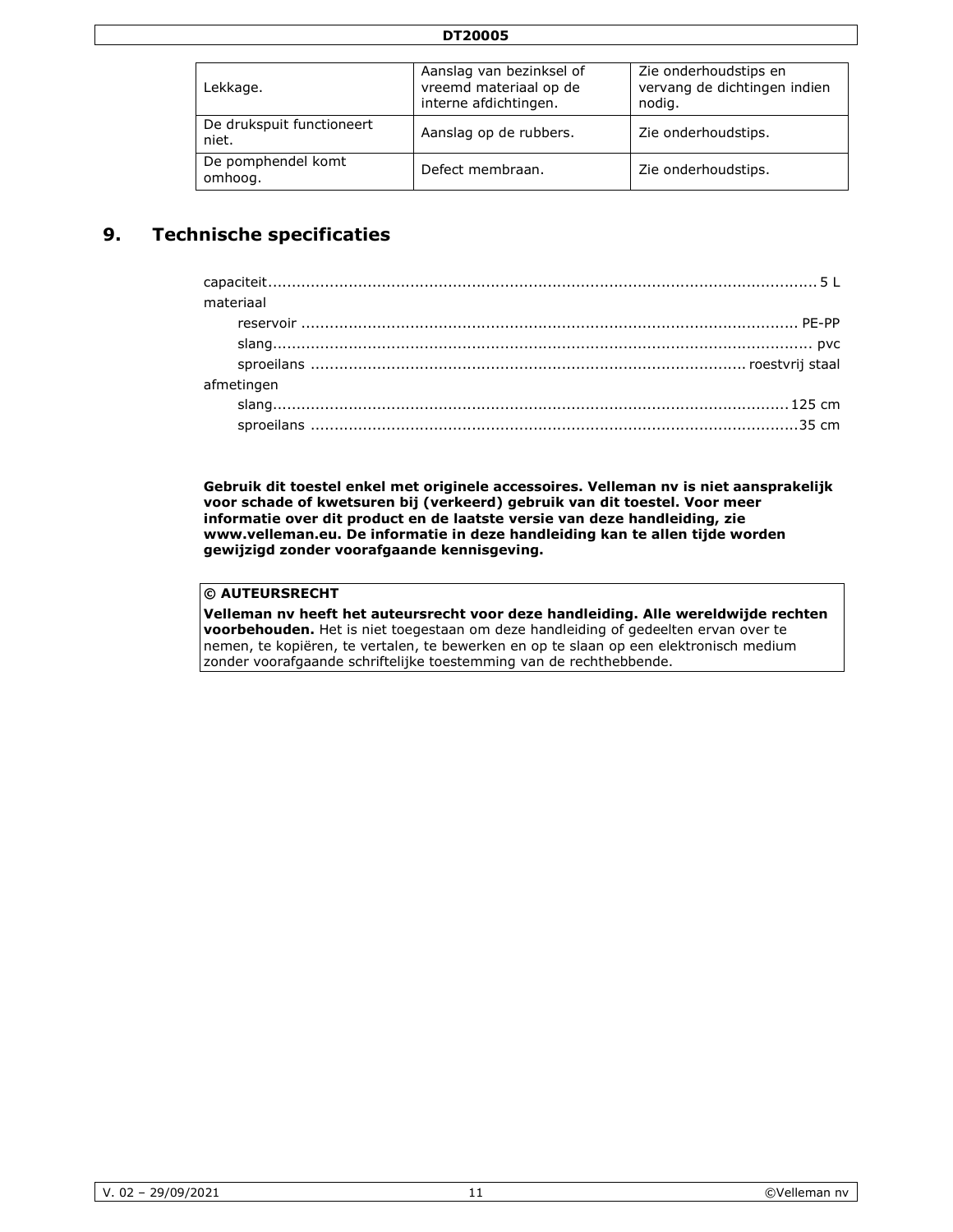# **MODE D'EMPLOI**

# **1. Introduction**

### **Aux résidents de l'Union européenne**

#### **Informations environnementales importantes concernant ce produit**



Ce symbole sur l'appareil ou l'emballage indique que l'élimination d'un appareil en fin de vie peut polluer l'environnement. Ne pas jeter un appareil électrique ou électronique (et des piles éventuelles) parmi les déchets municipaux non-sujets au tri sélectif ; une déchetterie traitera l'appareil en question. Renvoyer l'appareil à votre fournisseur ou à un service de recyclage local. Respecter la réglementation locale relative à la protection de l'environnement.

**En cas de questions, contacter les autorités locales pour élimination.** 

Nous vous remercions de votre achat ! Lire attentivement le présent mode d'emploi avant la mise en service de l'appareil. Si l'appareil a été endommagé pendant le transport, ne pas l'installer et consulter votre revendeur.

# **2. Consignes de sécurité**



- Pour votre propre sécurité, veuillez lire attentivement ce manuel avant d'utiliser le dispositif.
- Cet appareil peut être utilisé par des enfants âgés de 8 ans et plus et des personnes manquant d'expérience et de connaissances ou dont les capacités physiques, sensorielles ou mentales sont réduites, si elles ont été formées et encadrées quant à l'utilisation de l'appareil d'une manière sûre et connaissent les risques encourus. Ne pas laisser les enfants jouer avec l'appareil. Le nettoyage et l'entretien ne doivent pas être effectués par des enfants sans surveillance.

### **3. Directives générales**

- Se référer à la garantie de service et de qualité Velleman® en fin de ce mode d'emploi.
- Toute modification est interdite pour des raisons de sécurité. Les dommages occasionnés par des modifications par le client ne tombent pas sous la garantie.
- N'utiliser l'appareil qu'à sa fonction prévue. Un usage impropre annule d'office la garantie.
- La garantie ne se s'applique pas aux dommages survenus en négligeant certaines directives de ce mode d'emploi et votre revendeur déclinera toute responsabilité pour les problèmes et les défauts qui en résultent.
- Ni Velleman SA ni ses distributeurs ne peuvent être tenus responsables des dommages exceptionnels, imprévus ou indirects, quelles que soient la nature (financière, corporelle, etc.), causés par la possession, l'utilisation ou le dysfonctionnement de ce produit.
- Garder ce mode d'emploi pour toute référence ultérieure.

### **4. Montage**

- Fixer la lance au pulvérisateur au moyen du tuyau flexible.
- Enlevez l'écrou de la lance.
- Insérez le tuyau dans l'écrou.
- Pousser complètement le raccord du tuyau sur le raccord de la lance.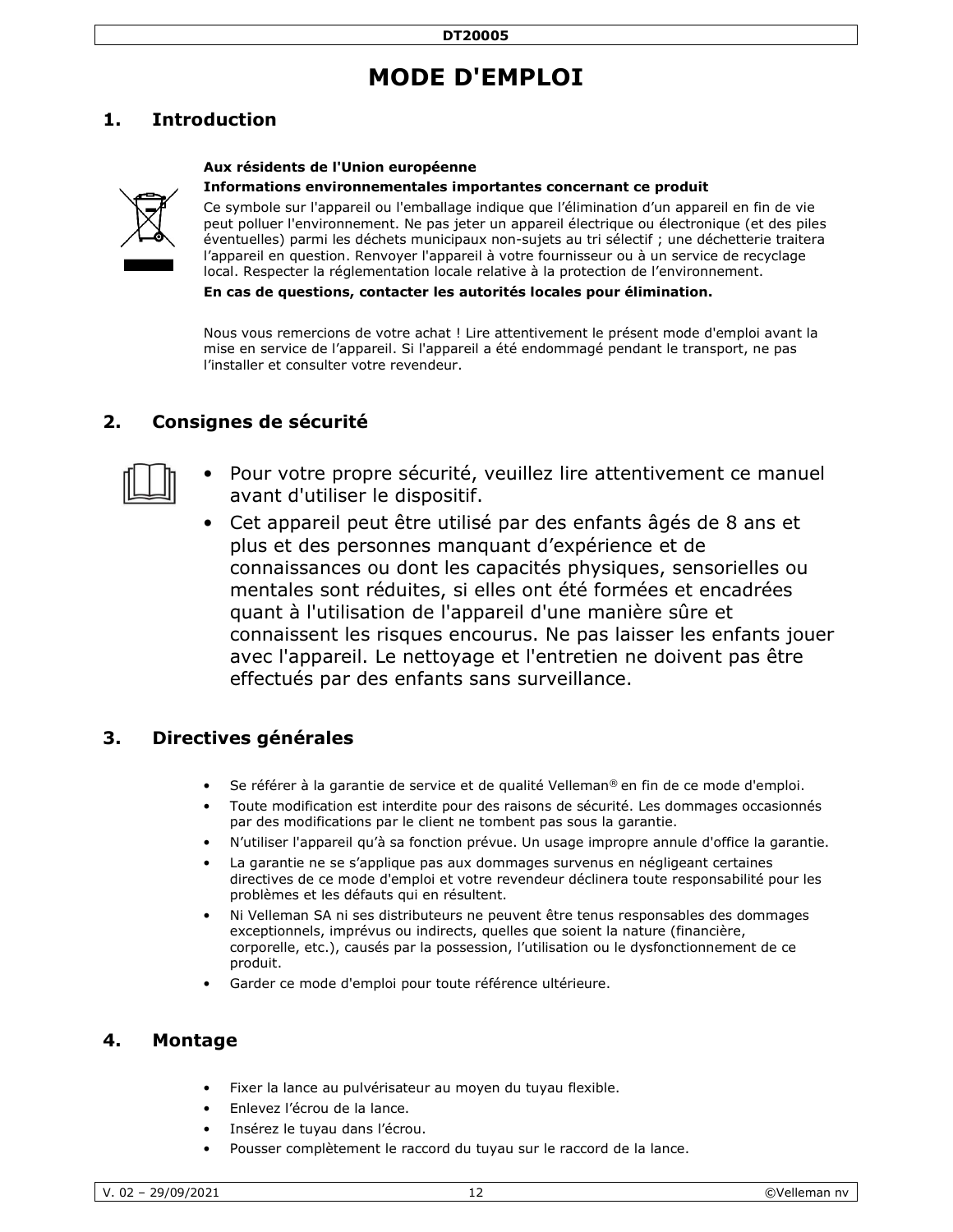- Serre l'écrou fermement sur la lance.
- Rattacher l'autre extrémité du tuyau sur le réservoir en utilisant la méthode ci-dessus mentionnée.
- Bien s'assurer que le tuyau est correctement maintenu et que l'écrou est bien serré.
- Mettre en place la bretelle en introduisant la bague d'extension dans la patte située à la base du pulvérisateur.
- Fixer l'autre extrémité de la bretelle dans l'orifice du haut et passer dans la boucle métallique. Ajuster la longueur.

# **5. Mode d'emploi**

- S'assurer que le tuyau est fermement rattaché au pulvérisateur et à la lance et que les écrous sont bien serrés.
- Vérifier que le liquide que vous souhaitez utiliser convient à une utilisation en pulvérisation (se reporter à la rubrique 'produits chimiques').
- Remplir le réservoir jusqu'au niveau souhaité en prenant soin de ne pas dépasser la limite indiquée.
- Visser la pompe à fond afin d'assurer l'étanchéité.
- Faire fonctionner à la main la soupape de sécurité en tirant le bouton bleu vers le haut, pour s'assurer que tout est correct.
- Débrouiller la poignée de la pompe en appuyant dessus et en tournant dans le sens inverses des aiguilles d'une montre.
- Pomper pour mettre en pression.
- Quand la pression nécessaire est atteinte (approximativement 45 psi 3 bar) la soupape va évacuer l'air en excédent.
- Le réservoir est maintenant correctement pressurisé et ne nécessite plus de pompage supplémentaire.

### **Fonctionnement de la gâchette**

Le mécanisme a été conçu pour permettre deux modes de fonctionnement : intermittent ou continu.

#### **Intermittent**

• Appuyer sur la gâchette pour faire fonctionner et relâcher pour stopper la pulvérisation.

### **Continu**

- Appuyer sur la gâchette en maintenant le pouce vers l'avant sur la position de bloque.
- Le pulvérisateur continuera de fonctionner sans que l'on ait besoin de continuer à appuyer avec une pression du doigt, évitant ainsi toute fatigue.
- Pour arrêter la pulvérisation faire revenir le levier en arrière et relâcher.
- Diriger la buse sur une surface-test, appuyer sur la gâchette et ajuster la buse selon le type de pulvérisation souhaité, entourant la buse pour produire en jet fin, moyen ou puissant.
- Veiller à ne pas trop dévisser la bure pour éviter les fuites à l'arrière du jet.
- Si la pulvérisation continue ou si du liquide s'écoule après que la gâchette a été relâchée c'est qu'il y a toujours de l'air dans le système de décharge (lance, gâchette ou tuyau).
- Purger le système en tournant la buse pour obtenir un jet puissant et faire fonctionner la gâchette pas petits coups jusqu'à ce que le liquide soit complètement écoule.
- Récupérer le liquide chimique dans un récipient différent et utiliser ultérieurement.
- Pour un pulvérisateur continu il suffit de pomper à nouveau à intervalles réguliers.
- Après usage et avant de stocker décompresser l'appareil en tirant sur la soupape de sécurité bleu.
- Si on a employé des produits chimiques avec ce pulvérisateur, mettre de côté avec précaution toute solution non pulvérisée.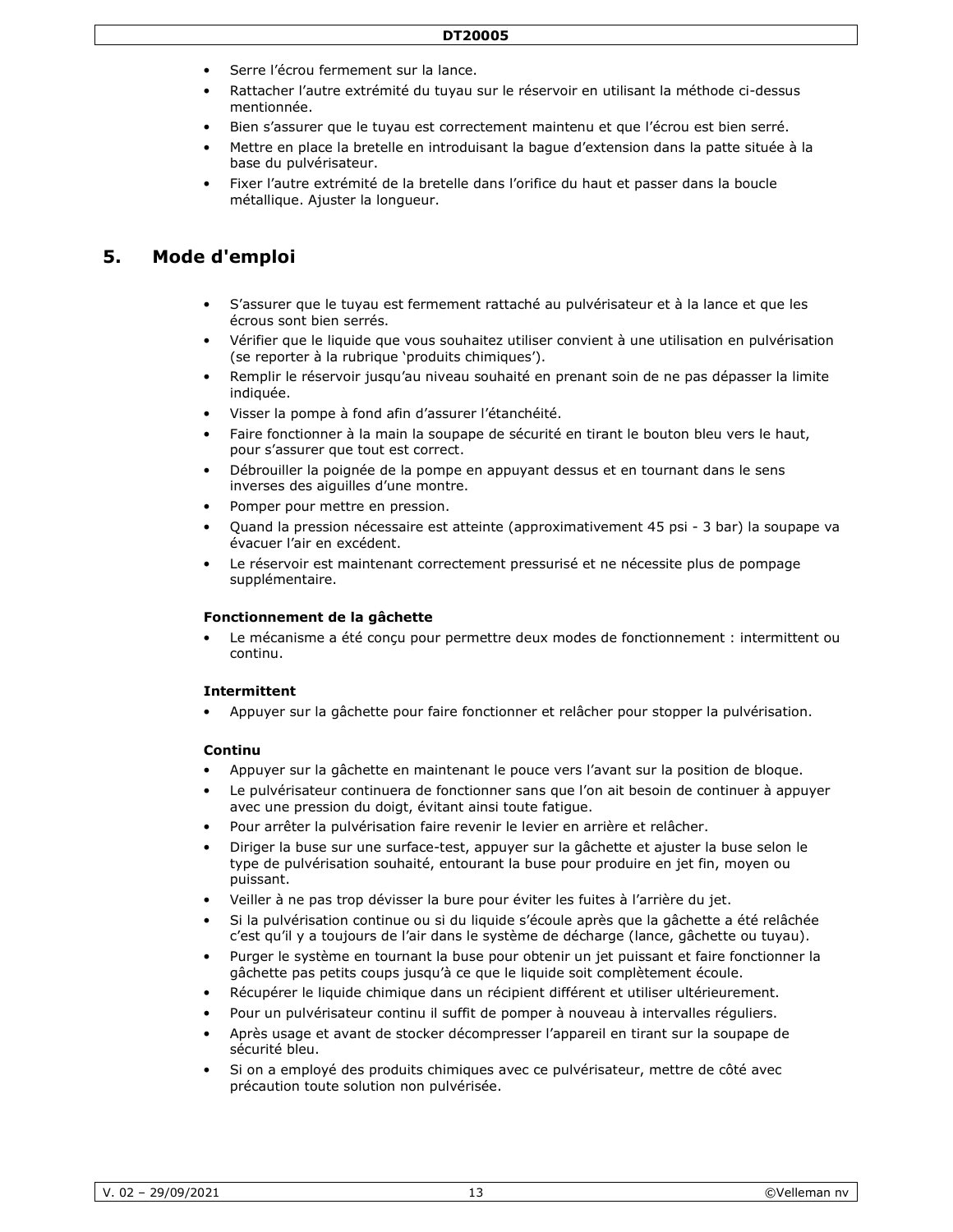- Ajouter un produit détergent avec l'eau chaude (non bouillante) dans le pulvérisateur.
- Réassembler le pulvérisateur et pulvériser avec ce mélange.
- Répéter l'opération avec de l'eau claire et froide.
- Vérifiez que la buse ne soit pas obturée.
- Si nécessaire renouveler l'opération jusqu'à ce que le pulvérisateur soit propre.

# **6. Pulvérisation de produits chimiques**

Ce pulvérisateur est conçu pour être utilisé avec des solutions à base de l'eau, de marque déposée comme les insecticides, les fongicides, les désherbants et les produits de traitement pour feuillages. Se conformer dans tous les cas aux instructions du fabricant, mentionnées sur l'emballage du produit ainsi qu'aux instructions énoncées ci-dessous.

- Porter des vêtements, lunettes, gants et masque de protection.
- Éviter d'inhaler la pulvérisation.
- Éviter tout contact des produits chimiques avec la peau.
- Manipuler dans un local aéré.
- Prendre garde à éloigner les enfants ainsi que les animaux domestiques et les poissons.
- Prendre soin de se laver les mains après utilisation notamment avant tout absorption de nourriture.
- Laver tous vêtements souillés.
- Dans le cas de pulvérisation accidentelle dans les yeux ou d'intoxication, contacter un médecin.
- Ne pas pulvériser à proximité d'aliments ou d'endroits où serait préparée de la nourriture. En cas de pulvérisation sur des récoltes, veiller à respecter scrupuleusement les instructions du fabricant du produit chimique, notamment en ce qui concerne le délai à respecter avant la consommation de ces récoltes, etc.
- Ne pas pulvériser de produits solvants comme par exemple le white-spirit.
- Pulvériser uniquement des produits à faible viscosité, si le produit est trop épais, il pourrait entraîner l'obturation de la buse.
- Les produits chimiques en poudre peuvent être pulvérisé contraire et s'ils ont tendance à se déposer, il conviendra pulvérisation correcte.
- Si le produit contient des particules solides, filtrer le liquide dans le réservoir.
- Ne jamais sur-pressuriser l'appareil ou relâcher la pression à l'aide de la soupape de sécurité.
- Après utilisation veiller particulièrement aux instructions du paragraphe 'Entretien'.
- Votre pulvérisateur est fabriqué à partir de différents types de matières plastiques et même si le produit que vous souhaitez utiliser pour la pulvérisation est conditionné sous plastique cela ne signifie pas pour qu'il n'endommage votre pulvérisateur. En cas de doute sur le produit que vous désirez pulvériser nous vous recommandons de contacter le serviceconsommateur à l'adresse indiquée ci-après, pour vérifier sa conformité avec le pulvérisateur.

### **7. Entretien**

#### **Soupape de sécurité**

- La soupape de sécurité est conçue pour relâcher tout excédent de pression et pour permettre la dépressurisions de l'appareil après pulvérisation.
- Ne pas dérégler la soupape de sécurité.

#### **Plongeur**

- Pour pouvoir pomper efficacement s'assurer que le joint est correctement lubrifié.
- Pour graisser le joint, procéder comme suit.
- Dévisser la pompe dans le sens inverse des aiguilles d'une montre.
- Bloquer la pompe en position de transport et serrer le tube.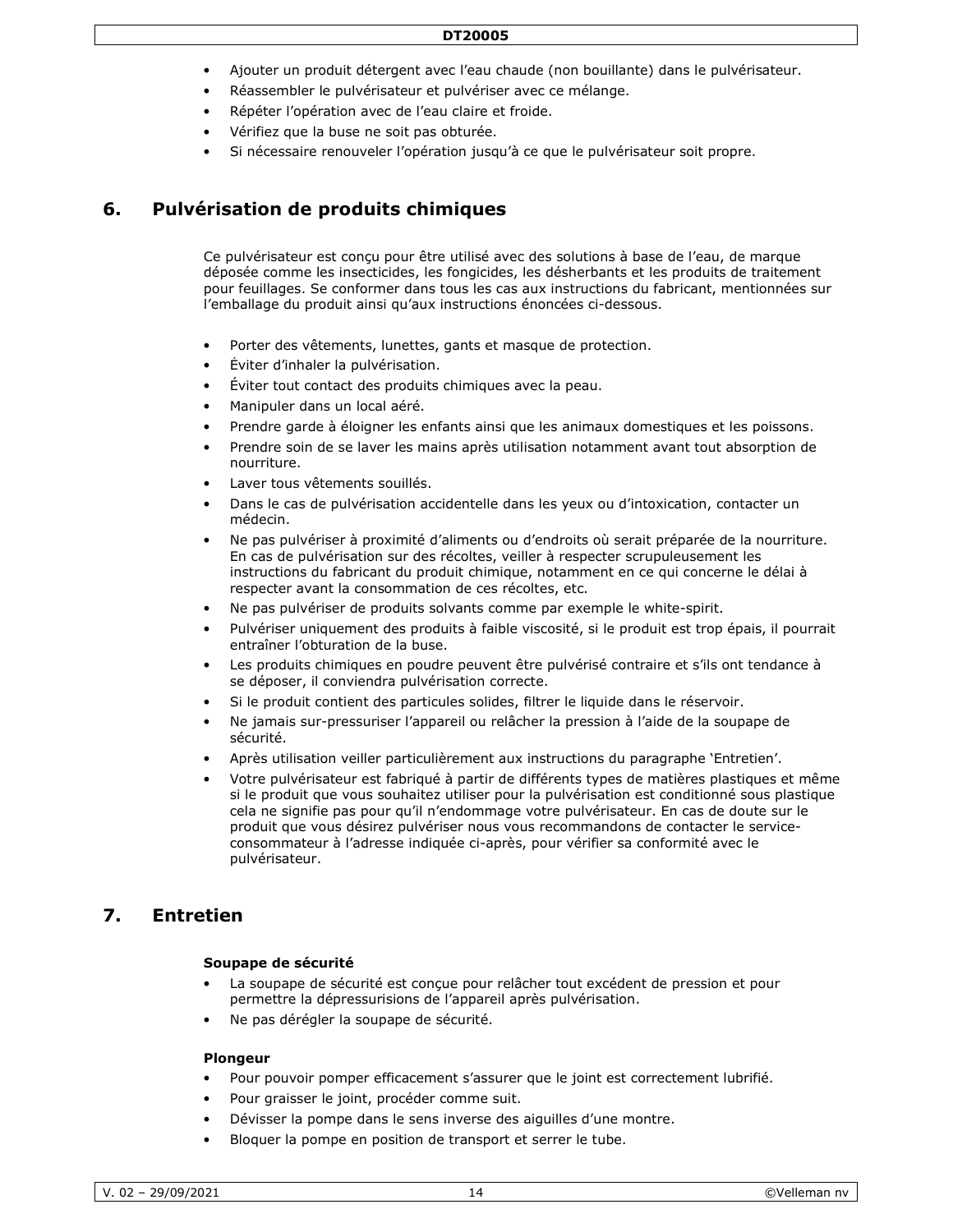#### **DT20005**

- Dévisser la capsule de maintien du plongeur en faisant tourner la poignée.
- Dévisser le plongeur et appliquer de la graisse siliconée sur le joint.
- Lors du réassemblage bien s'assurer que le joint n'est pas coincé entre le bord extérieur du plongeur et l'inférieur du barillet de la pompe.

#### **Soupape de pompe anti-retour**

(au bas du barillet de la pompe)

- Cette soupape empêche l'air comprimé de retourner dans la pompe.
- Si elle était défectueuse la poignée de la pompe débloquée sortirait lors de la mise en pression de l'appareil.
- Pour retirer la soupape soulever le bord de celle-ci et tirer (prendre garde à ne pas endommager la partie étanche du barillet).
- Pour remplacer placer la soupape au milieu du trou et enfoncer fermement.

#### **Joint d'étanchéité du cylindre**

- Ils sont destinés à assurer l'étanchéité entre le corps de pompe et le raccord.
- Également entre le raccord et le réservoir, lorsque tous le deux sont vissés à fond.
- Pour contrôler mettre le pulvérisateur en pression et en le retournant à l'envers, s'assurer qu'il n'y a aucune fuite au niveau du joint.

#### **Buse**

- La maintenir propre et vérifier qu'elle ne soit pas obstruée.
- Vérifier également que les deux encoches à l'extrémité de la lance en soient pas obstruées par des sédiments afin de garantir un pulvérisateur correct.
- Le joint de la buse également être lubrifiée avec de la silicone.

#### **Lance de pulvérisation**

- Le robinet doit être maintenu propre et libre de tout dépôt de sédiment et de produit chimique en rinçant régulièrement à l'eau après utilisation.
- Si nécessaire enlever et nettoyer la pièce navette dans la gâchette.

#### **Sortie et tube plongeur**

• Pour remplacer le joint ou changer le tube plongeur dévisser l'écrou et tirer l'embout de sortie et le tube plongeur à travers le corps de sortie.

#### **Utilisation hivernale**

• Vidanger complètement toutes les pièces du pulvérisateur après utilisation pour éviter qu'il ne soit endommagé par le gel.

#### **Entretien annuel**

- Au moins une fois par an, effectuer un nettoyage complet du pulvérisateur et graisser toutes les pièces mobiles.
- Tester avec de l'eau et changer les éventuellement défectueux.

### **8. En cas de mauvais fonctionnement**

| problème                  | cause                                 | solution                                 |
|---------------------------|---------------------------------------|------------------------------------------|
| Jet faible ou inexistant. | Pression insuffisante ou fuite.       | Se reporter aux conseils<br>d'entretien. |
|                           | Obstruction.                          | Se reporter aux conseils<br>d'entretien. |
| Jet inégal.               | Axe ou buse partiellement<br>obstrué. | Se reporter aux conseils<br>d'entretien. |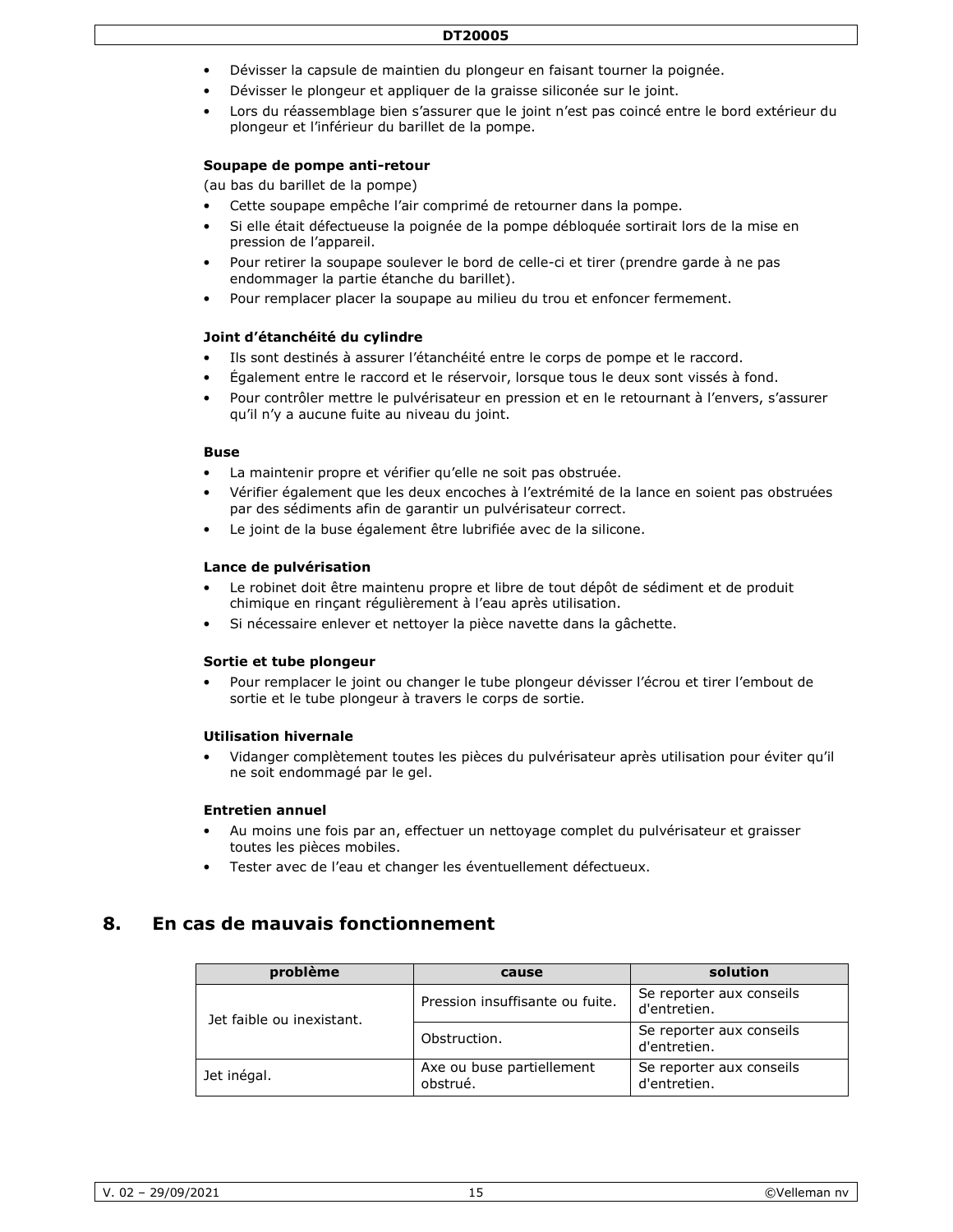| <b>DT20005</b> |
|----------------|
|----------------|

| Fuites.                    | Dépôt de sédiment sur les<br>surfaces intérieures<br>d'étanchéité. | Se reporter aux conseils<br>d'entretien  |
|----------------------------|--------------------------------------------------------------------|------------------------------------------|
| Fonctionnement impossible. | Joints d'étanchéité dilatés ou<br>blocage total.                   | Se reporter aux conseils<br>d'entretien. |
| Poignée remontée.          | Soupape anti-retour<br>défectueuse.                                | Se reporter aux conseils<br>d'entretien. |

# **9. Spécifications techniques**

| matériau   |
|------------|
|            |
|            |
|            |
| dimensions |
|            |
|            |

**N'employer cet appareil qu'avec des accessoires d'origine. Velleman SA ne peut, dans la mesure conforme au droit applicable être tenue responsable des dommages ou lésions (directs ou indirects) pouvant résulter de l'utilisation de cet appareil. Pour plus d'informations concernant cet article et la dernière version de ce mode d'emploi, consulter notre site www.velleman.eu. Les spécifications et le continu de ce mode d'emploi peuvent être modifiés sans notification préalable.** 

### **© DROITS D'AUTEUR**

**Velleman SA est l'ayant droit des droits d'auteur de ce mode d'emploi. Tous droits mondiaux réservés.** Toute reproduction, traduction, copie ou diffusion, intégrale ou partielle, du contenu de ce mode d'emploi par quelque procédé ou sur tout support électronique que ce soit est interdite sans l'accord préalable écrit de l'ayant droit.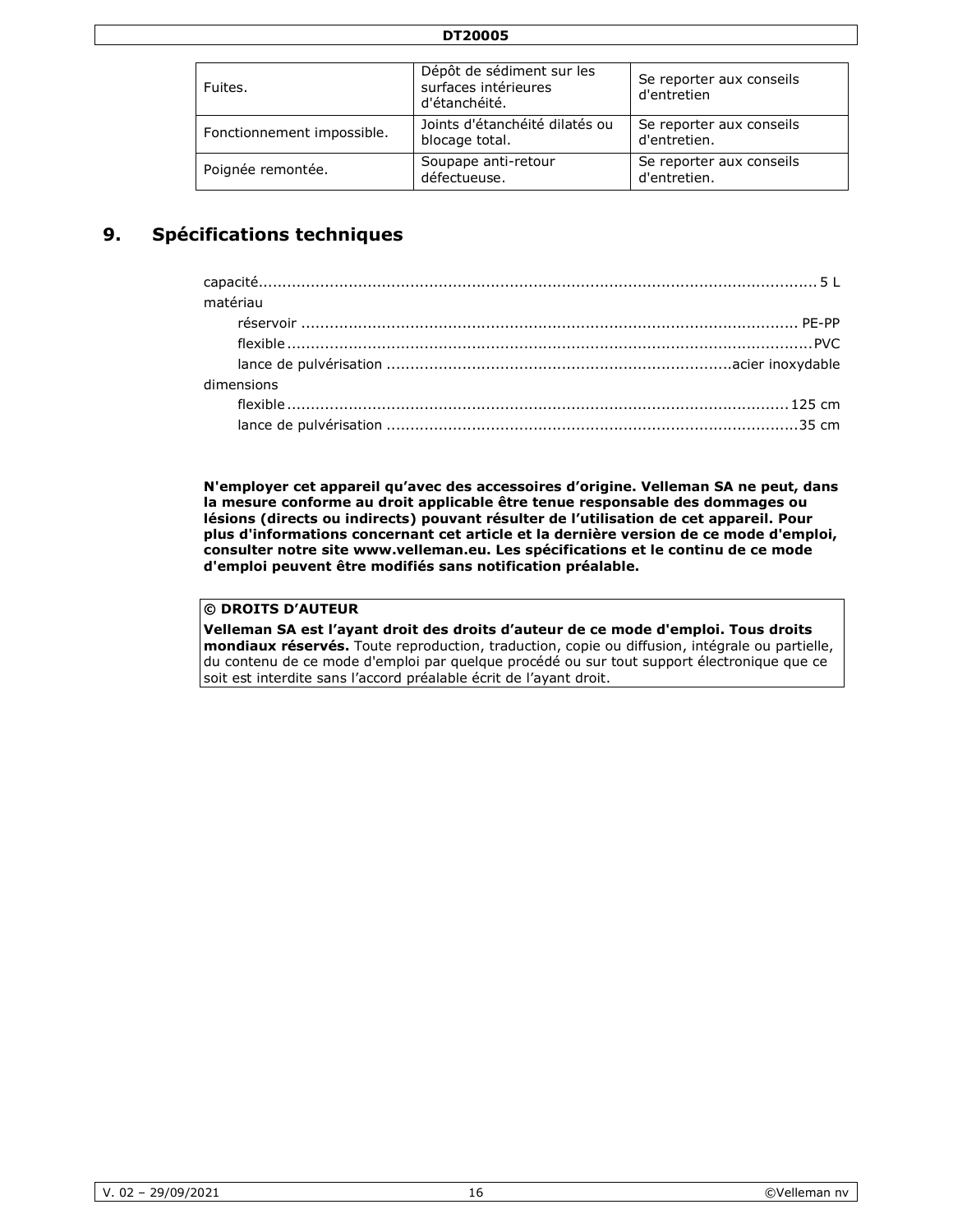# **MANUAL DEL USUARIO**

# **1. Introducción**

### **A los ciudadanos de la Unión Europea**



### **Importantes informaciones sobre el medio ambiente concerniente a este producto**

Este símbolo en este aparato o el embalaje indica que, si tira las muestras inservibles, podrían dañar el medio ambiente. No tire este aparato (ni las pilas, si las hubiera) en la basura doméstica; debe ir a una empresa especializada en reciclaje. Devuelva este aparato a su distribuidor o a la unidad de reciclaje local. Respete las leyes locales en relación con el medio ambiente.

**Si tiene dudas, contacte con las autoridades locales para residuos.** 

¡Gracias por elegir Toolland! Lea atentamente las instrucciones del manual antes de usar el aparato. Si ha sufrido algún daño en el transporte no lo instale y póngase en contacto con su distribuidor.

### **2. Instrucciones de seguridad**



- Para su propia seguridad, lea cuidadosamente este manual del usuario antes de utilizar este aparato.
- Este aparato no es apto para niños menores de 8 años ni para personas con capacidades físicas, sensoriales o mentales reducidas ni para personas con una falta de experiencia y conocimientos del producto, salvo si están bajo la vigilancia de una persona que pueda garantizar la seguridad. Asegúrese de que los niños no jueguen con este dispositivo. Nunca deje que los niños limpien o manipulen el aparato sin supervisión.

### **3. Normas generales**

- Véase la Garantía de servicio y calidad Velleman® al final de este manual del usuario.
- Por razones de seguridad, las modificaciones no autorizadas del aparato están prohibidas. Los daños causados por modificaciones no autorizadas, no están cubiertos por la garantía.
- Utilice sólo el aparato para las aplicaciones descritas en este manual. Su uso incorrecto anula la garantía completamente.
- Los daños causados por descuido de las instrucciones de seguridad de este manual invalidarán su garantía y su distribuidor no será responsable de ningún daño u otros problemas resultantes.
- Ni Velleman nv ni sus distribuidores serán responsables de los daños extraordinarios, ocasionales o indirectos, sea cual sea la índole (financiera, física, etc.), causados por la posesión, el uso o el fallo de este producto.
- Guarde este manual del usuario para cuando necesite consultarlo.

### **4. Montaje**

- Fije la lanza al pulverizador a través de la manguera flexible.
- Quite la tuerca fijada a la lanza.
- Pase la manguera a través de la tuerca.
- Fije el racor de la manguera al racor de la lanza.
- Fije la tuerca firmemente a la lanza.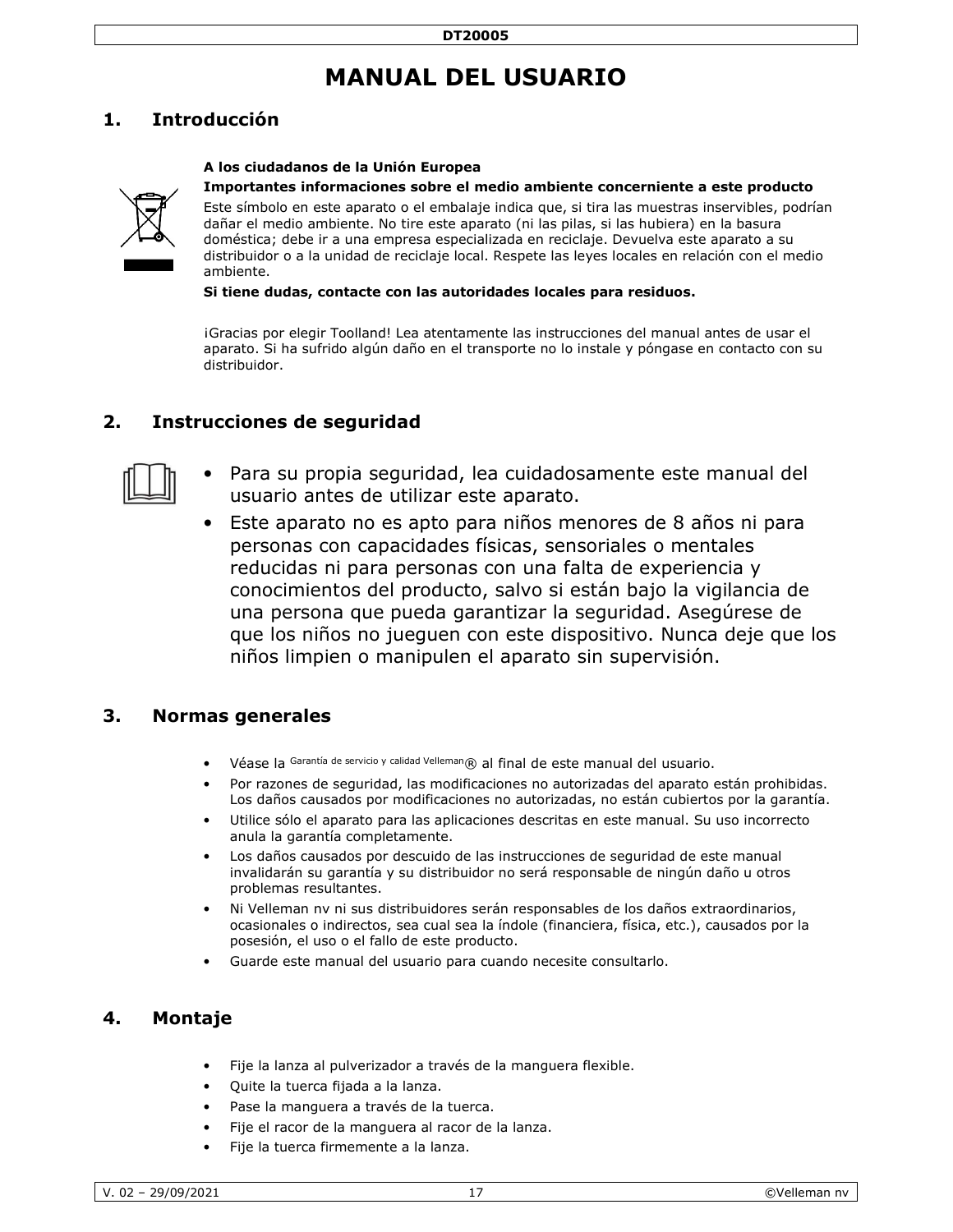- Fije el otro extremo de la manguera al depósito utilizando el método mencionado arriba.
- Asegúrese de que la manguera y la tuerca estén fijadas firmemente.
- Ajuste la correa de transporte enroscando el anillo expandible en el orificio de la parte inferior del pulverizador.
- Fije el otro extremo de la correa de transporte en el orificio de la parte superior, pase por la hebilla de metal y ajuste la longitud.

# **5. Instrucciones de funcionamiento**

- Asegúrese de que la manguera esté bien fijada al pulverizador y a la lanza y que las tuercas de seguridad estén firmemente apretadas.
- Asegúrese de que utilice un líquido adecuado (consulte la sección 'productos químicos').
- Llene el depósito pero asegúrese de no sobrepasar el nivel máximo de llenado.
- Para garantizar la impermeabilidad, fije firmemente la bomba a la bombona.
- Manipule la válvula de seguridad manualmente al tirar del botón azul hacia arriba para asegurarse de que todo esté funcionando correctamente.
- Suelte el asa de la bomba al presionar y gire en sentido contrario a las agujas del reloj.
- Bombee para crear presión en el depósito.
- Después de haber alcanzado la presión de funcionamiento correcta, la presión excedente se descarga a través de la válvula de seguridad.
- Ahora, el depósito está correctamente presurizado y puede dejar de accionar la bomba.

### **Funcionamiento del gatillo**

• El mecanismo del gatillo ha sido diseñado para permitir dos modos de funcionamiento: el modo manual y el modo automático.

#### **Funcionamiento manual**

• Apriete el gatillo para pulverizar y suelte el gatillo para dejar de pulverizar.

### **Funcionamiento automático**

- Apriete el gatillo al deslizarlo con el pulgar hacia adelante para activar la posición de bloqueo.
- El pulverizador continuará a pulverizar sin que necesite apretar el gatillo.
- Para desactivar el pulverizador, deslice el gatillo hacia atrás y suelte.
- Apunte con la boquilla hacia una zona de prueba, apriete el gatillo de la lanza y ajuste el chorro (de fino a grueso).
- No desatornille demasiado la boquilla para evitar que el líquido salga de la parte trasera de la boquilla.
- Si la boquilla sigue rociando o goteando después de haber soltado el gatillo, hay aire en el sistema de descarga (lanza, gatillo o manguera).
- Purga el sistema al girar la boquilla hasta obtener el chorro directo y apriete el gatillo de la lanza de forma intermitente hasta que el depósito esté completamente vacío.
- Guarde el producto químico en un depósito especial para su uso posterior.
- Para continuar con pocas pulverizaciones basta con pulverizar en pequeños intervalos.
- Después del uso y antes de almacenar el aparato, elimine la presión al tirar del botón azul de la válvula de seguridad hacia arriba.
- Si ha utilizado un producto químico, elimine el líquido restante de manera segura.
- Llene el pulverizador con un poco de detergente y agua tibia (no caliente).
- Vuelva a montar el pulverizador y pulverice una parte del contenido.
- Repita este procedimiento con agua limpia y fría.
- Compruebe que la boquilla esté libre de sedimentos.
- Si fuera necesario, repita este proceso hasta que el pulverizador esté limpio.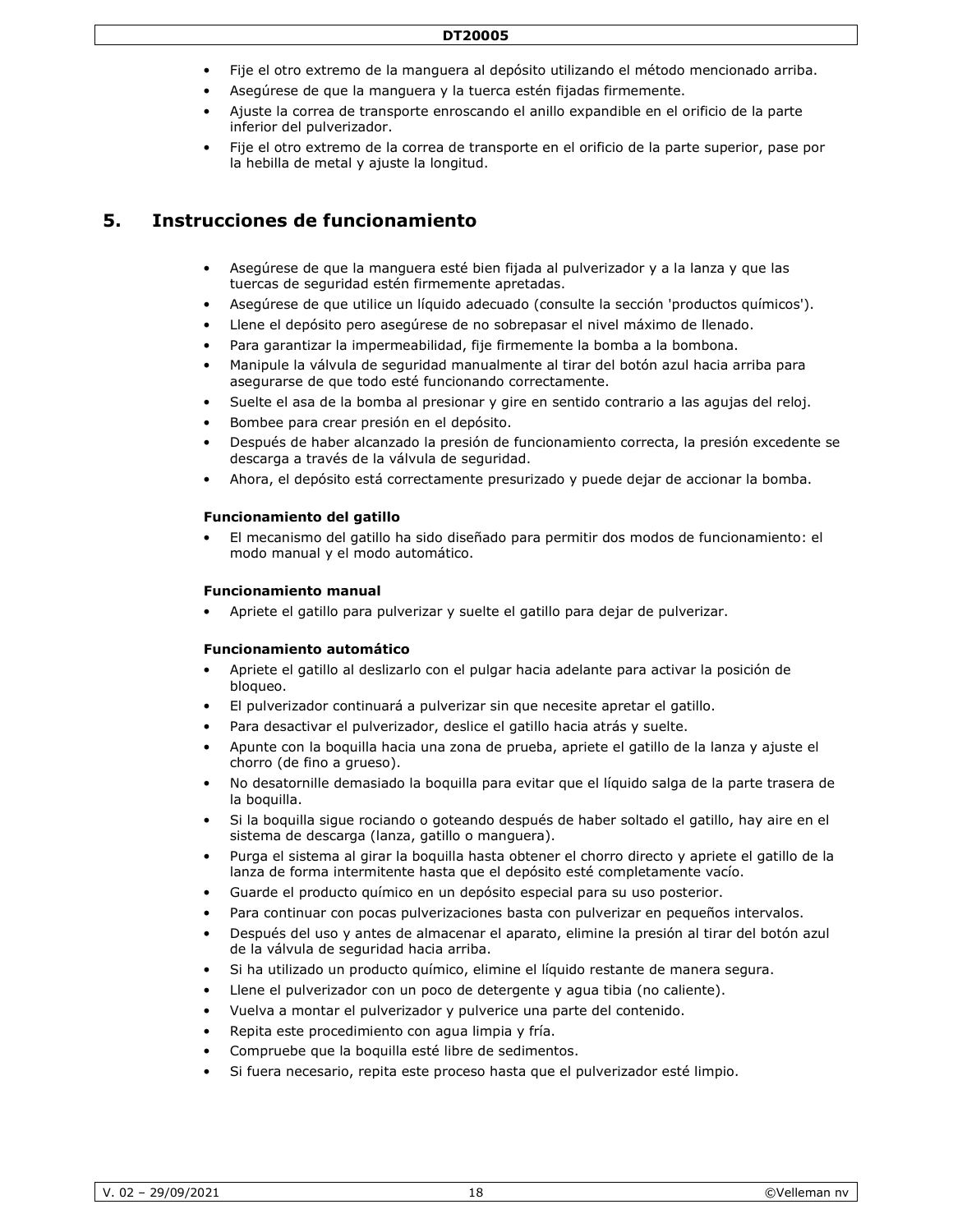# **6. Pulverizar productos químicos**

Este pulverizador de presión ha sido diseñado para el uso con soluciones acuosas (p.ej. insecticidas, fungicidas, herbicidas y fertilizantes de las marcas registradas). Siga siempre las instrucciones de los fabricantes de los productos químicos, así como las instrucciones suministradas con este producto.

- Lleve ropa de protección, gafas protectoras, una mascarilla y quantes.
- Evite respirar la niebla de pulverización.
- Evite el contacto de los productos químicos con la piel.
- Utilice el aparato en un lugar bien ventilado.
- Mantenga alejados a los niños, animales y peces de los productos químicos.
- Lávese las manos minuciosamente después del uso y, especialmente, antes de comer.
- Lave siempre cualquier prenda contaminada.
- Contacte con un médico en caso de contacto con los ojos o sospecha de intoxicación.
- Mantenga alejados a los alimentos de la zona que va a rociar. Cuando pulverice sobre cultivos, preste una especial atención a las advertencias del fabricante del producto químico acerca del tiempo de espera antes de poder comer los alimentos cosechados.
- El pulverizador de presión no es apto para sustancias a base de solventes (p.ej. aguarrás).
- Utilice solo soluciones a base de agua. Las mezclas más espesas pueden bloquear la boquilla.
- Es posible pulverizar los productos químicos en polvo si son completamente solubles en agua. Si no lo son, o si la solución tiende a sedimentarse, es posible pulverizarlos, siempre que la mezcla se agite de manera constante.
- Si el líquido a pulverizar contiene sedimentos, cuélelo antes del uso.
- Asegúrese de no sobrepresurizar la bombona. Nunca manipule la válvula de seguridad.
- Después del uso, limpie siempre el aparato (véase 'Mantenimiento').
- El pulverizador está fabricado con diferentes tipos de plástico y, aunque el líquido que desee pulverizar tenga un envase de plástico, esto no garantiza que no pueda dañar el pulverizador. En caso de dudas sobre el producto químico que desee utilizar, contacte con el servicio de ayuda del fabricante del producto para confirmar que el producto pueda aplicarse con el pulverizador.

## **7. Mantenimiento**

### **Válvula de seguridad**

- La válvula de seguridad permite liberar la presión excesiva y despresurizar la bombona después del uso.
- No cambie nunca la posición de la válvula de seguridad.

### **Émbolo**

- Asegúrese de que la junta tórica siempre esté lubricada para que pueda deslizarse libremente en el barril y para permitir que el pulverizador bombee aire de forma eficiente.
- Para aplicar grasa, proceda de la siguiente manera:
- Saque la bomba desatornillándola en sentido contrario a las agujas del reloj.
- Coloque el asa de la bomba en la posición para el transporte y agarre el cilindro.
- Gire el asa para desatornillar la tapa del émbolo del cilindro de la bomba.
- Retire el émbolo y aplique grasa de silicona en la junta tórica.
- Asegúrese de que la junta tórica no quede bloqueada entre el borde exterior del émbolo y la parte interior del cilindro de la bomba.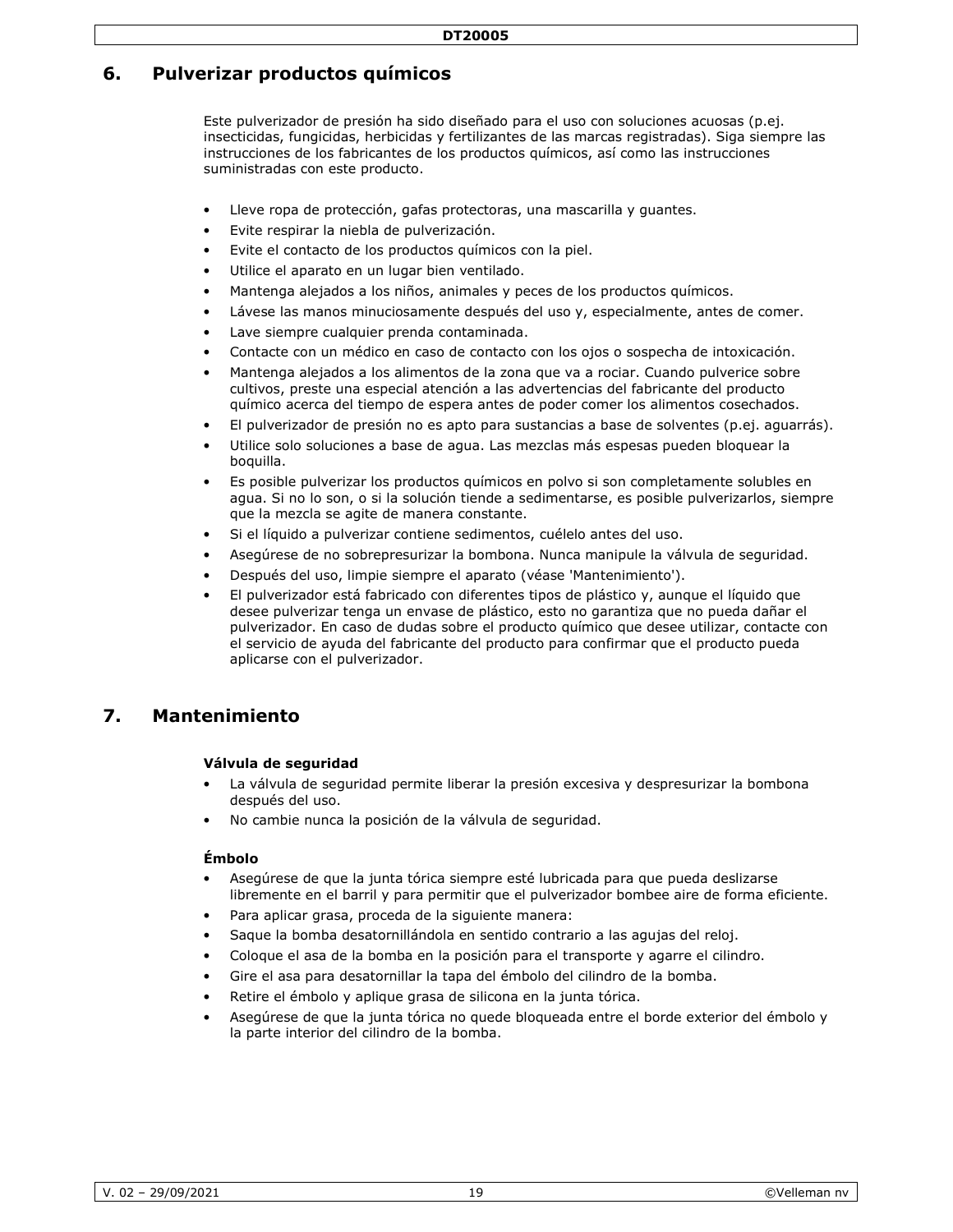### **Válvula de retención**

(parte inferior de la bomba)

- Esta válvula cierre por completo el paso del aire comprimido en la bomba.
- Si es defectuosa, el asa no bloqueada de la bomba se elevará al presurizar el depósito.
- Para sacar la válvula, levante el borde y tire del mismo. (asegúrese de no dañar la junta del cilindro).
- Para volver a colocar la válvula, póngala encima del orificio central y presione firmemente hacia abajo.

### **Juntas del cilindro de la bomba**

- Estas juntas forman un sello estanco entre el cilindro de la bomba y el adaptador,
- y también entre el adaptador y el depósito cuando ambos están bien atornillados.
- Para comprobar esto, coloque al revés el pulverizador. Si hay una fuga, el líquido saldrá por las juntas.

### **Tapa de la boquilla**

- Mantenga la boquilla limpia y asegúrese de que no esté bloqueada.
- También, mantenga limpias las muescas del extremo de la lanza y asegúrese de que no estén bloqueadas.
- La junta tórica debe lubricarse regularmente con grasa de silicona.

#### **Lanza**

- Mantenga el gatillo limpio y libre de acumulaciones de sedimentos y productos químicos limpiándolo después del uso.
- Si fuera necesario, saque y limpie la lanzadera del gatillo.

### **Tubo de salida y tubo de inmersión**

• Para limpiar o sustituir el tubo de salida o el tubo de inmersión, desatornille la tuerca de la manguera y saque la espiga de salida y el tubo de inmersión a través de la salida.

#### **Uso en invierno**

• Para evitar daños por congelación, drene el líquido de todas las partes.

#### **Mantenimiento anual**

- Limpie minuciosamente el pulverizador al menos una vez al año y aplique grasa de silicona a todas las partes móviles y juntas.
- Pruebe con agua y cambie cualquier arandela o junta defectuosa.

### **8. Solución de problemas**

| <b>Error</b>                            | Causa                                                      | Solución                                                                               |
|-----------------------------------------|------------------------------------------------------------|----------------------------------------------------------------------------------------|
| Pulverización débil o no                | Presión insuficiente o pérdida<br>de aire.                 | Consulte los consejos de<br>mantenimiento.                                             |
| pulverización.                          | Obstrucción.                                               | Consulte los consejos de<br>mantenimiento.                                             |
| Pulverización no sale de<br>forma recta | Bloqueo parcial en el eje o la<br>boquilla.                | Consulte los consejos de<br>mantenimiento.                                             |
| Fugas.                                  | Acumulación de residuos en la<br>superficie de las juntas. | Consulte los consejos de<br>mantenimiento y, si fuera<br>necesario, cambie las juntas. |
| El pulverizador no funciona.            | Las juntas están hinchadas o<br>completamente bloqueadas.  | Consulte los consejos de<br>mantenimiento.                                             |
| El asa se eleva.                        | Válvula de retención<br>defectuosa.                        | Consulte los consejos de<br>mantenimiento.                                             |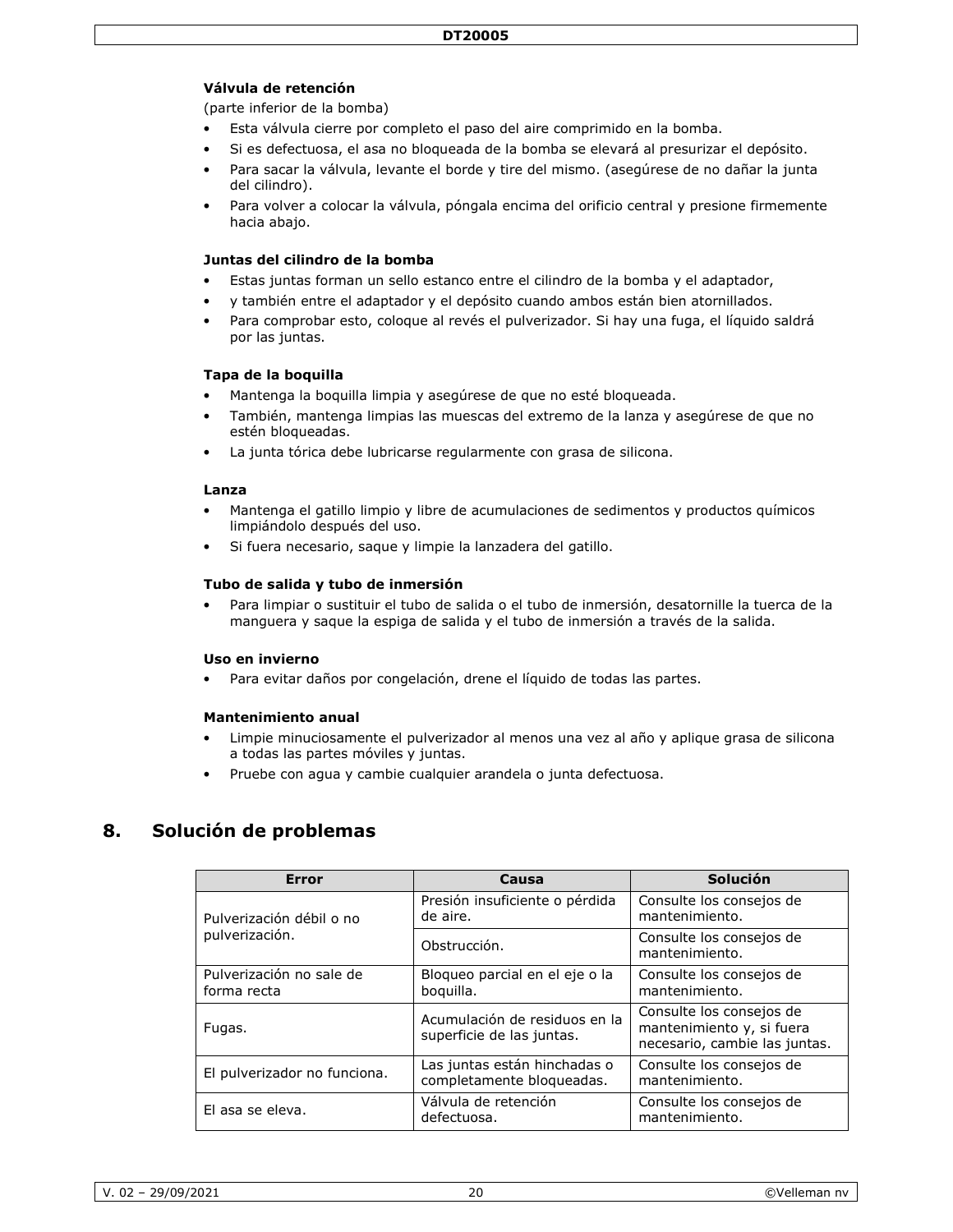# **9. Especificaciones**

| material |             |  |
|----------|-------------|--|
|          |             |  |
|          |             |  |
|          |             |  |
|          | dimensiones |  |
|          |             |  |
|          |             |  |

**Utilice este aparato sólo con los accesorios originales. Velleman NV no será responsable de daños ni lesiones causados por un uso (indebido) de este aparato. Para más información sobre este producto y la versión más reciente de este manual del usuario, visite nuestra página www.velleman.eu. Se pueden modificar las especificaciones y el contenido de este manual sin previo aviso.** 

### **© DERECHOS DE AUTOR**

**Velleman NV dispone de los derechos de autor para este manual del usuario. Todos los derechos mundiales reservados.** Está estrictamente prohibido reproducir, traducir, copiar, editar y guardar este manual del usuario o partes de ello sin el consentimiento previo por escrito del propietario del copyright.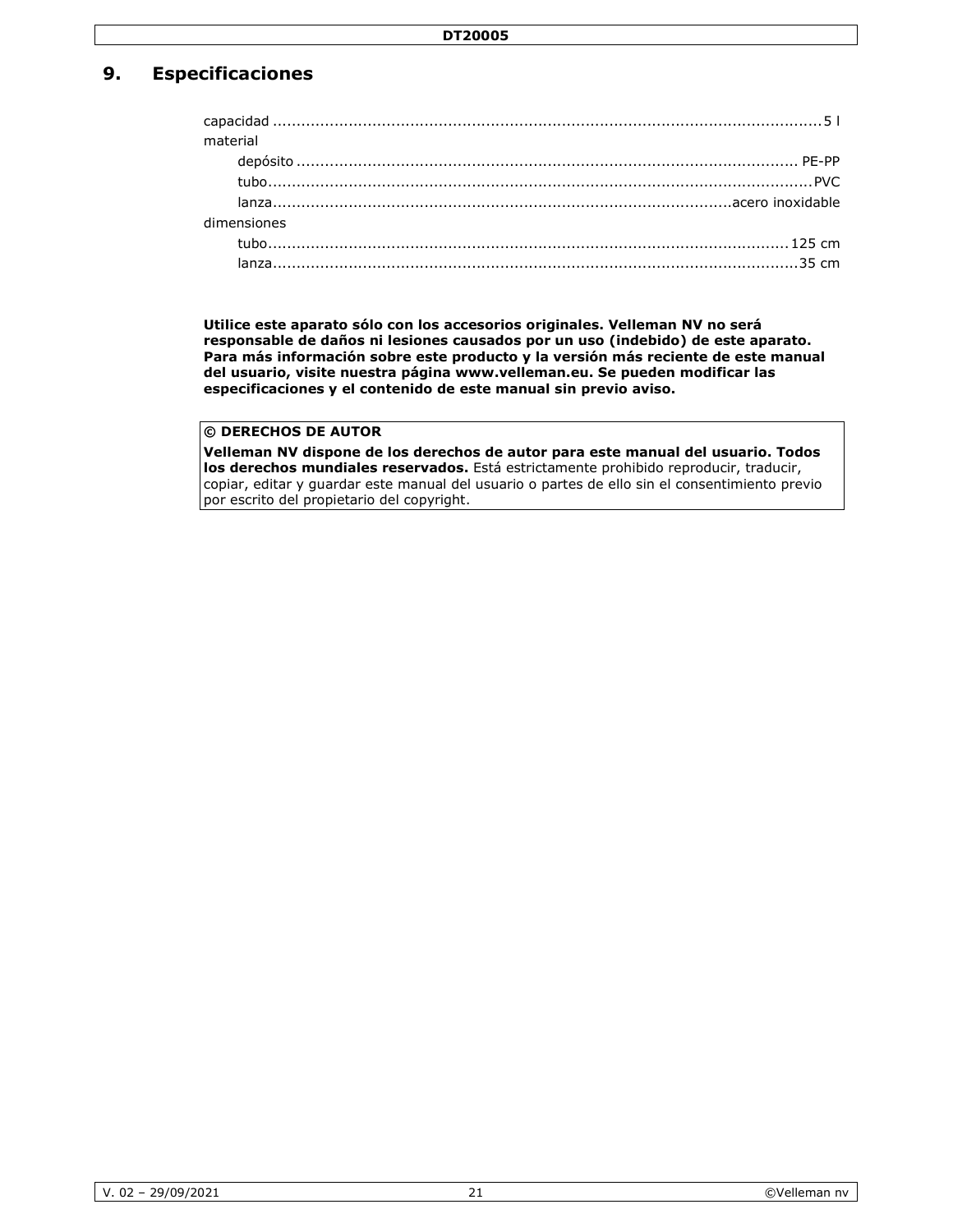# **BEDIENUNGSANLEITUNG**

# **1. Einführung**

### **An alle Einwohner der Europäischen Union Wichtige Umweltinformationen über dieses Produkt**



Dieses Symbol auf dem Produkt oder der Verpackung zeigt an, dass die Entsorgung dieses Produktes nach seinem Lebenszyklus der Umwelt Schaden zufügen kann. Entsorgen Sie die Einheit (oder verwendeten Batterien) nicht als unsortierter Hausmüll; die Einheit oder die verwendeten Batterien müssen von einer spezialisierten Firma zwecks Recycling entsorgt werden. Diese Einheit muss an den Händler oder ein örtliches Recycling-Unternehmen retourniert werden. Respektieren Sie die örtlichen Umweltvorschriften.

### **Falls Zweifel bestehen, wenden Sie sich für Entsorgungsrichtlinien an Ihre örtliche Behörde.**

Vielen Dank, dass Sie sich für Toolland entschieden haben! Lesen Sie diese Bedienungsanleitung vor Inbetriebnahme sorgfältig durch. Überprüfen Sie, ob Transportschäden vorliegen. Sollte dies der Fall sein, verwenden Sie das Gerät nicht und wenden Sie sich an Ihren Händler.

## **2. Sicherheitshinweise**



- Lesen Sie vor Inbetriebnahme, diese Bedienungsanleitung sorgfältig durch.
- Dieses Gerät kann von Kindern ab 8 Jahren und darüber sowie von Personen mit verringerten physischen, sensorischen oder mentalen Fähigkeiten oder Mangel an Erfahrung und Wissen benutzt werden, wenn sie beaufsichtigt oder bezüglich des sicheren Gebrauchs des Gerätes unterwiesen wurden und die daraus resultierenden Gefahren verstehen. Kinder sollten nicht mit dem Gerät spielen. Reinigungs- und Wartungsarbeiten dürfen von Kindern nicht ohne Aufsicht eines Erwachsenen durchgeführt werden.

# **3. Allgemeine Richtlinien**

- Siehe Velleman® Service- und Qualitätsgarantie am Ende dieser Bedienungsanleitung.
- Eigenmächtige Veränderungen sind aus Sicherheitsgründen verboten. Bei Schäden verursacht durch eigenmächtige Änderungen erlischt der Garantieanspruch.
- Verwenden Sie das Gerät nur für Anwendungen beschrieben in dieser Bedienungsanleitung. Bei falscher Anwendung dieses Gerätes erlischt der Garantieanspruch.
- Bei Schäden, die durch Nichtbeachtung der Bedienungsanleitung verursacht werden, erlischt der Garantieanspruch. Für daraus resultierende Folgeschäden übernimmt der Hersteller keine Haftung.
- Weder Velleman nv noch die Händler können für außergewöhnliche, zufällige oder indirekte Schäden irgendwelcher Art (finanziell, physisch usw.), die durch Besitz, Gebrauch oder Defekt verursacht werden, haftbar gemacht werden.
- Bewahren Sie diese Bedienungsanleitung für künftige Einsichtnahme auf.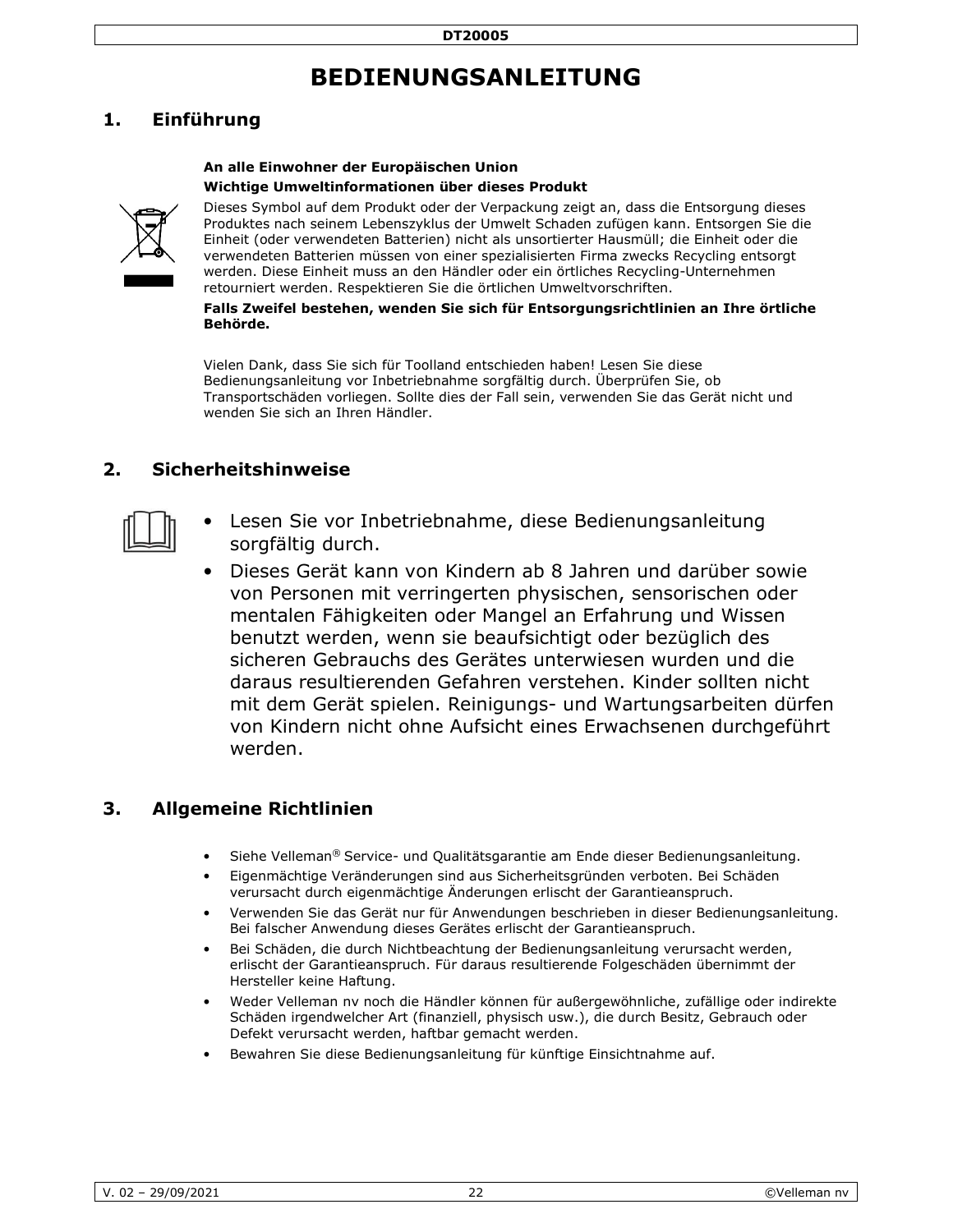### **4. Zusammenbau**

- Schließen Sie den Sprüher mit Hilfe des Schlauches am Gerät an.
- Schrauben Sie die Überwurfmutter vom Sprührohr ab.
- Schieben Sie die Überwurfmutter auf den Schlauch.
- Schieben Sie das Schlauchende ganz auf den Anschluss vom Sprührohr.
- Schrauben Sie die Überwurfmutter fest am Sprührohr an.
- Befestigen Sie das andere Schlauchende am Behälter, indem Sie die oben beschriebene Methode verwenden.
- Beachten Sie, dass der Schlauch richtig aufgeschoben und die Überwurfmutter fest angeschraubt ist.
- Zum Befestigen des Tragriemens, stecken Sie den vergrößerbaren Ring durch die Öffnung unten am Behälter.
- Stecken Sie das andere Ende vom Tragriemen durch die Öffnung oben am Behälter, ziehen Sie durch die Metallschnalle und stellen Sie auf gewünschte Länge ein.

### **5. Anwendung**

- Vergewissern Sie sich davon, dass der Schlauch fest am Sprüher und am Sprührohr sitzt und die Überwurfmuttern fest angeschraubt sind.
- Überprüfen Sie, ob die Flüssigkeit, die Sie verwenden wollen, für das Gerät geeignet ist (siehe 'Spritzen von Chemikalien').
- Füllen Sie den Behälter bis zur gewünschten Höhe. Beachten Sie dabei, dass die maximal zulässige Füllhöhe nicht überschritten wird.
- Schrauben Sie die Pumpe fest zu damit diese Luftdicht verschlossen ist.
- Überprüfen Sie die Funktionstüchtigkeit, indem Sie das Sicherheitsventil per Hand durch Hochziehen des blauen Knopfes betätigen.
- Lösen Sie den Pumpengriff, indem Sie ihn herunterdrücken und gegen den Uhrzeigersinn drehen.
- Pumpen Sie, um den Behälter unter Druck zu setzen.
- Wenn der Betriebsdruck erreicht wird, öffnet sich das Ablassventil, um überflüssige Luft abzulassen.
- Der Behälter steht jetzt unter ausreichendem Druck. Ein weiteres Pumpen ist nicht erforderlich.

#### **Funktionen des Bedienhebels**

• Das Gerät hat 2 Betriebsmodi und kann manuell oder automatisch betrieben werden.

#### **Manueller Betrieb**

• Drücken Sie den Bedienhebel, um zu sprühen. Lassen Sie den Bedienhebel los, um das Sprühen zu stoppen.

#### **Automatischer Betrieb**

- Drücken Sie den Bedienhebel und schieben Sie ihn gleichzeitig mit dem Daumen nach vorne, bis er einrastet.
- Die Sprüher spritzt jetzt automatisch. Sie müssen den Bedienhebel nun nicht mehr mit der Hand herunterdrücken.
- Schieben Sie den Bedienhebel zurück und lassen Sie ihn los, um das Sprühen zu stoppen.
- Richten Sie die Sprühdüse auf eine Testfläche, betätigen Sie den Bedienhebel auf dem Sprührohr und stellen Sie den Sprühstrahl durch Verdrehen der Düse auf die gewünschte Feinheit (fein bis grob) ein.
- Drehen Sie die Düse nicht zu weit ab, da diese sonst tropfen wird (Seite der Pumpe).
- Wenn die Düse nach Loslassen des Bedienhebels weiter spritzt oder tropft, gibt es Luft im System (Sprührohr, Bedienhebel oder Schlauch).
- Zum Entlüften des Systems stellen Sie die Düse auf Strahl ein. Drücken Sie dann den Bedienhebel mehrmals kurz hintereinander und lassen Sie den ihn jedes Mal wieder los, bis keine Flüssigkeit mehr heraustropft.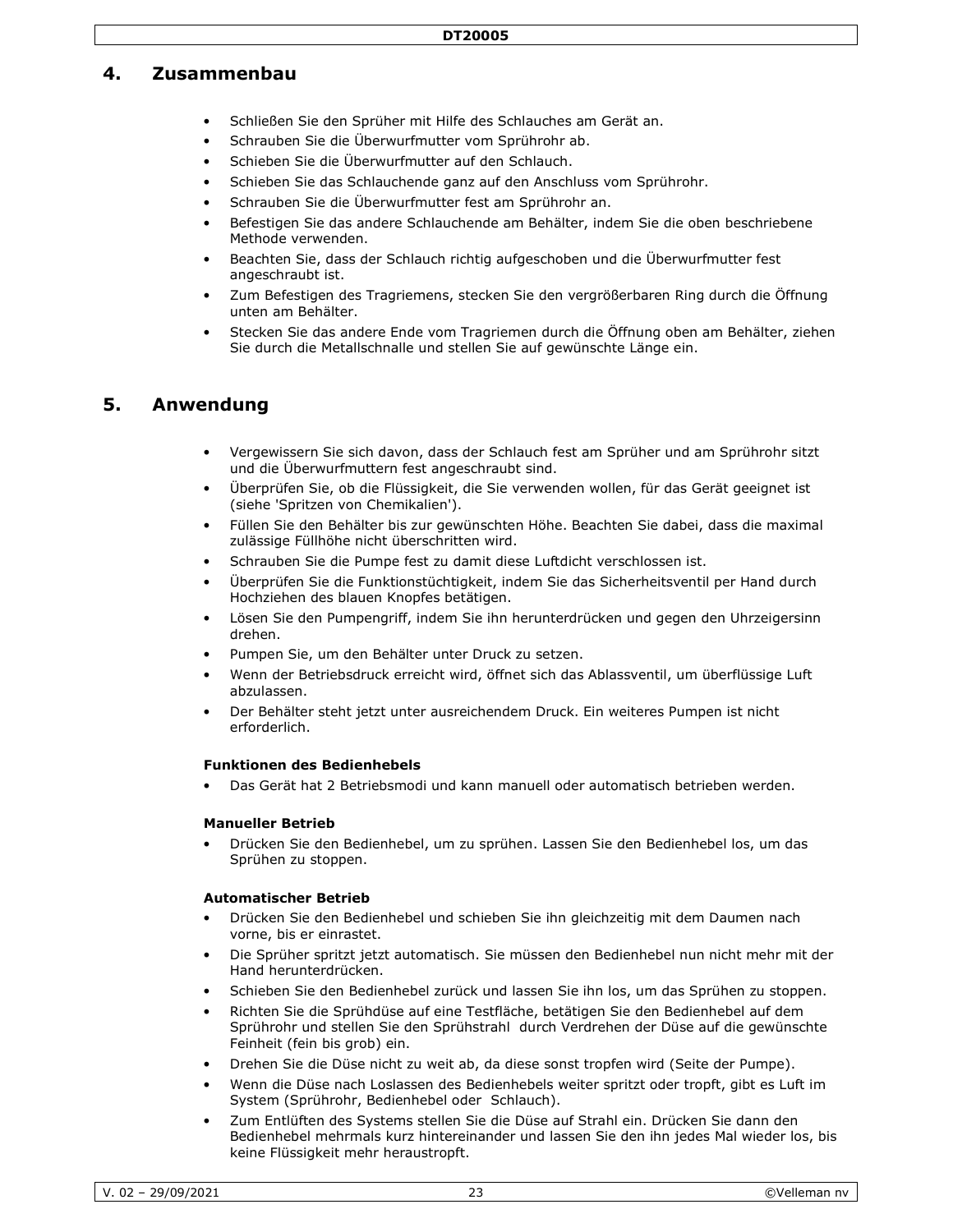- Entleeren Sie die heraustropfenden Chemikalien in einen separaten Behälter und verwenden Sie diese später wieder.
- Zum längeren Spritzen halten Sie den Betriebsdruck durch einige Pumpenstöße zwischendurch konstant.
- Lassen Sie den Druck nach Verwendung und vor Lagerung aus dem Behälter ab. Ziehen Sie dazu den blauen Knopf am Sicherheitsventil hoch.
- Haben Sie das Gerät für Chemikalien verwendet, müssen Sie die übriggebliebene Flüssigkeit nach Gebrauch sicher entsorgen.
- Füllen Sie etwas warmes Wasser (nicht heiß) und etwas Reinigungsmittel in das Gerät.
- Setzen Sie das Gerät wieder zusammen und sprühen Sie die Reinigungsflüssigkeit einige Male durch.
- Wiederholen Sie den Reinigungsvorgang mit klären, kaltem Wasser.
- Prüfen Sie die Düse auf Verschmutzung durch Rückstände.
- Wenn nötig, wiederholen Sie diesen Vorgang bis das Gerät gereinigt ist.

### **6. Spritzen von Chemikalien**

Das Gerät eignet sich für den Einsatz mit firmeneigenen Insektiziden, Pilzvernichtungsmitteln, Unkrautbekämpfungsmitteln und Laubnährungmitteln, die Sie mit Wasser mischen. Befolgen Sie immer die Anweisungen auf der Verpackung des Chemikalienherstellers, sowie die unten stehenden Anweisungen.

- Tragen Sie Schutzkleider, eine Schutzbrille, eine Schutzmaske, Stiefel und Handschuhe.
- Atmen Sie den Sprühnebel nicht ein.
- Vermeiden Sie jeden Kontakt Ihrer Haut mit den Chemikalien.
- Sorgen Sie immer für eine gute Belüftung, wenn Sie in geschlossenen Räumen arbeiten.
- Setzen Sie Kinder, Haustiere und Fische keinen Chemikalien aus.
- Waschen Sie die Hände nach Gebrauch und insbesondere vor dem Essen gründlich.
- Waschen Sie mit Chemikalien verschmutzte Kleidung.
- Suchen Sie sofort einen Arzt auf, wenn der Sprühnebel in die Augen gelangt, oder wenn nach dem Sprühen Reaktionen auftreten.
- Sprühen Sie nicht in der Nähe von Lebensmitteln oder an Stellen, an denen Lebensmittel zubereitet werden. Beachten Sie beim Besprühen von Obst und Gemüse die Anweisungen des Chemikalienherstellers bezüglich des richtigen Erntezeitpunkts.
- Versprühen Sie niemals Lösungsmittel wie z.B. Terpentinersatz.
- Sprühen Sie ausschließlich dünne, wässrige Lösungen. Dickere Lösungen werden zur Verstopfung der Düse führen.
- Wenn pulverförmige Chemikalien vollständig in Wasser löslich sind, können diese versprüht werden. Ist dies nicht der Fall bzw. werden Pulverteilchen abgesetzt, dann können Sie diese Lösung dennoch verwenden, wenn diese ständig geschüttelt wird.
- Enthält das Sprühmittel Sediment, dann müssen Sie die Flüssigkeit durch ein Sieb in den Behälter einfüllen.
- Lassen Sie den Druck im Behälter niemals zu groß werden und manipulieren Sie das Sicherheitsventil nicht.
- Reinigen Sie das Gerät nach Gebrauch sorgfältig (Siehe Paragraph 'Reinigung').
- Das Gerät wurde aus verschiedenen Kunststoffen hergestellt. Auch wenn die Flüssigkeit, die Sie verwenden wollen, in einem Kunststoffbehälter aufbewahrt ist, besteht keine Garantie dafür, dass diese Flüssigkeit das Gerät trotzdem nicht beschädigt. Falls Zweifel über die Flüssigkeit besteht, die Sie verwenden wollen, wenden Sie sich an unseren Kundendienst unter der angegebenen Adresse.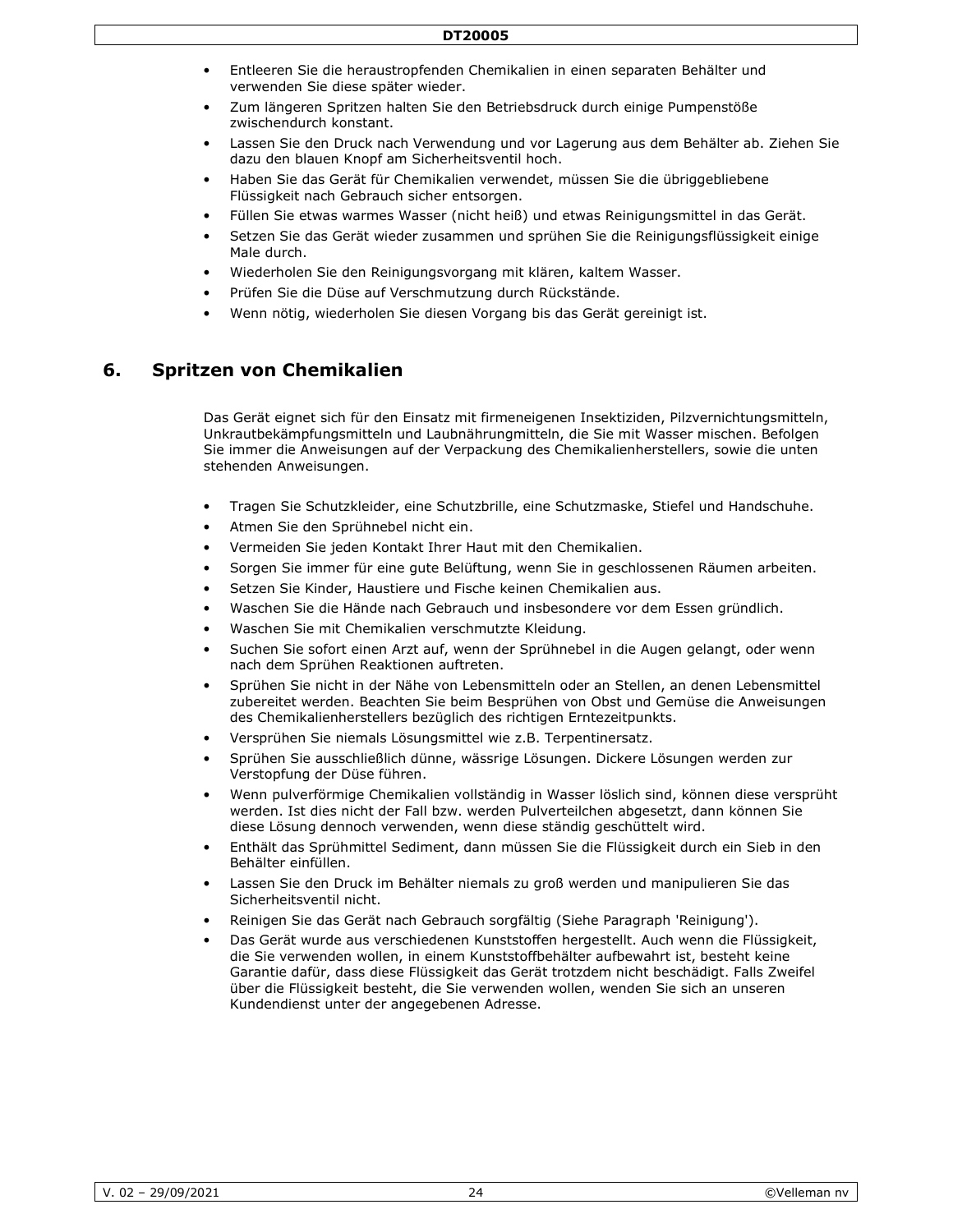# **7. Wartung**

### **Ablassventil**

- Das Ablassventil eignet sich zum Ablassen und Verringern vom Druck nach Gebrauch.
- Verändern Sie niemals die Einstellung vom Ventil.

### **Kolbenkopf**

- Beachten Sie, dass der O-Ring immer gut geschmiert ist, so dass er frei in den Zylinder gleitet und so die Luft wirkungsvoll pumpt.
- Gehen Sie beim Schmieren wie folgt vor:
- Lösen Sie das Pumpenaggregat, indem Sie gegen den Uhrzeigersinn schrauben.
- Bringen Sie den Pumpengriff in Trageposition und halten Sie den Zylinder fest.
- Schrauben Sie die Kolben-Haltekappe ab, indem Sie die Griffe vom Pumpenzylinder drehen.
- Ziehen Sie den Kolben heraus und schmieren Sie den O-Ring mit Silikonfett.
- Beachten Sie beim Wiederzusammenbau darauf, dass der O-Ring nicht zwischen der Außenkante des Kolbenformgusses und der Innenseite des Pumpenzylinders eingeklemmt wird.

### **Pumpen-Rückschlagventil**

(Unterseite des Pumpenzylinders)

- Mit dem Rückschlagventil wird vermieden, dass der Druckluft im Behälter zurück in die Pumpe entweicht.
- Bei falscher Handhabung hebt sich der unverriegelte Pumpengriff, wenn der Behälter unter Druck steht.
- Zum Entfernen des Ventils wird die Kante des Ventils angehoben und gezogen. (Beachten Sie, dass die Dichtungsfläche des Zylinders nicht beschädigt wird.)
- Zum Wiedereinsetzen legen Sie das Ventil über das Mittelloch und drücken Sie es fest nach unter.

#### **Dichtungsringe für den Pumpenzylinder**

- Die Dichtungsringe stellen eine luftdichte Abdichtung her zwischen dem Pumpenzylinder und dem Anschlussstück und zwischen dem Anschlussstück und dem Behälter, wenn beide fest zusammengeschraubt sind.
- Überprüfen Sie, indem Sie den unter Druck stehenden Sprüher umdrehen.
- Überprüfen Sie, indem Sie den unter Druck stehenden Sprüher umdrehen. Wenn es ein Leck gibt, wird Flüssigkeit aus den Abdichtungen herauskommen.

#### **Düsenkappe**

- Halten Sie die Düsenkappe sauber und frei von Schmutz.
- Halten Sie auch die beiden Spiralrillen am Ende des Sprührohrs sauber und frei von Ablagerungen, um ein gutes Sprühmuster zu erzielen.
- Schmieren Sie den O-Ring mit Silikonfett.

### **Sprührohr**

- Halten Sie den Bedienhebel immer sauber und frei von Sediment und Chemikalien, indem Sie ihn nach Gebrauch regelmäßig durchspülen.
- Nehmen Sie das Ventil ggf. aus dem Bedienhebel heraus und reinigen Sie es.

#### **Steigrohr und Schlauchanschluss**

• Zum Reinigen oder Austauschen des Steigrohrs oder Schlauchanschlusses, schrauben Sie die Überwurfmutter ab und ziehen Sie mit dem Schlauch das über ein Zwischenstück verbundene Steigrohr durch die Öffnung heraus.

### **Aufbewahrung im Winter**

• Lassen Sie die Flüssigkeit aus allen Teilen des Gerätes ab, um Frostschäden zu vermeiden.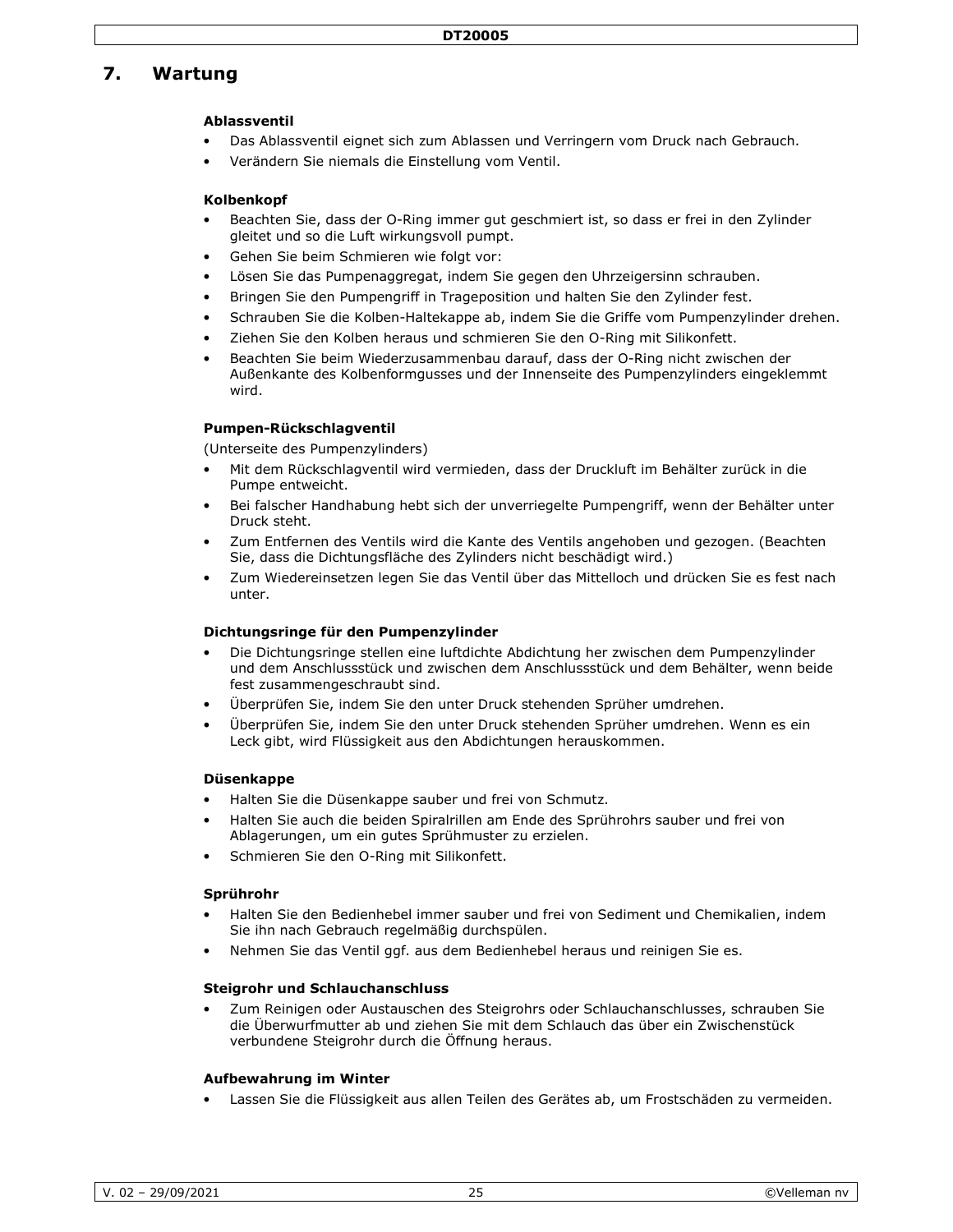### **Jährliche Wartung**

- Reinigen Sie das gesamte Gerät mindestens einmal pro Jahr gründlich und schmieren Sie alle beweglichen Teile mit Silikonfett.
- Testen Sie das Gerät mit Wasser und tauschen Sie defekte Unterlegscheiben und Dichtungen aus.

### **8. Problemlösung**

| <b>Fehler</b>               | <b>Mögliche Ursache</b>                                        | Lösung                                                         |
|-----------------------------|----------------------------------------------------------------|----------------------------------------------------------------|
| Schwacher oder kein Strahl. | Zu wenig Druck oder<br>Luftverlust.                            | Siehe Wartungshinweise.                                        |
|                             | Verschmutzung.                                                 | Siehe Wartungshinweise.                                        |
| Ungleicher Strahl.          | Spindel oder Düse teilweise<br>verschmutzt.                    | Siehe Wartungshinweise.                                        |
| Leckage                     | Dichtungen sind verschmutzt<br>oder defekt.                    | Siehe Wartungshinweise.<br>Dichtungsringe ggf.<br>austauschen. |
| Gerät funktioniert nicht    | Dichtungsringe sind<br>aufgequollen oder stark<br>verschmutzt. | Siehe Wartungshinweise.                                        |
| Pumpengriff steigt hoch     | Defektes Rückschlagventil                                      | Siehe Wartungshinweise.                                        |

# **9. Technische Daten**

| Material    |  |
|-------------|--|
|             |  |
|             |  |
|             |  |
| Abmessungen |  |
|             |  |
|             |  |
|             |  |

**Verwenden Sie dieses Gerät nur mit originellen Zubehörteilen. Velleman NV übernimmt keine Haftung für Schaden oder Verletzungen bei (falscher) Anwendung dieses Gerätes. Mehr Informationen zu diesem Produkt und die neueste Version dieser Bedienungsanleitung finden Sie hier: www.velleman.eu. Alle Änderungen ohne vorherige Ankündigung vorbehalten.** 

### **© URHEBERRECHT**

**Velleman NV besitzt das Urheberrecht für diese Bedienungsanleitung. Alle weltweiten Rechte vorbehalten.** Ohne vorherige schriftliche Genehmigung des Urhebers ist es nicht gestattet, diese Bedienungsanleitung ganz oder in Teilen zu reproduzieren, zu kopieren, zu übersetzen, zu bearbeiten oder zu speichern.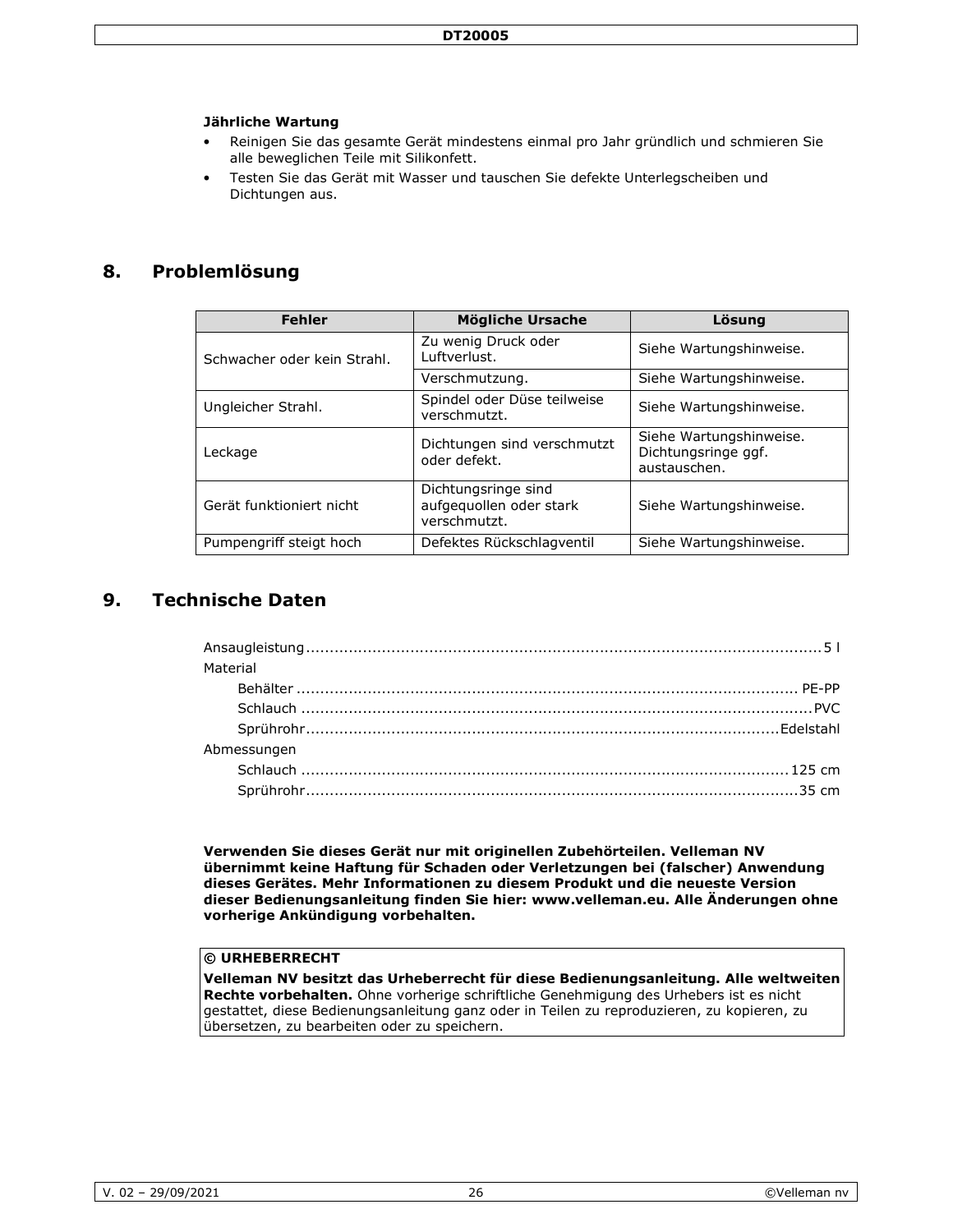# **INSTRUKCJA OBSŁUGI**

# **1. Wstęp**

### **Przeznaczona dla mieszkańców Unii Europejskiej. Ważne informacje dotyczące środowiska.**



Niniejszy symbol umieszczony na urządzeniu bądź opakowaniu wskazuje, że utylizacja produktu może być szkodliwa dla środowiska. Nie należy wyrzucać urządzenia (lub baterii) do zbiorczego pojemnika na odpady komunalne, należy je przekazać specjalistycznej firmie zajmującej się recyklingiem. Niniejsze urządzenie należy zwrócić dystrybutorowi lub lokalnej firmie świadczącej usługi recyklingu. Przestrzegać lokalnych zasad dotyczących środowiska

**W razie wątpliwości należy skontaktować się z lokalnym organem odpowiedzialnym za utylizację odpadów.** 

Dziękujemy za wybór produktu Toolland! Prosimy o dokładne zapoznanie się z instrukcją obsługi przed użyciem urządzenia. Nie montować ani nie używać urządzenia, jeśli zostało uszkodzone podczas transportu - należy skontaktować się ze sprzedawcą.

## **2. Wskazówki bezpieczeństwa**



- Dla własnego bezpieczeństwa przed użyciem opryskiwacza należy dokładnie zapoznać się z niniejszą instrukcją obsługi.
- Z niniejszego urządzenia mogą korzystać dzieci powyżej 8 roku życia i osoby o ograniczonych zdolnościach fizycznych, zmysłowych bądź umysłowych, jak również osoby nieposiadające doświadczenia lub znajomości urządzenia, jeśli znajdują się one pod nadzorem innych osób lub jeśli zostały pouczone na temat bezpiecznego sposobu użycia urządzenia oraz zdają sobie sprawę ze związanych z nim zagrożeń. Dzieci nie mogą używać urządzenia do zabawy. Prace związane z czyszczeniem i konserwacją nie mogą być wykonywane przez dzieci pozostawione bez nadzoru.

## **3. Informacje ogólne**

- Proszę zapoznać się z informacjami w części Usługi i gwarancja jakości Velleman® na końcu niniejszej instrukcji.
- Wprowadzanie zmian w urządzeniu jest zabronione ze względów bezpieczeństwa. Uszkodzenia spowodowane zmianami wprowadzonymi przez użytkownika nie podlegają gwarancji.
- Stosować urządzenie wyłącznie zgodnie z przeznaczeniem. Używanie urządzenia w niedozwolony sposób spowoduje unieważnienie gwarancji.
- Gwarancja nie obejmuje uszkodzeń spowodowanych nieprzestrzeganiem niniejszej instrukcji, a sprzedawca nie ponosi odpowiedzialności za wynikłe uszkodzenia lub problemy.
- Firma Velleman ani jej dystrybutorzy nie ponoszą odpowiedzialności za jakiekolwiek szkody (nadzwyczajne, przypadkowe lub pośrednie) dowolnej natury (finansowe, fizyczne…), wynikające z posiadania, użytkowania lub awarii niniejszego produktu.
- Zachować niniejszą instrukcję na przyszłość.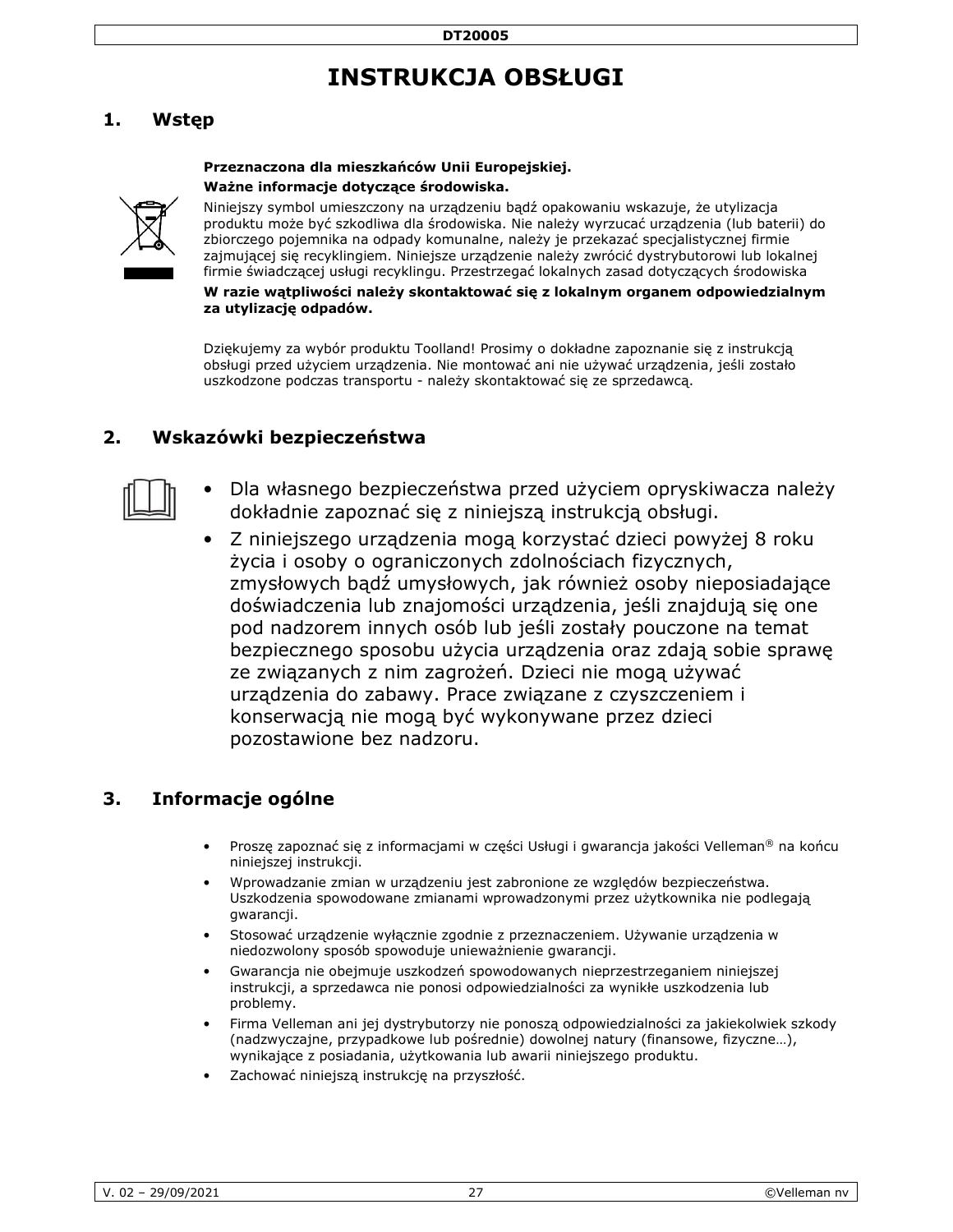### **4. Montaż**

- Zamontować zespół lancy do opryskiwacza za pomocą elastycznego węża.
- Zdjąć nakrętkę zamocowaną do lancy.
- Przeciągnąć wąż przez nakrętkę.
- Wsunąć całkowicie końcówkę węża na złączkę lancy.
- Przykręcić nakrętkę mocno do lancy.
- Drugi koniec węża należy przymocować do zbiornika zgodnie z powyższą instrukcją.
- Upewnić się, że wąż jest całkowicie zamontowany, a nakrętka jest dokręcona.
- Zamontować pasek do przenoszenia, przewlekając pierścień rozprężny przez otwór w podstawie zbiornika.
- Drugi koniec paska przewlec przez otwór w górnej części zbiornika i przeciągnąć przez metalową klamrę, a następnie dopasować aż do uzyskania żądanej długości.

## **5. Instrukcja obsługi**

- Upewnić się, że wąż jest solidnie zamocowany na opryskiwaczu, a lanca i nakrętka zabezpieczająca są dokręcone.
- Sprawdzić, czy płyn, który ma być używany, jest odpowiedni (patrz rozdział dotyczący środków chemicznych przeznaczonych do oprysku).
- Napełnić zbiornik do żądanego poziomu, uważając, aby nie przekroczyć oznaczenia maksymalnego poziomu napełnienia.
- Przykręcić mocno pompę, aby zapewnić hermetyczne zamknięcie.
- Aby sprawdzić prawidłowość działania, należy ręcznie uruchomić zawór upustowy ciśnienia, pociągając do góry niebieskie pokrętło.
- Zwolnić uchwyt pompy, naciskając w dół i obracając w lewo.
- Pompować w celu zwiększenia ciśnienia w zbiorniku.
- Po osiągnięciu prawidłowego ciśnienia roboczego, zawór upustowy ciśnienia otwiera się, aby odprowadzić nadmiar powietrza.
- Ciśnienie w zbiorniku jest teraz odpowiednie i dalsze pompowanie nie jest konieczne.

### **Działanie spustu**

• Mechanizm spustowy został zaprojektowany tak, aby umożliwić dwa tryby pracy, przerywany lub ciągły.

### **Tryb przerywany**

• Nacisnąć spust, aby uruchomić i zwolnić, aby zatrzymać opryskiwanie.

### **Tryb ciągły**

- Nacisnąć spust, jednocześnie popychając kciukiem do przodu do pozycji zablokowanej.
- Opryskiwacz będzie pracował w trybie ciągłym bez konieczności wciskania spustu, co zapobiega zmęczeniu.
- Aby wyłączyć opryskiwacz, należy przesunąć spust do tyłu i zwolnić.
- Skierować dyszę rozpylającą na obszar testowy, nacisnąć spust na lancy i obracając, wyregulować dyszę do żądanego stopnia rozprysku (od mgiełki, przez spray o grubej kropli, po strumień).
- Nie odkręcać dyszy zbyt mocno, w przeciwnym razie dojdzie do wycieku z tyłu dyszy.
- Jeśli po zwolnieniu spustu kontynuowany jest oprysk lub z dyszy kapie, oznacza to, że w układzie wylotowym znajduje się powietrze (lanca, spust uchwytu lub wąż).
- Odpowietrzyć układ, obracając dyszę w celu uzyskania strumienia i kilkakrotnie nacisnąć i zwolnić spust na lancy, aż ciecz przestanie wypływać.
- Wszelkie chemikalia należy zebrać w osobnym pojemnika i użyć później.
- W przypadku oprysku ciągłego, wystarczy co jakiś czas ponowić pompowanie.
- Po użyciu, a przed przechowywaniem należy usunąć ciśnienie ze zbiornika, pociągając do góry niebieskie pokrętło zaworu upustowego ciśnienia.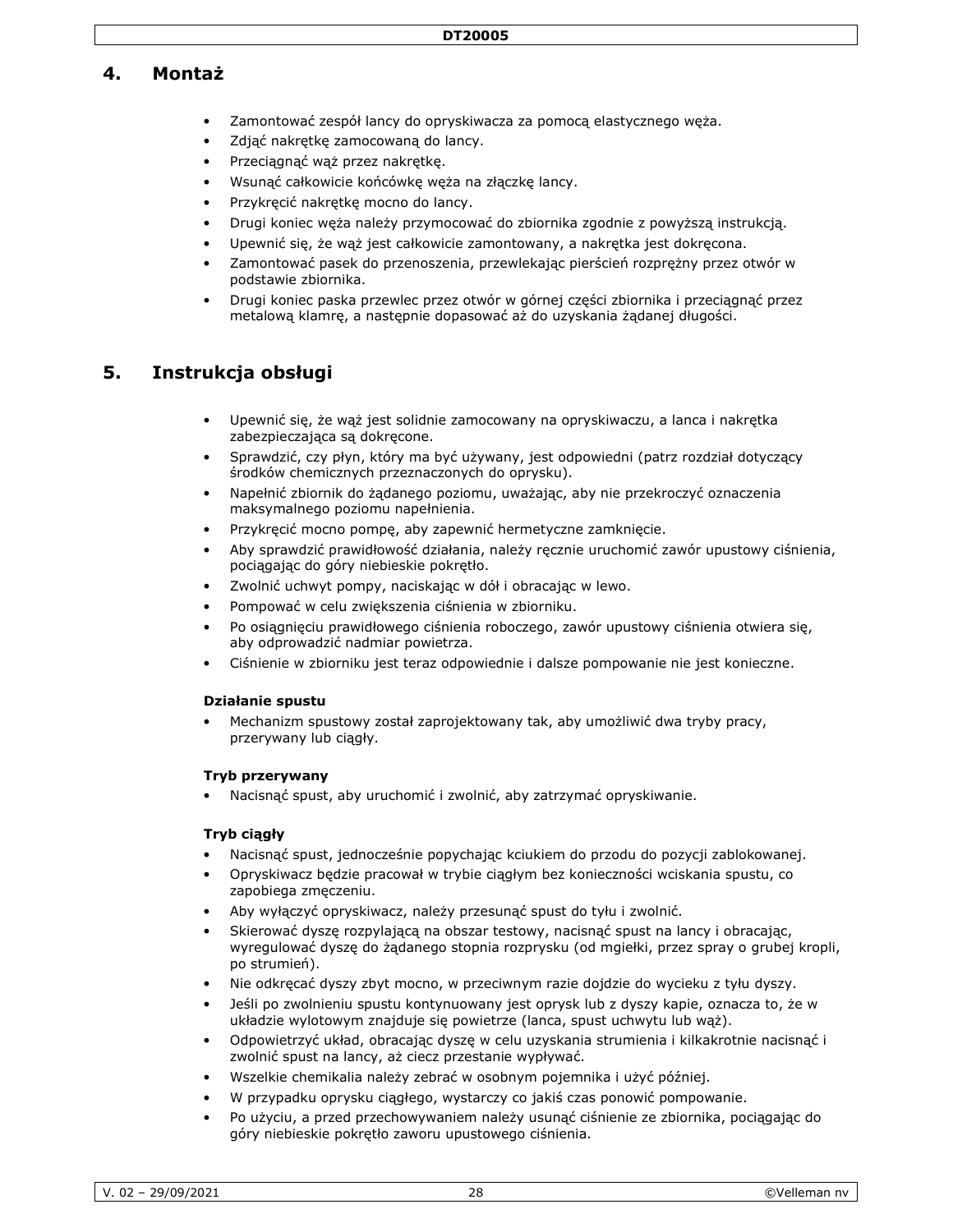- Jeśli opryskiwacz był używany ze środkami chemicznymi, niewykorzystany roztwór należy po użyciu usunąć w bezpieczny sposób.
- Dodać odrobinę detergentu i trochę ciepłej (nie gorącej) wody do opryskiwacza.
- Ponownie zmontować opryskiwacz i rozpylić część jego zawartości.
- Powtórzyć z czystą, zimną wodą.
- Sprawdzić, czy zespół dyszy jest wolny od osadów.
- W razie potrzeby powtórzyć proces, aż opryskiwacz będzie czysty.

### **6. Środki chemiczne przeznaczone do oprysku**

Ten opryskiwacz jest przeznaczony do stosowania z roztworami wodnymi dostępnych na rynku środków owadobójczych, grzybobójczych, chwastobójczych i dolistnych. Należy zawsze postępować zgodnie z instrukcjami dostawców środków chemicznych znajdującymi się na opakowaniu, jak również z instrukcjami podanymi poniżej.

- Należy nosić odzież ochronną, gogle ochronne, maskę i rękawice.
- Unikać wdychania rozpylonej mgły.
- Unikać kontaktu środków chemicznych ze skórą.
- Pracować w dobrze wentylowanym miejscu.
- Należy chronić dzieci, zwierzęta i ryby przed narażeniem na działanie środków chemicznych.
- Dokładnie umyć ręce po użyciu, a zwłaszcza przed jedzeniem.
- Wyprać zanieczyszczoną odzież.
- W przypadku dostania się rozpylonego środka do oczu lub wystąpienia jakichkolwiek objawów po oprysku, należy zasięgnąć porady lekarskiej.
- Nie rozpylać w pobliżu żywności ani miejsc przygotowywania posiłków. Przy oprysku upraw należy zwrócić szczególną uwagę na wskazówki producenta środków chemicznych w odniesieniu do czasu, jaki należy zachować przed spożyciem roślin itp.
- Nie rozpylać żadnych materiałów na bazie rozpuszczalników, np. benzyny lakierniczej.
- Należy rozpylać jedynie rzadkie wodniste roztwory, gdyż gęste mieszaniny będą zatykać dyszę.
- Sproszkowane substancje chemiczne mogą być z powodzeniem rozpylane, jeśli nie są całkowicie rozpuszczalne, a roztwór ma tendencję do osadzania się - opryskiwanie może być nadal skuteczne, o ile mieszanina jest stale mieszana.
- Jeśli materiał przeznaczony do oprysku zawiera osad, należy przefiltrować ciecz do butli opryskiwacza.
- Nie należy zbytnio zwiększać ciśnienia w butli ani manipulować zaworem upustowym ciśnienia.
- Po użyciu należy zwrócić szczególną uwagę na rozdział dotyczący czyszczenia.
- Opryskiwacz jest wykonany z wielu różnych rodzajów tworzyw sztucznych i chociaż płyn, który będzie użyty, może być zapakowany w plastikowy pojemnik, nie ma gwarancji, że nie spowoduje uszkodzenia opryskiwacza. W razie jakichkolwiek wątpliwości dotyczących środka chemicznego, którego rozpylenie jest planowane, zalecamy kontakt z działem obsługi klienta w celu sprawdzenia jego przydatności.

### **7. Konserwacja**

#### **Zawór upustowy ciśnienia**

- Zawór bezpieczeństwa jest przeznaczony do usuwania nadmiaru ciśnienia i pozwala na uwolnienie ciśnienia po oprysku.
- Nie należy zmieniać ustawienia zaworu bezpieczeństwa.

### **Głowica tłoka**

- O-ring musi być zawsze dobrze nasmarowany, aby swobodnie wsuwał się do zbiornika i skutecznie pompował powietrze.
- Podczas smarowania należy postępować w poniższy sposób.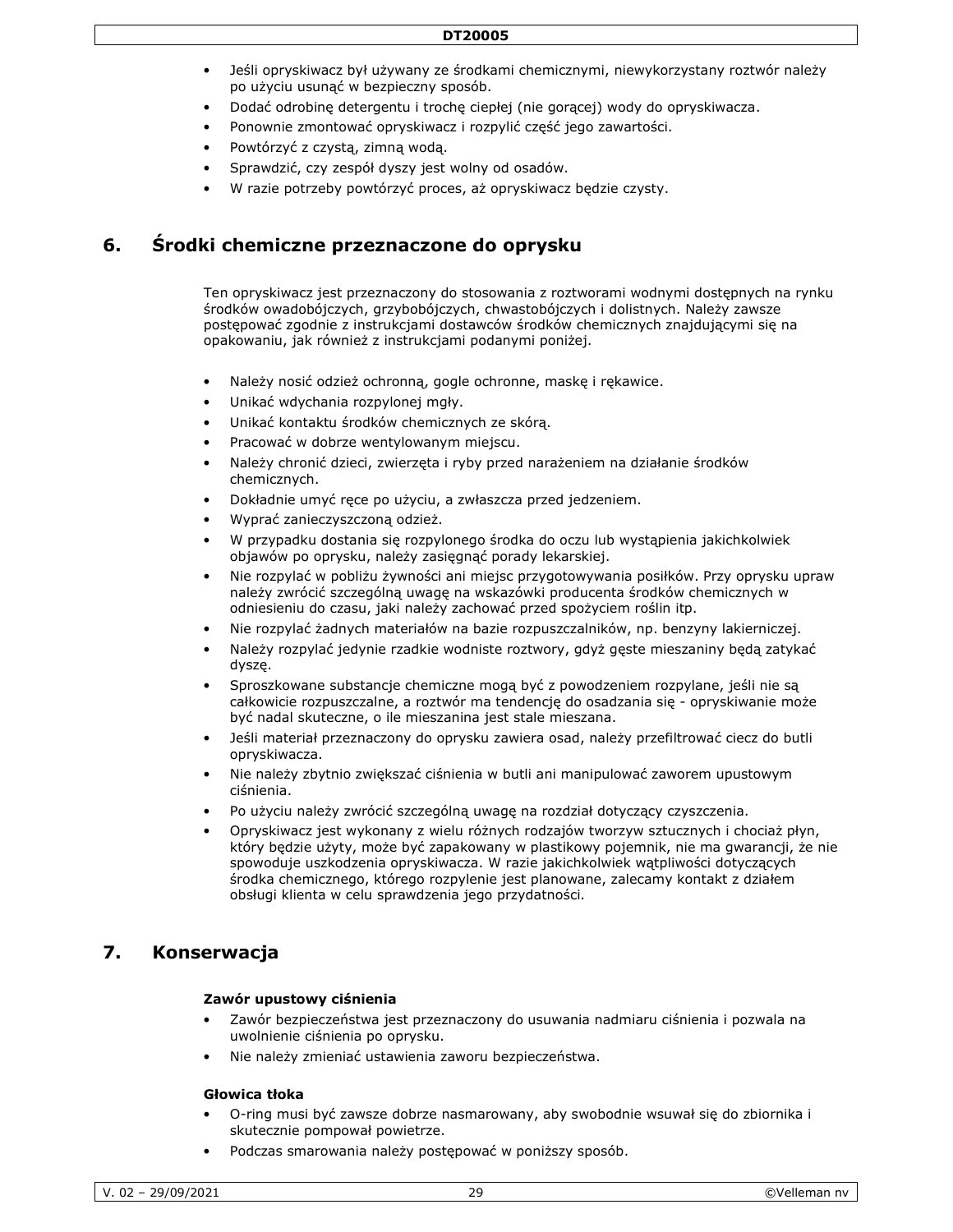#### **DT20005**

- Zdjąć zespół pompy, odkręcając w kierunku przeciwnym do ruchu wskazówek zegara.
- Ustawić uchwyt pompy w pozycji transportowej i chwycić za korpus.
- Odkręcić korek zabezpieczający tłok z korpusu pompy obracając uchwyt.
- Wycofać tłok i nałożyć smar silikonowy na o-ring.
- Podczas ponownego montażu należy upewnić się, że o-ring nie jest zablokowany pomiędzy zewnętrzną krawędzią tłoka a wewnętrzną częścią korpusu pompy.

### **Zawór zwrotny pompy**

(umieszczony na dnie korpusu pompy)

- Zatrzymuje sprężone powietrze w zbiorniku, dzięki czemu nie przedostaje się z powrotem do pompy.
- W razie uszkodzenia odblokowany uchwyt pompy podniesie się, gdy zbiornik będzie pod ciśnieniem.
- Aby zdemontować zawór, należy unieść krawędź zaworu i pociągnąć. (należy uważać, aby nie uszkodzić uszczelniających elementów korpusu).
- W celu wymiany umieścić zawór nad środkowym otworem i mocno docisnąć.

### **Pierścienie uszczelniające korpus pompy**

- Tworzą hermetyczne uszczelnienie między korpusem pompy a adapterem,
- jak również między adapterem a zbiornikiem, gdy oba są mocno przykręcone.
- Aby to sprawdzić, należy odwrócić opryskiwacz pod ciśnieniem dołem do góry w przypadku nieszczelności, z połączeń wypłynie ciecz.

### **Nasadka dyszy**

- Utrzymywać czystość i drożność.
- Dwa rowki spiralne na końcu lancy należy utrzymywać w czystości i bez osadów, aby zapewnić prawidłowy oprysk.
- O-ring dyszy należy nasmarować smarem silikonowym.

#### **Lanca**

- Utrzymywać spust w czystości oraz bez osadów i środków chemicznych poprzez regularne przepłukiwanie go po użyciu.
- W razie potrzeby należy wyjąć i oczyścić część czółenkową.

#### **Wylot i rurka zanurzeniowa**

• Aby ponownie przepłukać wylot lub wymienić rurkę zanurzeniową, należy odkręcić nakrętkę węża i przeciągnąć króciec wylotowy i rurkę zanurzeniową przez korpus wylotowy.

### **Użytkowanie zimą**

• Po użyciu należy spuścić płyn z wszystkich części, aby zapobiec uszkodzeniom spowodowanym zamarzaniem.

### **Coroczna konserwacja**

- Co najmniej raz w roku należy dokładnie oczyścić cały opryskiwacz i nałożyć smar silikonowy na wszystkie ruchome części.
- Przetestować z użyciem wody i wymienić zużyte podkładki lub uszczelki.

### **8. Wykrywanie i usuwanie usterek**

| usterka                      | możliwa przyczyna                                   | rozwiązanie         |
|------------------------------|-----------------------------------------------------|---------------------|
| Słaby rozprysk lub jego brak | Niewystarczające ciśnienie lub<br>utrata powietrza. | Patrz "Konserwacja" |
|                              | Brak drożności.                                     | Patrz "Konserwacja" |
| Zniekształcony rozprysk.     | Częściowa blokada trzpienia<br>lub dyszy.           | Patrz "Konserwacja" |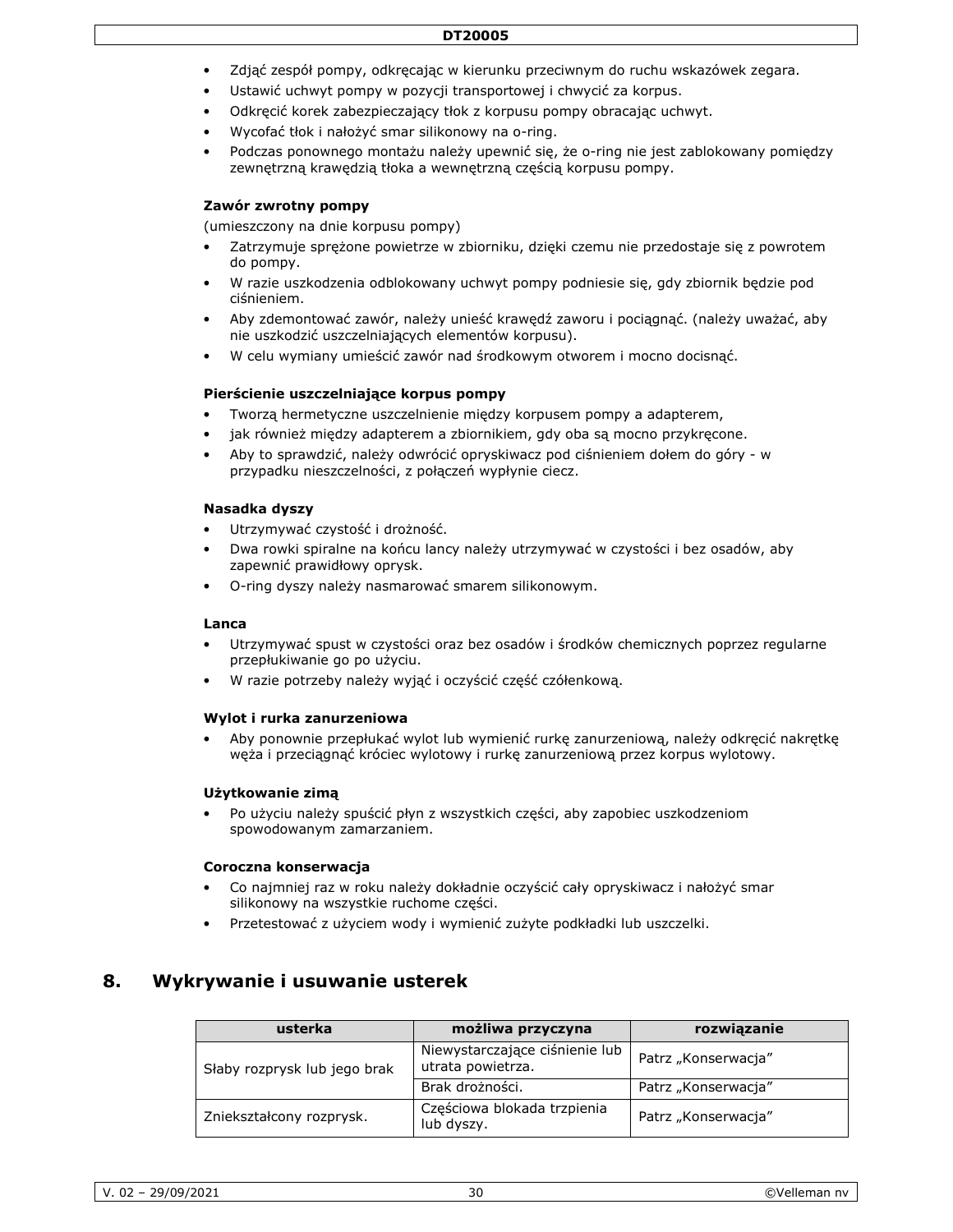| Wycieki.               | Gromadzenie się osadów lub<br>ciał obcych na wewnętrznych<br>powierzchniach<br>uszczelniających. | Patrz "Konserwacja". W razie<br>konieczności wymienić<br>pierścienie uszczelniające. |
|------------------------|--------------------------------------------------------------------------------------------------|--------------------------------------------------------------------------------------|
| Urządzenie nie działa. | Napęcznienie pierścieni<br>uszczelniających lub całkowita<br>blokada.                            | Patrz "Konserwacja"                                                                  |
| Uchwyt podnosi się.    | Uszkodzony zawór zwrotny.                                                                        | Patrz "Konserwacja"                                                                  |

 **DT20005** 

# **9. Specyfikacja techniczna**

| material |  |
|----------|--|
|          |  |
|          |  |
|          |  |
|          |  |
|          |  |
|          |  |

**Należy używać wyłącznie oryginalnych akcesoriów. Firma Velleman nv nie ponosi odpowiedzialności za uszkodzenia lub urazy wynikające z (niewłaściwego) korzystania z niniejszego urządzenia. Aby uzyskać więcej informacji dotyczących produktu oraz najnowszą wersję niniejszej instrukcji, należy odwiedzić naszą stronę internetową www.velleman.eu. Informacje zawarte w niniejszej instrukcji obsługi mogą ulec zmianie bez wcześniejszego powiadomienia.** 

### **© INFORMACJA O PRAWACH AUTORSKICH**

**Właścicielem praw autorskich do niniejszej instrukcji jest firma Velleman nv. Wszelkie prawa są zastrzeżone na całym świecie.** Żadna część niniejszej instrukcji nie może być kopiowana, powielana, tłumaczona ani przenoszona na jakikolwiek nośnik elektroniczny (lub w inny sposób) bez wcześniejszej pisemnej zgody właściciela praw autorskich.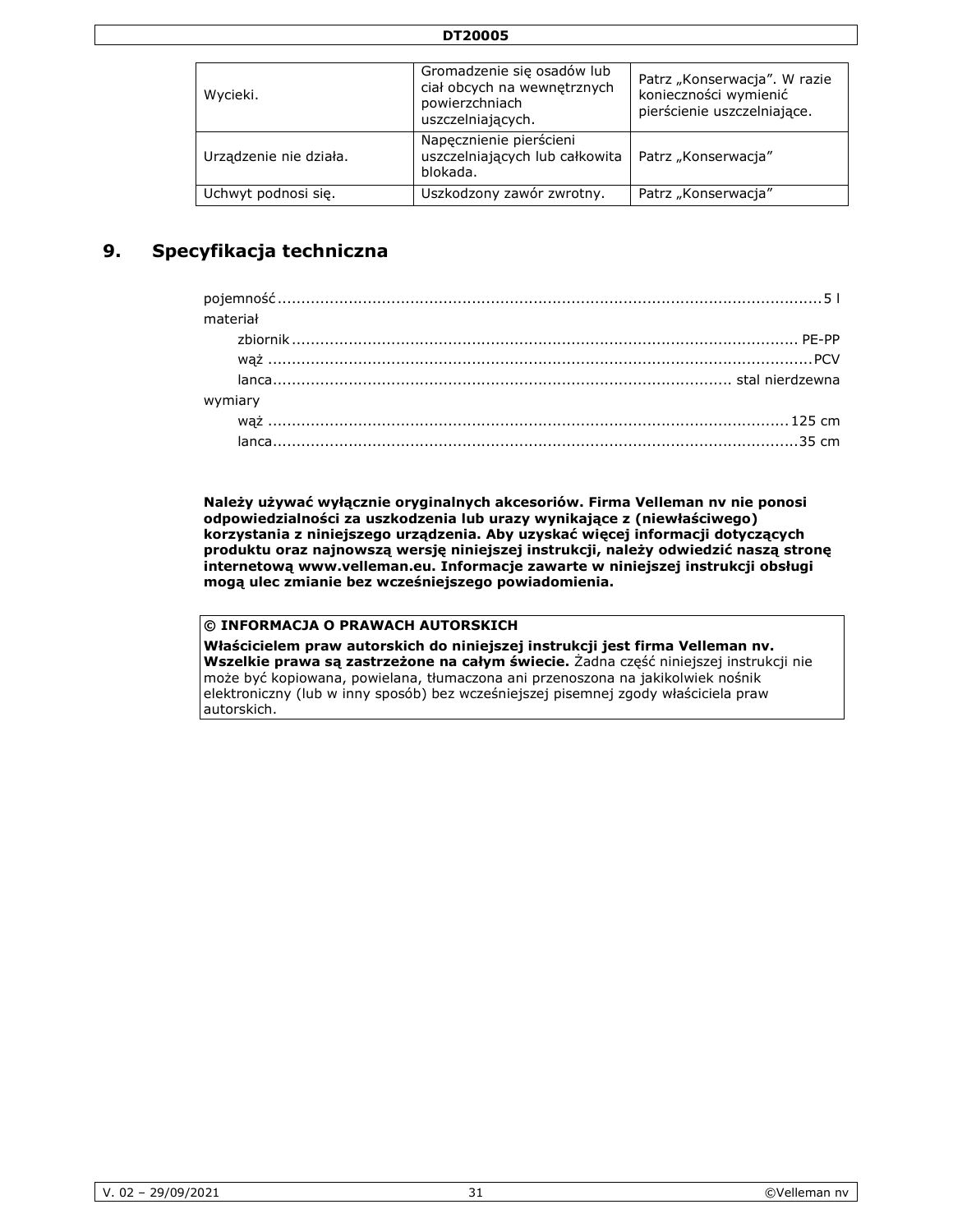# **MANUAL DO UTILIZADOR**

# **1. Introdução**

### **Aos cidadãos da União Europeia**



#### **Importantes informações sobre o meio ambiente no que respeita a este produto**

Este símbolo no aparelho ou na embalagem indica que, enquanto desperdícios, poderão causar danos no meio ambiente. Não coloque a unidade (ou as pilhas) no depósito de lixo municipal; deve dirigir-se a uma empresa especializada em reciclagem. Devolva o aparelho ao seu distribuidor ou ao posto de reciclagem local. Respeite a legislação local relativa ao meio ambiente.

**Em caso de dúvidas, contacte com as autoridades locais para os resíduos.** 

Agradecemos o facto de ter escolhido a Toolland! Leia atentamente as instruções do manual antes de usar o aparelho. Caso o aparelho tenha sofrido algum dano durante o transporte não o instale e entre em contacto com o seu distribuidor.

## **2. Instruções de segurança**



- Para sua própria segurança, leia este manual atentamente antes de usar este pulverizador.
- Este aparelho pode ser usado por crianças com idade igual ou superior a 8 anos e pessoas com capacidades físicas, mentais e sensoriais reduzidas, ou com falta de experiência e conhecimentos acerca do aparelho, desde que sejam supervisionadas e informadas acerca da utilização do aparelho e possíveis acidentes. As crianças não devem brincar com o aparelho. A limpeza e manutenção não devem ser feitas por crianças sem a devida supervisão.

### **3. Normas gerais**

- Consulte a Garantia de Serviço e Qualidade Velleman® na parte final deste manual do utilizador.
- Por razões de segurança, estão proibidas quaisquer modificações do aparelho desde que não autorizadas. Os danos causados por modificações não autorizadas do aparelho não estão cobertos pela garantia.
- Utilize o aparelho apenas para as aplicações descritas neste manual. Uma utilização incorreta anula a garantia completamente.
- Danos causados pelo não cumprimento das normas de segurança referidas neste manual anulam a garantia e o seu distribuidor não será responsável por quaisquer danos ou outros problemas daí resultantes.
- Nem Velleman NV nem os seus distribuidores podem ser responsabilizados por quaisquer danos (extraordinário, incidental ou indireto) - de qualquer natureza decorrentes (financeira, física ...) a partir da posse, uso ou falha do produto.
- Guarde este manual para posterior consulta.

### **4. Montagem**

- Monte a lança no pulverizador através da mangueira flexível.
- Remova a porca que se encontra na lança.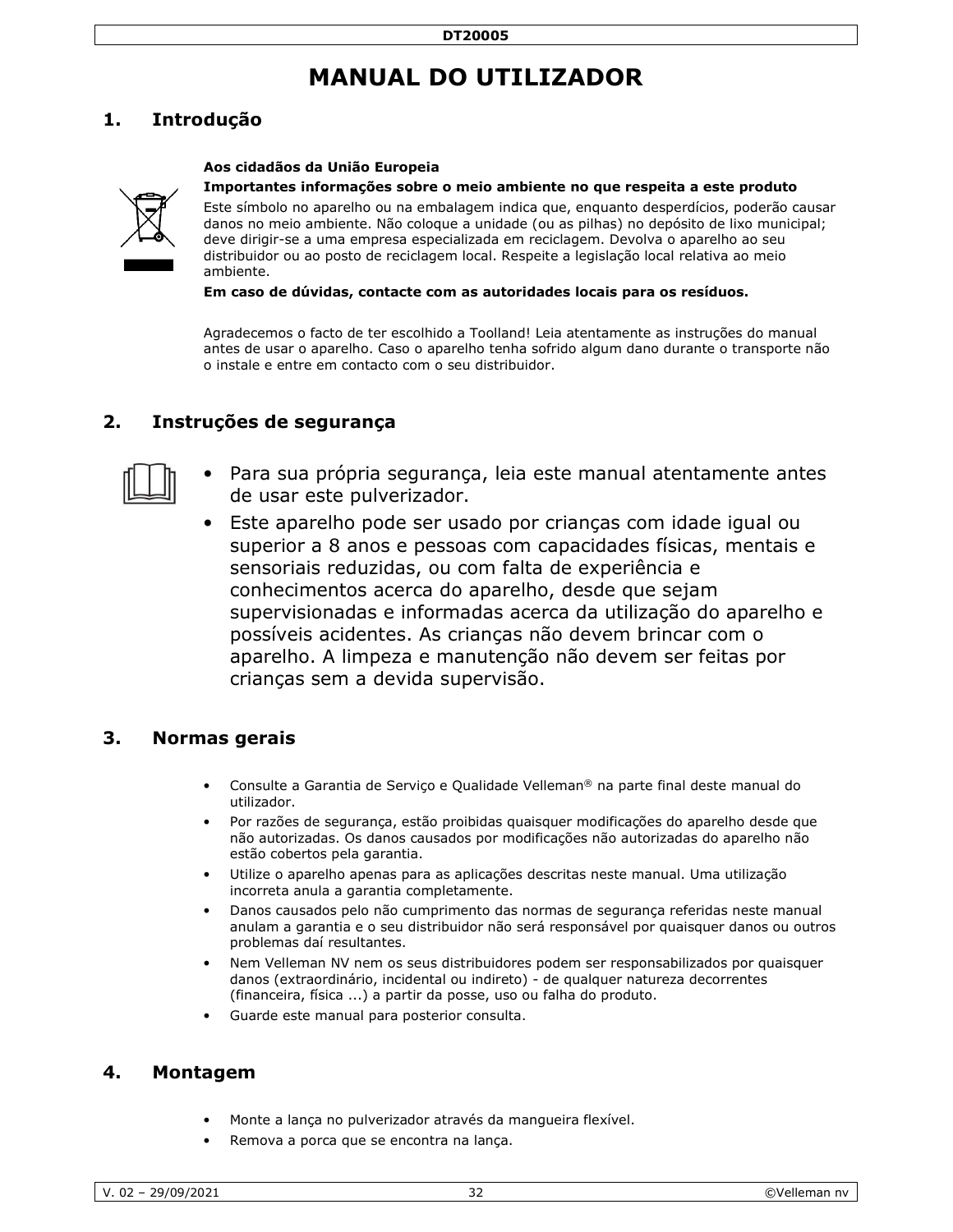- Insira a mangueira através da porca
- Empurre a mangueira de modo a encaixar totalmente no conector da lança.
- Aperte a porca com firmeza.
- Fixe a outra extremidade da mangueira ao depósito usando o método acima.
- Certifique-se de que empurra bem a mangueira e que a porca está bem apertada.
- Fixe a alça de transporte, passando o anel estensível através do orifício no terminal moldado na base do depósito.
- Encaixe a outra extremidade da alça através da fenda na saliência superior e passe pela fivela de metal ajustando o comprimento adequado.

### **5. Utilização**

- Certifique-se de que a mangueira está bem fixa ao pulverizador e que a lança e a porca de bloqueio estão bem apertadas.
- Verifique se o líquido que pretende usar é apropriado (consulte a secção sobre produtos químicos para pulverização).
- Encha o depósito até o nível desejado, fazendo atenção para não exceder a marca de limite máximo.
- Aparafuse a bomba muito bem de modo a garantir uma vedação hermética.
- Acione a válvula de libertação da pressão manualmente puxando o botão azul para cima para se certificar de que está a funcionar corretamente.
- Solte a alavanca da bomba pressionando para baixo e girando no sentido contrário aos ponteiros do relógio.
- Bombeie para pressurizar o recipiente.
- Quando atingir a pressão de funcionamento correta, a válvula de libertação de pressão irá expelir o excesso de ar.
- O recipiente está devidamente pressurizado e não requer bombeamento adicional

#### **Funcionamento do Gatilho**

• O mecanismo do gatilho foi concebido para permitir dois modos de funcionamento, seja intermintente ou contínuo.

#### **Funcionamento Intermitente**

• Pressione o gatilho para fazer funcionar e solte-o para interromper a pulverização.

#### **Funcionamento Contínuo**

- Enquanto pressiona o gatilho, empurre para frente com o polegar para fixar na posição de bloqueio
- O pulverizador continuará a funcionar sem necessitar de pressão adicional com os dedos, evitando assim o cansaço.
- Para desligar o pulverizador, puxe para trás o nível e solte.
- Direcione o bocal de pulverização para uma área de teste, aperte o gatilho na lança e ajuste o bocal para o tipo de pulverização desejado fazendo-o girar desde uma fina brisa, passando por borrifo grosso e terminando em jato.
- Não desaperte demasiado o bocal pois poderá ocorrer vazamento na parte de trás do mesmo.
- Se o bocal continuar a borrifar ou pingar após o gatilho ter sido libertado é porque há ar no sistema de descarga (lança, gatilho da pega ou mangueira).
- Purgue o sistema girando o bocal para o modo jato e acionando o gatilho da lança, ligando e desligando em pequenas rajadas até que o líquido deixe de sair.
- Coloque os produtos químicos para um recipiente separado para poder usar mais tarde.
- Para continuar a pulverizar, bastam alguns bombeamentos em intervalos pouco frequentes.
- Após a utilização e antes de guardar, liberte a pressão do depósito puxando o botão azul da válvula de libertação de pressão para cima.
- Caso o pulverizador tenha sido usado com produtos químicos, descarte cuidadosamente o produto que não foi utilizado.
- Deite um pouco de detergente e água morna (não quente) no pulverizador.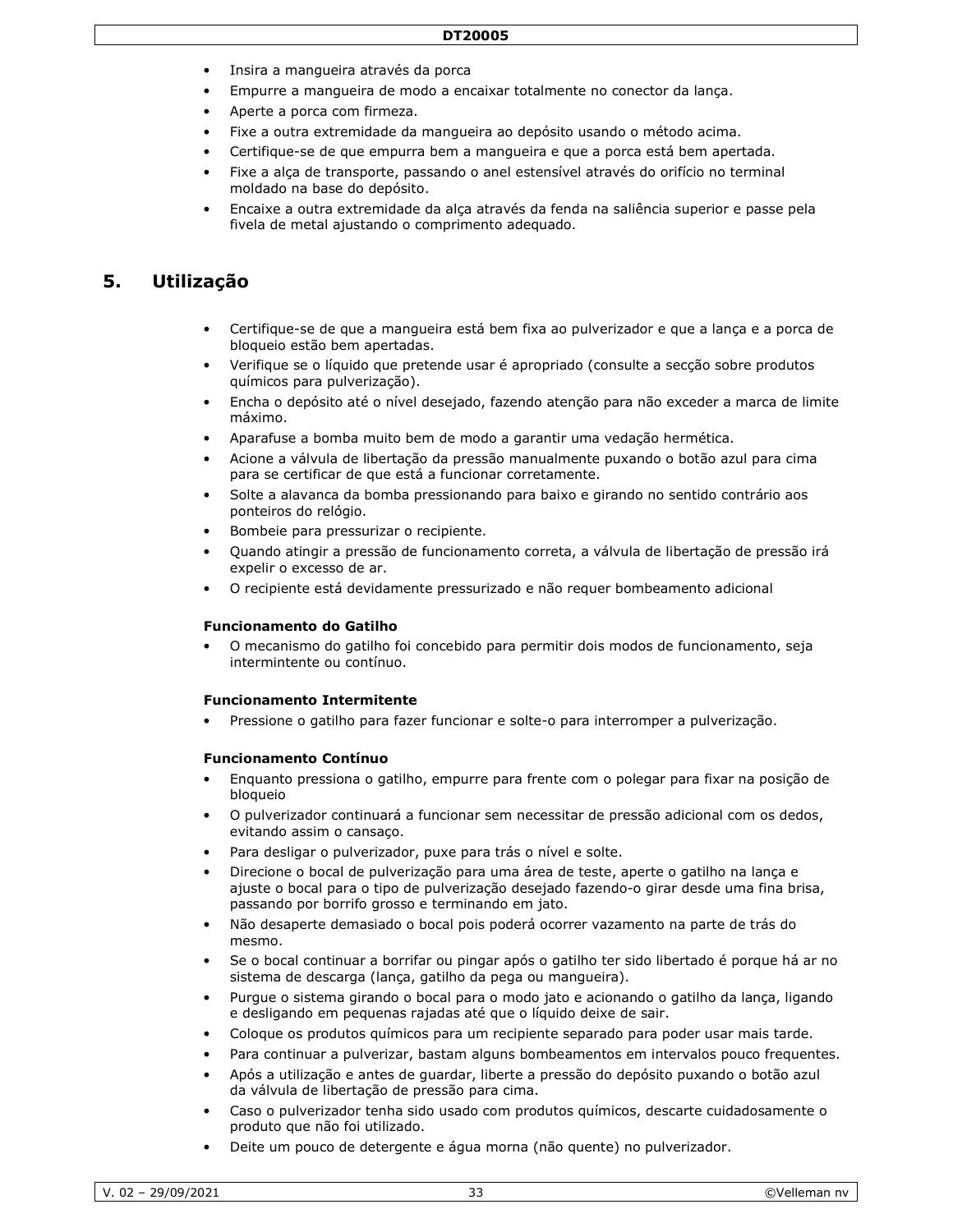- Volte a montar o pulverizador e pulverize parte desta mistura.
- Repita com água fria e limpa.
- Certifique-se de que o bocal não apresenta quaisquer sedimentos.
- Se necessário, repita o processo até que o pulverizador esteja bem limpo.

# **6. Pulverização de Químicos**

Este pulverizador deve ser usado com soluções à base de água de inseticidas, fungicidas, herbicidas e rações foliares. Respeite sempre as instruções dos fornecedores de produtos químicos, inscritas nas próprias embalagens, bem como as instruções abaixo referidas.

- Use sempre roupa de proteção, óculos, máscara e luvas.
- Evite inalar a névoa do pulverizador.
- Evite que os químicos entrem em contacto com a pele.
- Trabalhe sempre numa zona com boa ventilação.
- Esteja atento e proteja as crianças, animais de estimação e peixes contra a exposição aos químicos.
- Lave bem as mãos depois da utilização e sobretudo antes de comer.
- Lave toda a roupa que possa estar contaminada.
- Procure assistência médica no caso de atingir os olhos ou se apresentar quaisquer sintomas após a utilização do pulverizador.
- Não pulverize perto de comida ou áreas de preparação de alimentos. Ao pulverizar plantações, preste especial atenção às advertências do fabricante do produto químico antes que as colheitas possam ser consumidas, etc.
- Não pulverize qualquer material à base de solvente, por ex. diluente.
- Pulverize apenas soluções aquosas, misturas mais espessas poderão obstruir o bico
- Os produtos químicos em pó podem ser pulverizados com sucesso se não forem completamente solúveis e a solução tender a sedimentar; a pulverização pode ter bons resultados desde que a mistura seja constantemente agitada.
- Se o produto a ser pulverizado contiver sedimentos, deve coar o líquido para o frasco do pulverizador.
- Não pressurize excessivamente o frasco nem adultere a válvula de libertação de pressão.
- Após a utilização preste especial atenção ao parágrafo referente à limpeza.
- O seu pulverizador é fabricado a partir de diferentes tipos de material plástico e, embora o líquido que você está a usar possa vir embalado num recipiente de plástico, isso não é garantia de que ele não poderá danificar o pulverizador. Caso tenha dúvidas em relação a um químico que pretende usar, recomendamos que entre em contacto com o apoio ao cliente para saber se o mesmo é indicado.

## **7. Manutenção**

#### **Válvula de Libertação de Pressão**

- A válvula de segurança foi concebida para libertar qualquer excesso de pressão e para lhe permitir libertar a pressão após a pulverização.
- Não interfira no ajuste da válvula de segurança da pressão do ar.

#### **Cabeça de Êmbolo**

- O O-Ring deve estar sempre lubrificado para deslizar facilmente no cilindro e, assim, bombear o ar com eficiência.
- Para aplicar lubrificantes proceda da seguinte forma.
- Desmonte a bomba desaparafusando no sentido contrário aos ponteiros do relógio.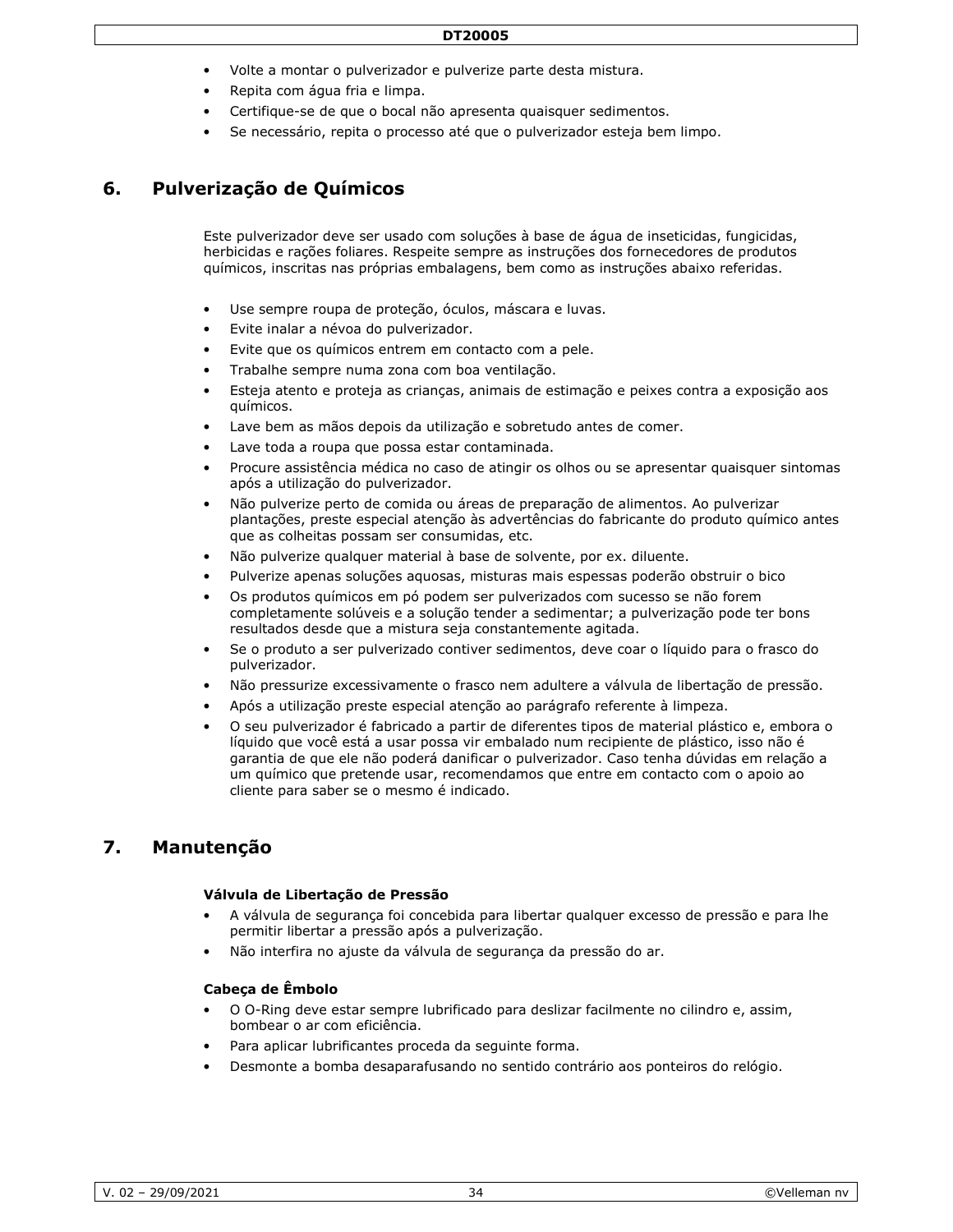#### **DT20005**

- Coloque a alça da bomba na posição de transporte e segure o cilindro.
- Desparafuse a tampa de retenção do êmbolo do cilindro da bomba fazendo girar a pega.
- Retire o êmbolo e aplique lubrificante à base de silicone no O-Ring.
- Ao voltar a montar, certifique-se de que o O-Ring não fica preso entre a borda externa da moldagem do êmbolo e o interior do cilindro da bomba.

#### **Válvula Anti-Retorno da Bomba**

(situado na parte inferior do barril da bomba)

- Isso impede que o ar comprimido no depósito volte para a bomba.
- Se estiver danificada, a alavanca da bomba destravada subirá quando o recipiente for pressurizado.
- Para retirar a válvula, levante a extremidade da mesma e puxe. (cuidado para não danificar a face de vedação do tambor).
- Para substituir, coloque a válvula sobre o orifício central e empurre para baixo com firmeza.

#### **Anéis de Vedação do Cilindro da Bomba**

- Eles fazem uma vedação hermética entre o cilindro da bomba e o adaptador.
- Além disso, entre o adaptador e o recipiente, sempre que ambos estiverem bem aparafusados.
- Para verificar, vire o pulverizador pressurizado de cabeça para baixo e, se houver vazamento, o líquido será expelido pelas juntas.

#### **Tampa do Bocal**

- Mantenha-a limpa e livre de obstruções.
- Do mesmo modo, as duas ranhuras em espiral na extremidade da lança devem estar sempre limpas e livres de sedimentos de modo a garantir um bom padrão de pulverização.
- O O-Ring do bocal deve estar sempre lubrificado com um lubrificante à base de silicone.

#### **Lança**

- Mantenha o gatilho limpo e livre de sedimentos e produtos químicos, enxaguando-o regularmente após a utilização.
- Se necessário, retire e limpe o gatilho.

#### **Saída e Tubo de Imersão**

• Para lavar novamente a saída ou substituir o tubo de imersão, desaperte a porca de mangueira e puxe o espigão de saída e tubo de imersão através do corpo de saída.

#### **Utilização no Inverno**

• Despeje todo e qualquer líquido após a utilização de modo a evitar danos causados pelo congelamento.

#### **Manutenção Anual**

- Pelo menos uma vez por ano limpe muito bem todo o pulverizador e aplique lubrificante à base de silicone em todas as peças móveis.
- Faça o teste com água e se alguma arruela ou selo perecer deverá ser substituído.

### **8. Quadro de Possíveis Falhas**

| falha                             | pode ser devido a                         | solução            |
|-----------------------------------|-------------------------------------------|--------------------|
| Pulverização fraça ou<br>nenhuma. | Pressão insuficiente ou falta<br>de ar.   | Faça a manutenção. |
|                                   | Obstrução.                                | Faça a manutenção. |
| Pulverização distorcida.          | Bloqueio parcial na haste ou<br>no bocal. | Faça a manutenção. |